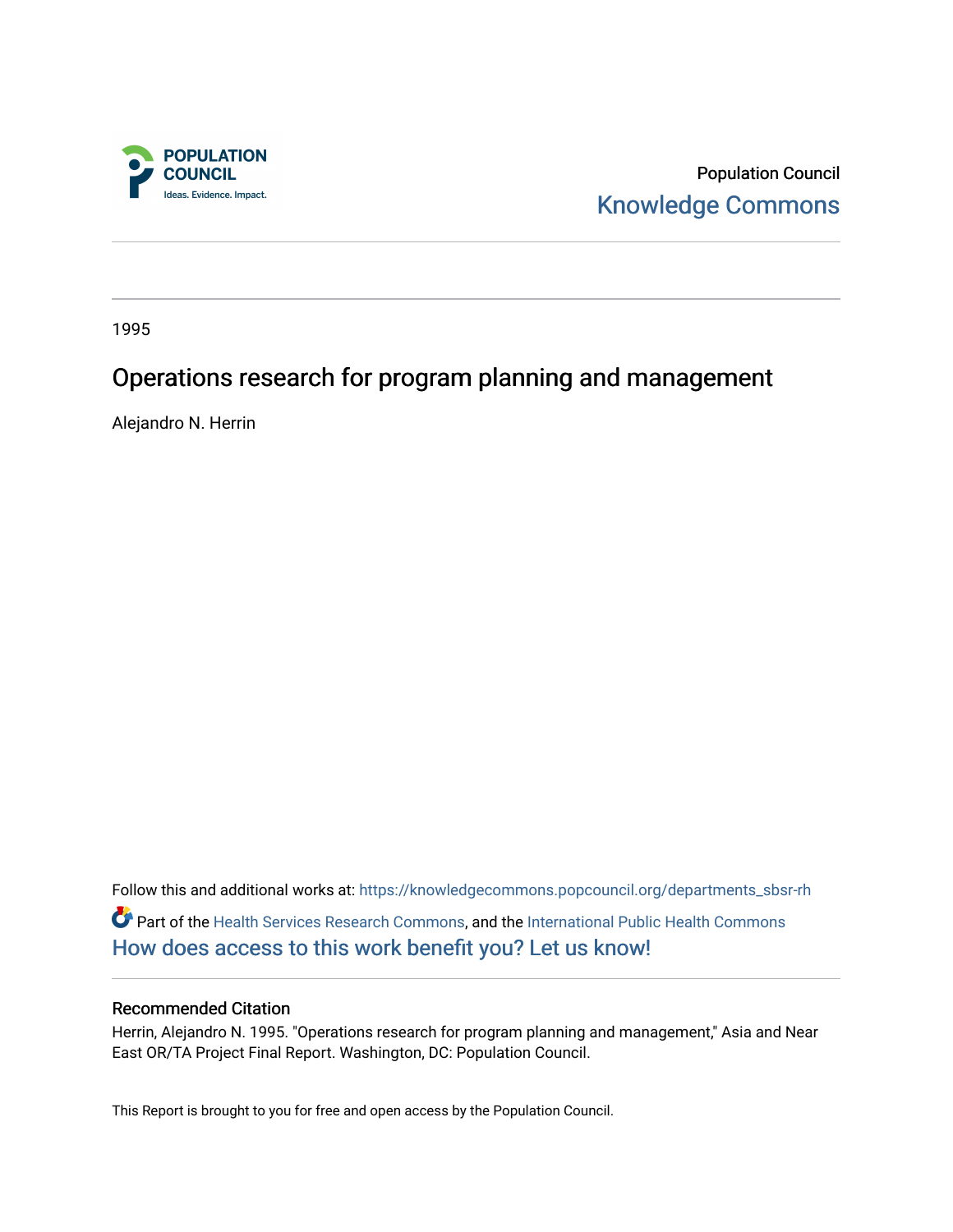# **OPERATIONS RESEARCH FOR PROGRAM PLANNING AND MANAGEMENT**

**Alejandro N. Herrin School of Economics University of the Philippines**

Final Report

In-house Project

THE POPULATION COUNCIL

## ASIA & NEAR EAST OPERATIONS RESEARCH AND TECHNICAL ASSISTANCE PROJECT

November 1995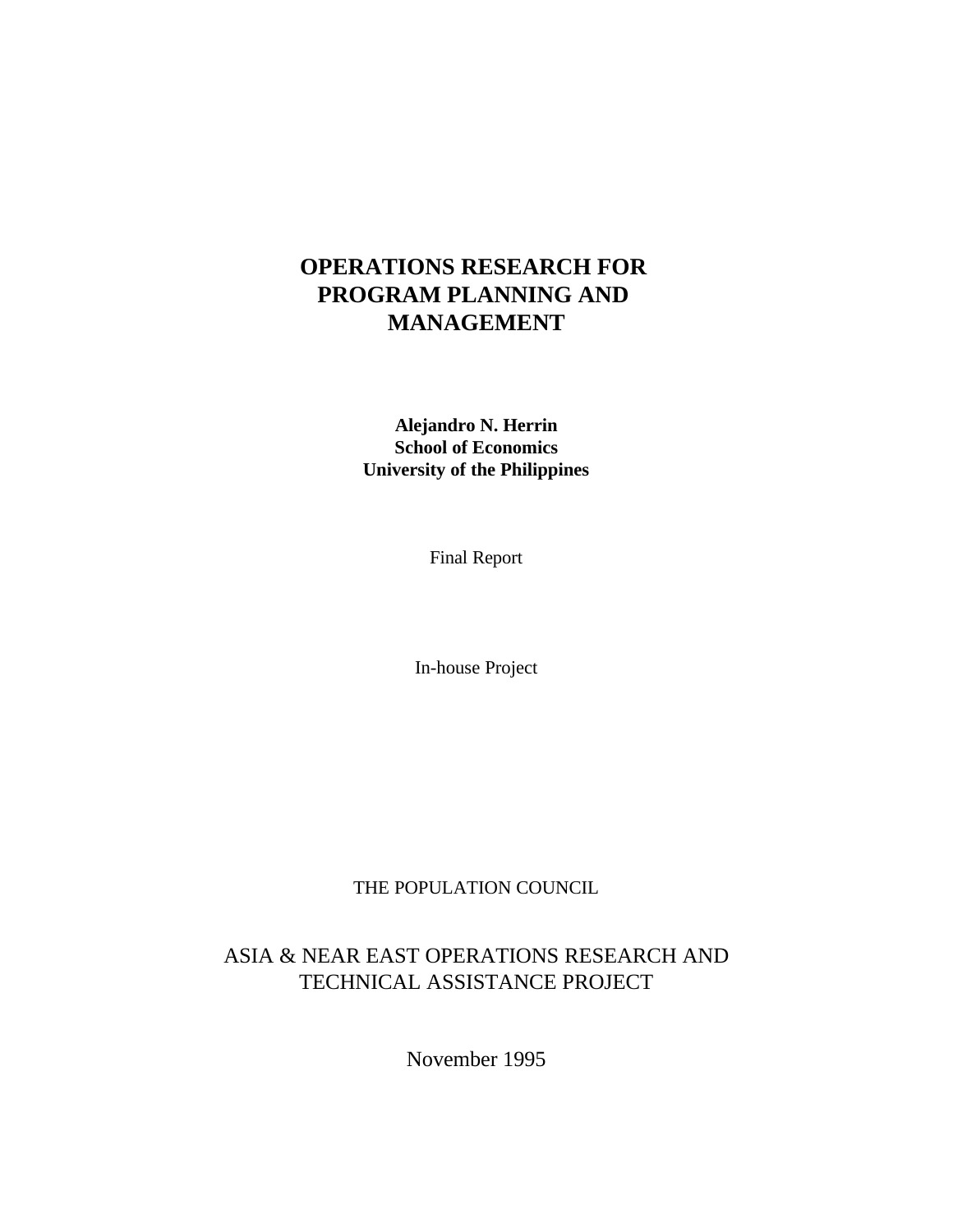## **CONTENTS**

|                | List of Acronymns        |                  |                                                          | iii            |
|----------------|--------------------------|------------------|----------------------------------------------------------|----------------|
|                | <b>Executive Summary</b> |                  |                                                          | iv             |
| $\mathbf{I}$ . |                          | Introduction     |                                                          |                |
|                | A.                       |                  | Background                                               | 1              |
|                | <b>B.</b>                |                  | Objectives                                               | $\mathbf{1}$   |
| Π.             |                          |                  | Towards Operationalization of Operations Research for    |                |
|                |                          |                  | Decision Making: Basic Framework and Recent Experience   |                |
|                | A <sub>1</sub>           |                  | Framework                                                |                |
|                |                          | 1.               | <b>Creating Demand for Operations Research</b>           | $\mathfrak{Z}$ |
|                |                          | 2.               | Developing Research Capacity                             | 3              |
|                |                          | 3.               | Mechanisms for Encouraging Greater Interaction           |                |
|                |                          |                  | among Program Managers and Researchers                   | $\overline{4}$ |
|                |                          | 4.               | Managing the Institutionalization Process:               |                |
|                |                          |                  | <b>Main Intervention Areas</b>                           | 4              |
|                | <b>B.</b>                |                  | Some Observations from Selected Research Programs        |                |
|                |                          | 1.               | The FPORT Program                                        | 5              |
|                |                          | 2.               | Health Research Network Project                          | 9              |
|                |                          | 3.               | <b>DOH-PIDS Research Project</b>                         | 10             |
|                |                          | $\overline{4}$ . | Health Finance Development Project                       | 11             |
|                | C.                       |                  | <b>Summary of Basic Issues</b>                           |                |
|                |                          | 1.               | <b>Utilization of Research</b>                           | 12             |
|                |                          | 2.               | Building Capacity to Synthesize and Utilize Research     | 13             |
|                |                          | 3.               | Planning and Funding the Complete Operations             |                |
|                |                          |                  | <b>Research Cycle</b>                                    | 13             |
|                |                          | 4.               | Further Research Capacity Building in the Regions        | 14             |
|                |                          | 5.               | New Challenges Arising from Devolution                   | 14             |
| III.           |                          |                  | Managing the Institutionalization of Operations Research |                |
|                | A <sub>1</sub>           |                  | Developing the Infrastructure                            |                |
|                |                          | 1.               | <b>Creating Demand for Operations Research</b>           | 15             |
|                |                          | 2.               | Developing Capacity for Research                         | 17             |
|                |                          | 3.               | Promoting Interaction Among Researchers and              |                |
|                |                          |                  | <b>Users of Research</b>                                 | 18             |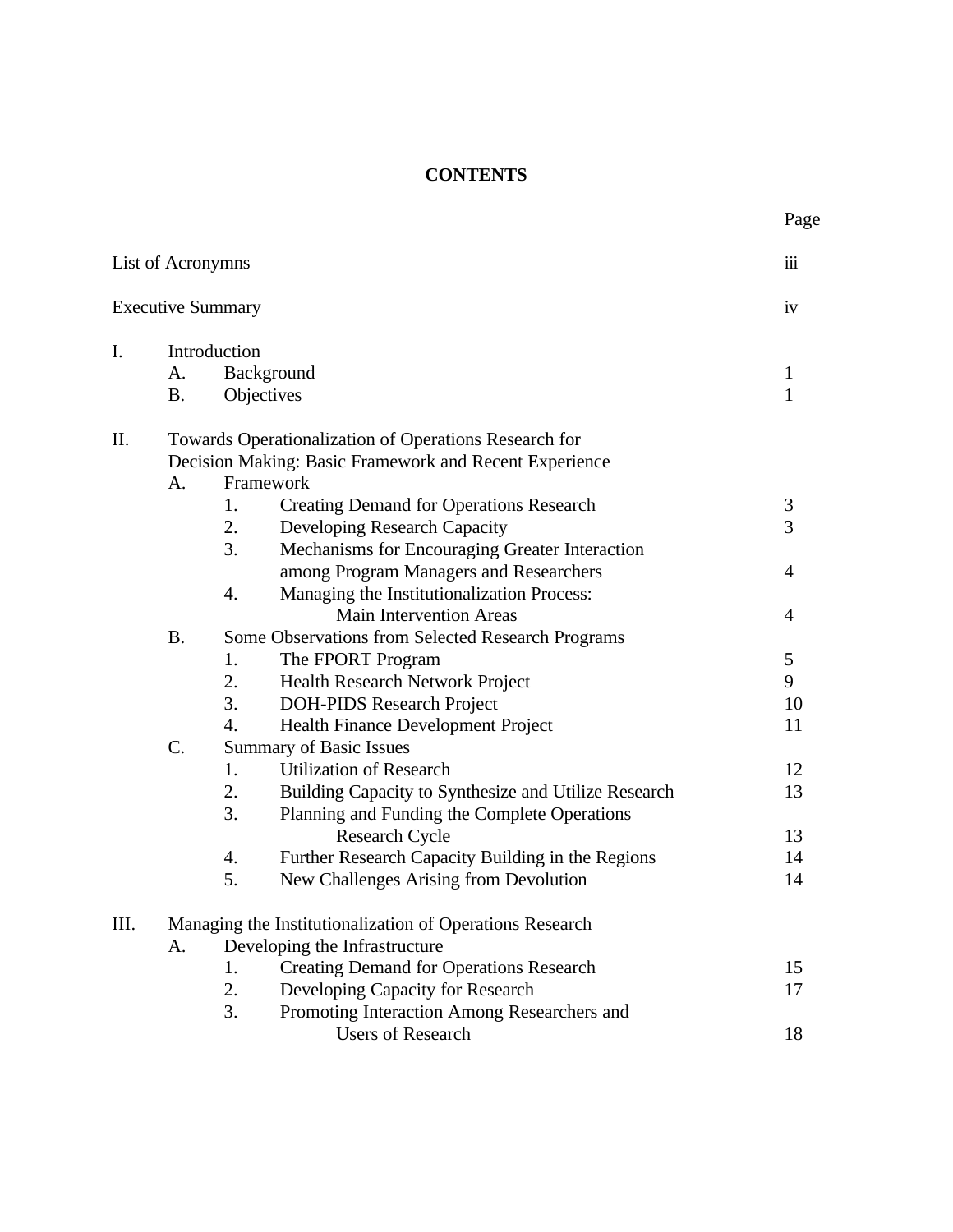| B.      | Next Steps                                              |    |
|---------|---------------------------------------------------------|----|
|         | Identifying the Decision Making Processes at<br>1.      |    |
|         | the Local Level                                         | 19 |
|         | 2.<br>Establishing the Appropriate Management Structure |    |
|         | at the DOH                                              | 19 |
| Annex A | A Framework for Identifying Operations Research Issues  |    |
|         | and for Linking Local Issues and                        |    |
|         | <b>National Concerns</b>                                | 21 |
| Annex B | <b>Studies Undertaken by Selected Research Programs</b> | 24 |

Page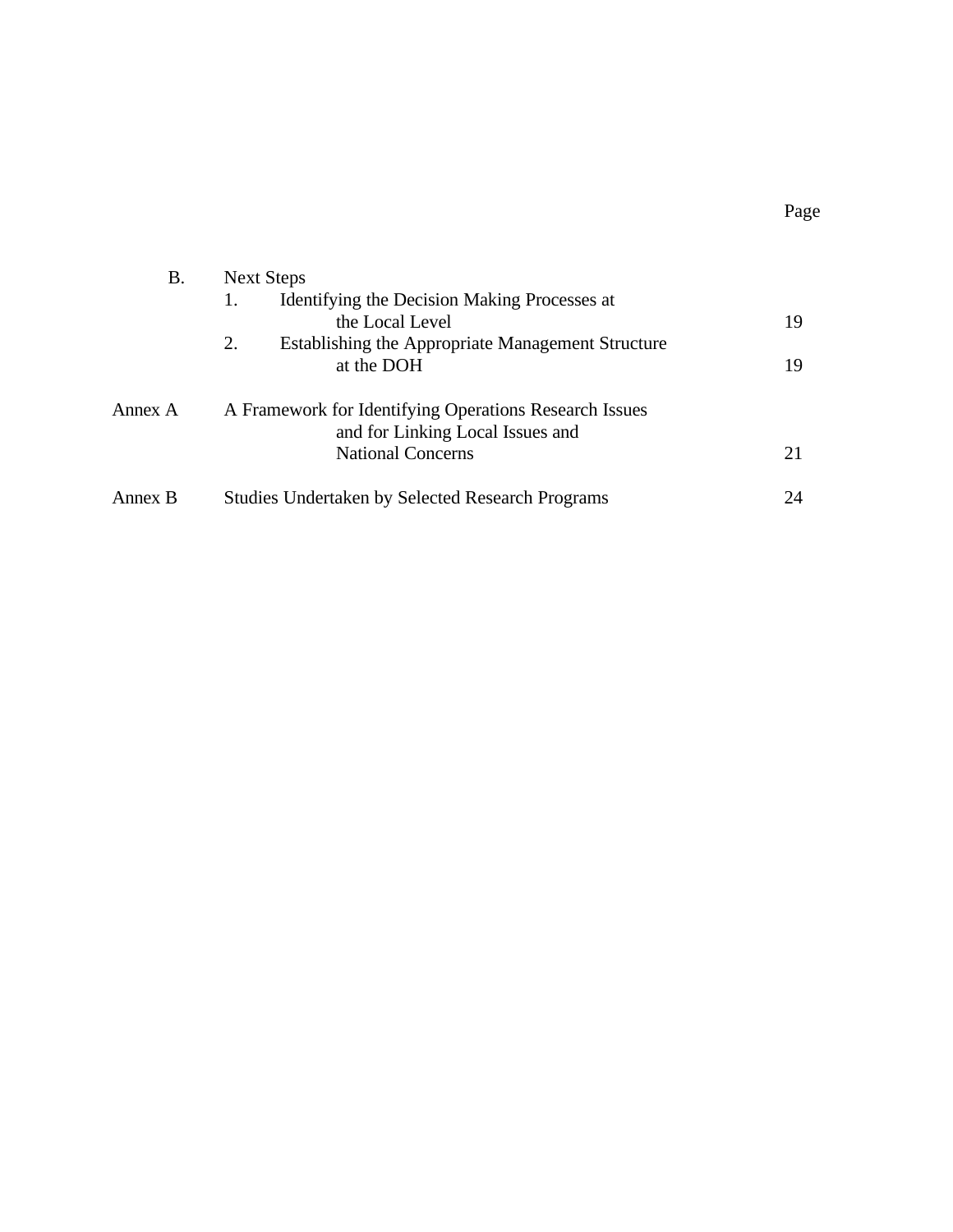## LIST OF ACRONYMS

| <b>BHS</b>    | <b>Barangay Health Station</b>                           |
|---------------|----------------------------------------------------------|
| <b>BHW</b>    | Barangay Health Worker                                   |
| <b>BSPO</b>   | Barangay Supply Point Officer                            |
| <b>CHO</b>    | City Health Officer                                      |
| <b>CPO</b>    | <b>City Population Officer</b>                           |
| <b>DMPA</b>   | Depo Medroxy Progesterone Acetate (Depo Provera)         |
| <b>DOH</b>    | Department of Health                                     |
| <b>FPORTP</b> | Family Planning Operations Research and Training Program |
| <b>HRN</b>    | <b>Health Research Network</b>                           |
| LGU           | Local Government Unit                                    |
| <b>MCH</b>    | Maternal and Child Health                                |
| <b>MHO</b>    | Municipal Health Officer                                 |
| <b>NGO</b>    | Non-Governmental Organization                            |
| OR.           | <b>Operations Research</b>                               |
| <b>PIDS</b>   | Philippine Institute for Development Studies             |
| <b>PPA</b>    | <b>Philippine Population Association</b>                 |
|               |                                                          |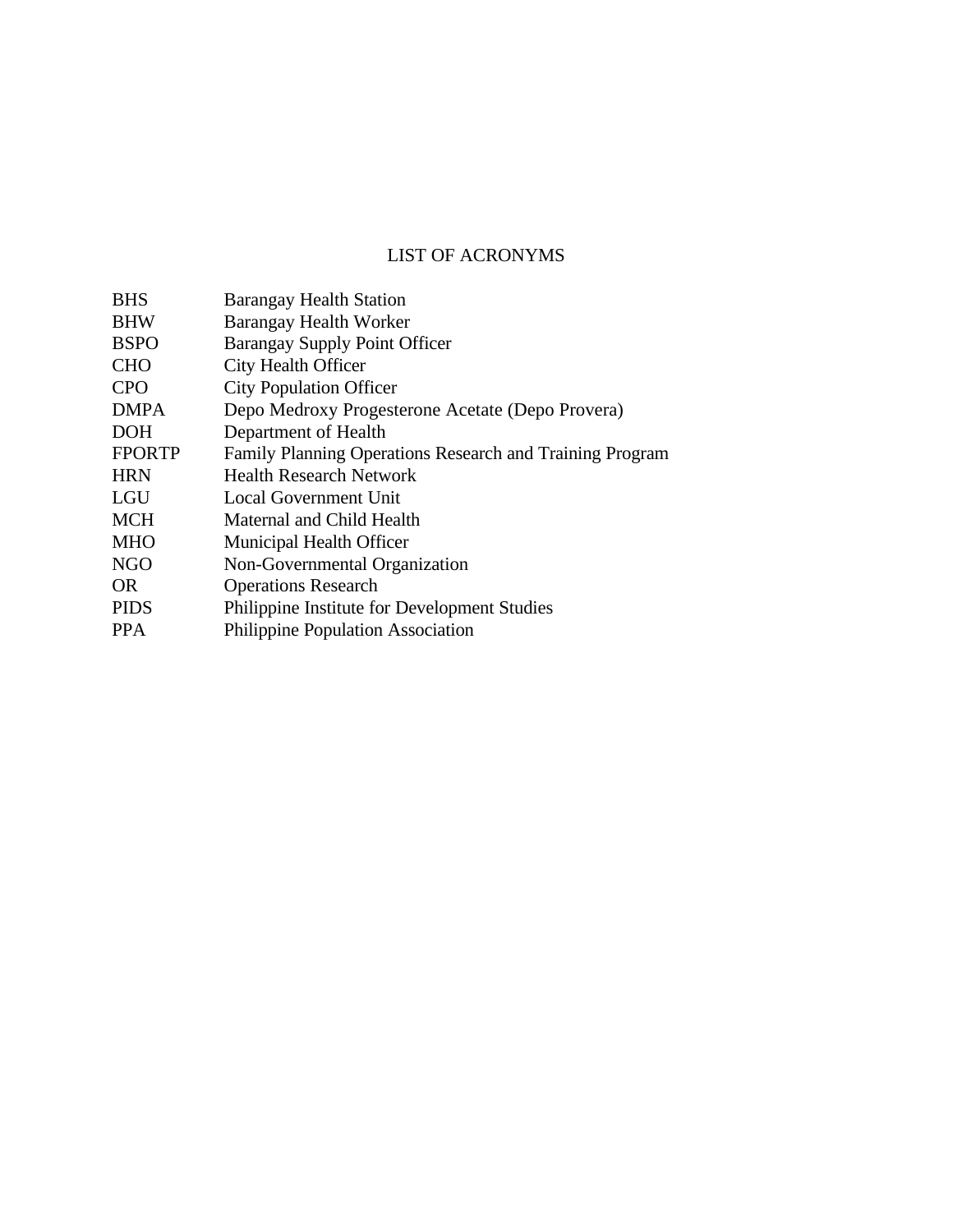## **OPERATIONS RESEARCH FOR PROGRAM PLANNING AND MANAGEMENT**

Alejandro N. Herrin November 1995

## **I. INTRODUCTION**

#### *A. Background*

The Family Planning Operations Research and Training Program (FPORTP) of the Philippines was established in October 1992 to strengthen the nation's capacity to carry out and utilize operations research for program planning and management. To date, it has sponsored training workshops and funded a number of operation research studies on priority issues to both national and local program managers. These activities have been initiated as a first step towards institutionalizing OR-based program planning and management.

Such institutionalization requires sustained efforts in several directions. First, on the part of program managers, there is a need for them to appreciate the usefulness of research in program planning and management, and subsequently to strengthen their capability to utilize research findings for decision-making. Secondly, on the part of the researchers, there is a need for them to develop an interest in operations research, and subsequently to strengthen their capability to undertake valid and timely research useful to program managers. Thirdly, there is a need for effective mechanisms to formalize the interactions between program managers and researchers in identifying management and operations issues, developing information bases, and evaluating decisions on the basis of research and analysis.

The recent activities of the FPORTP, culminating in the National Research Utilization Conference held on September 1994, were designed to assist in the institutionalization processes described above. It identified a core group of researchers that could respond to the operation research needs of program managers, it brought to the attention of program managers the potential benefits of research-based decision-making, it brought together these program managers and researchers to jointly define program issues and research approaches and later to discuss and evaluate the implications of the research findings for improving management and operations. However, much more needs to be done both in terms of determining how these processes of institutionalization will actually work in specific national and local government agencies and academic and research institutions, and how to support and sustain the processes that do work.

#### *B. Objectives*

To get a sense of where we are now in the institutionalization process, there is a need to answer a few prior questions. First, on the program managers' side, how much importance do they place on research to guide their decision-making, given that research has both monetary and time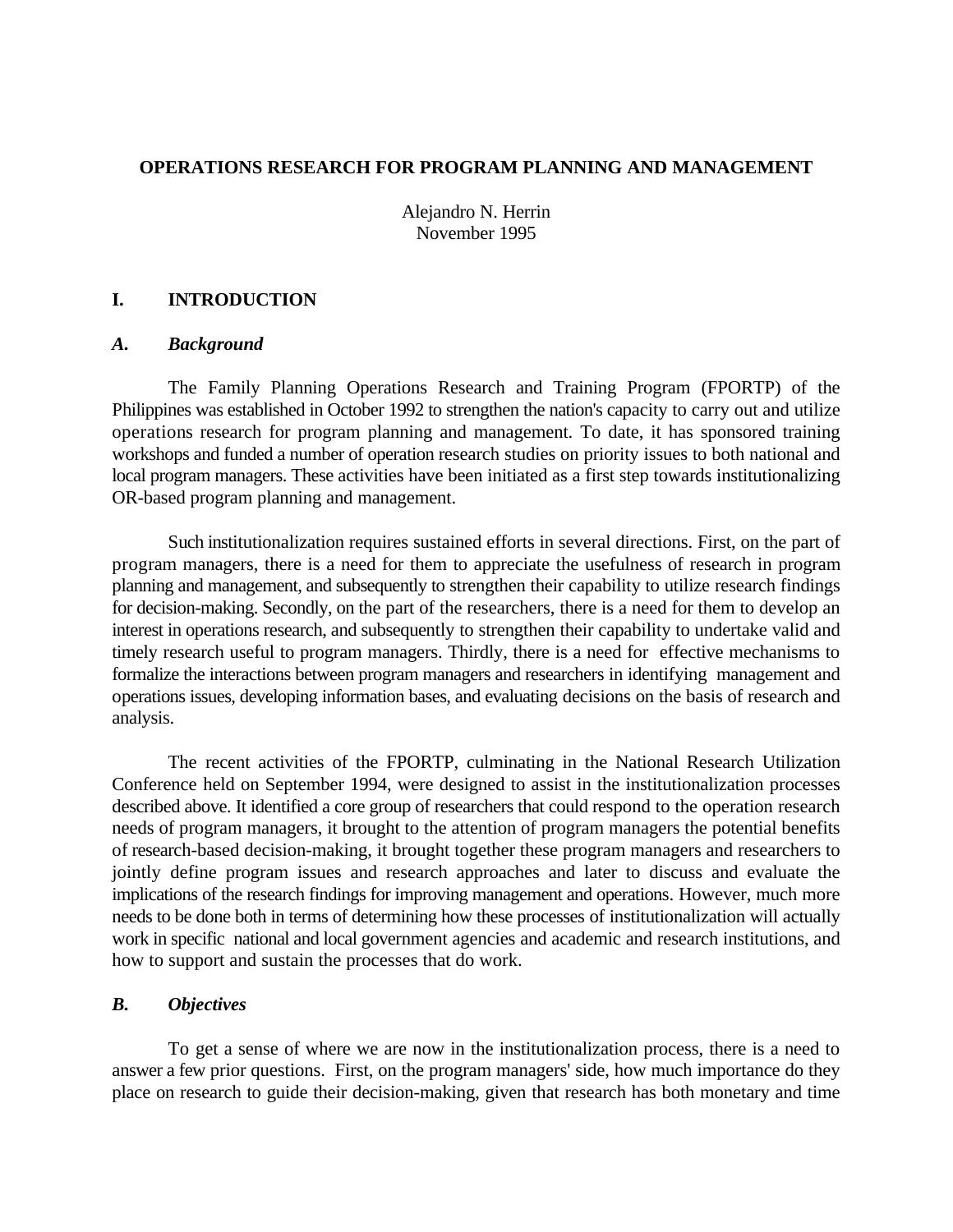costs? What experience do they have on actual research-based decision-making? In particular, to what extent have the findings from operations research generated by FPORTP been actually utilized for decision-making? Secondly, on the part of the researchers, to what extent are they be willing and able to meet the potential demand for operations research in their localities? How could their willingness and capabilities be enhanced? Finally, on the issue of mechanisms for bringing decision makers and researchers together, what sorts of interaction have taken place, and how far can these interactions be sustained?

The proposed study is intended to answer some of these questions as a basis for determining ways to promote and sustain operations research in the Philippines. Specifically, the study aims to:

- 1. Review the experience of recent research activities (i.e., those sponsored by FPORT Program as well as by other agencies) with attention to the three aspects of the institutionalization process, namely: (a) developing capacity for research-based decision making among program managers; (b) building local capacity for conducting operations research; and, (c) establishing mechanisms for the interactions between program managers and researchers in the determination of issues and research approaches, the widest dissemination of research findings, and the utilization of these findings for program planning and management; and
- 2. On the basis of the above review, identify specific issues to be addressed and some concrete steps to be taken in the institutionalization process both at the national and local levels, taking into account the context of devolution.

## **II. TOWARDS INSTITUTIONALIZATION OF OPERATIONS RESEARCH FOR DECISION-MAKING: BASIC FRAMEWORK AND RECENT EXPERIENCE**

#### **A. Framework**

Operations research for decision-making will be undertaken on a sustained basis if there is a demand for such research by program managers and there is a supply of researchers willing and able to do operations research. The amount of operations research that will be undertaken and utilized will depend upon the interaction of demand (program managers) and supply (researchers).

Based on this simple demand-supply framework, the tasks that need to be undertaken to institutionalize operations research for decision-making would revolve around the following: (1) creating and sustaining demand for operations research; (2) developing and maintaining research capacity; and (3) establishing mechanisms that promote the interaction of program managers and researchers.

#### *1. Creating Demand for Operations Research*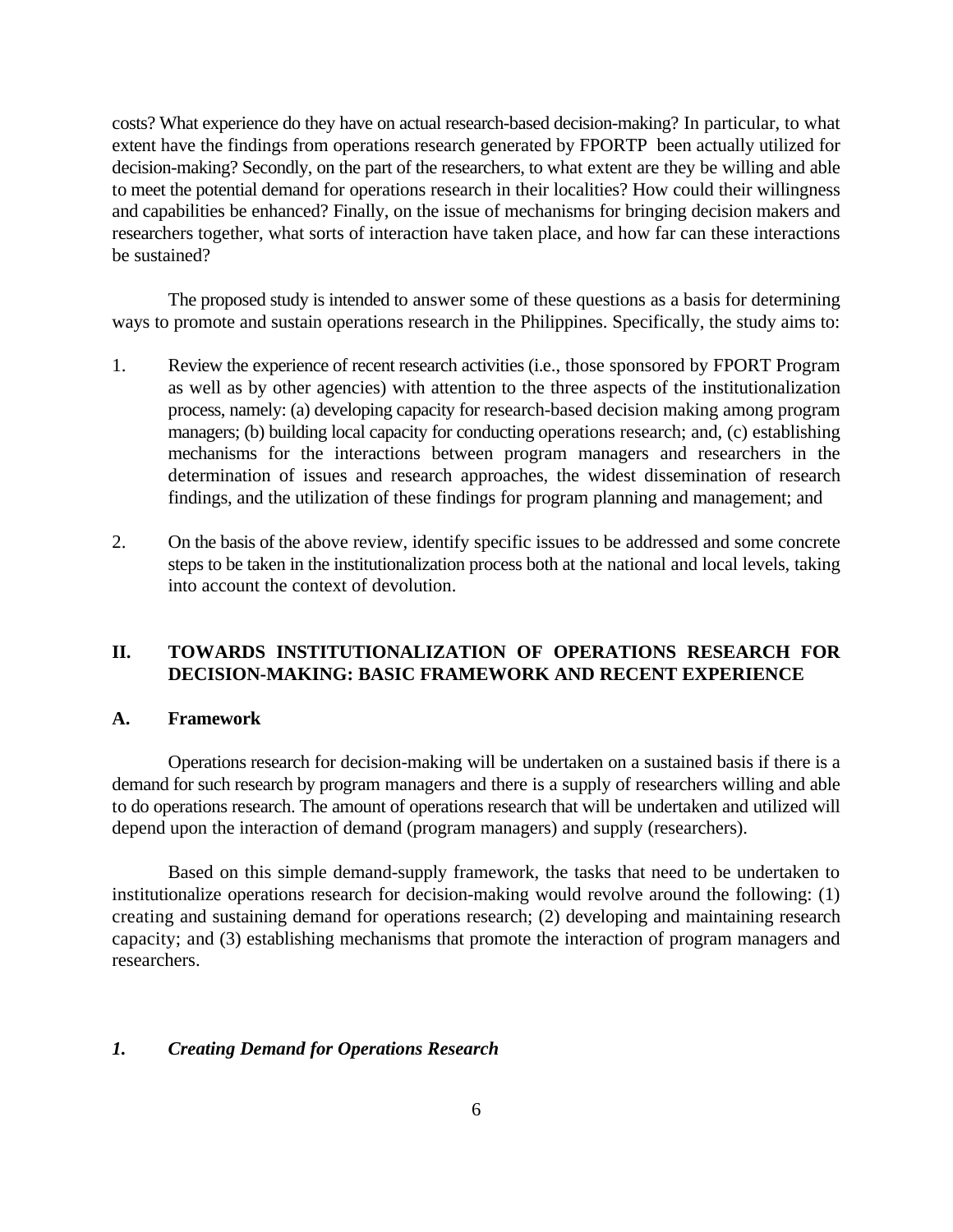The demand for operations research by program managers is derived from their demand for information needed to make decisions. This demand in turn depends on their capacity to make decisions based on good information and on their perception of the usefulness of operations research for decision making. Furthermore, to make this demand effective, program managers must have the resources to finance operations research. Hence, effective demand depends also on program managers' capacity to mobilize such resources.

The demand for operations research will be low if program managers have limited capacity to use information for decision making. This can happen if program managers at the lower levels of the delivery system have very little to decide on with respect to operational strategies because the program has been designed and managed centrally. However, with the devolution of health and family planning services to local governments, we expect that program managers at the local levels will increasingly be called upon to make decisions previously made at the central level.

Even if program managers have a wide range of decisions to make at their level in the delivery system, they may not use information from operations research if they are not convinced about the usefulness of such research for decision making. This in turn may be due to limited experience with operations research.

Finally, even if program managers are convinced of the usefulness of operations research, they may be too preoccupied with the pressures of daily work that they cannot easily get an overall perspective of potential operational problems that might require research to properly diagnose and correct.

To develop the capacity to use information for decision making, there is a need to demonstrate to program managers how research can aid in decision-making and to regularly disseminate information on success stories, i.e., actual experiences of how research had made a difference in the quality of decisions among program managers.

On the other hand, in the context of devolution, program managers must be able to defend their programs (including the research component of such programs) and obtain the necessary resources to implement them both from the local government budget and from outside sources, particularly funding agencies. To further develop program managers' capacity to mobilize resources, there is a need, on the one hand, to upgrade their skills in proposal development and, on the other, to update their information on potential donors.

## *2. Developing Research Capacity*

There is a need to develop and maintain national and local capacity to serve the research needs of program managers at different levels of decision-making. Such capacity depends on existing stock of researchers found in universities and research institutes including in-house research units in various government agencies, and the addition to such stock through training. For such potential supply to become effective, there is a need to deal with a number of factors that have been thought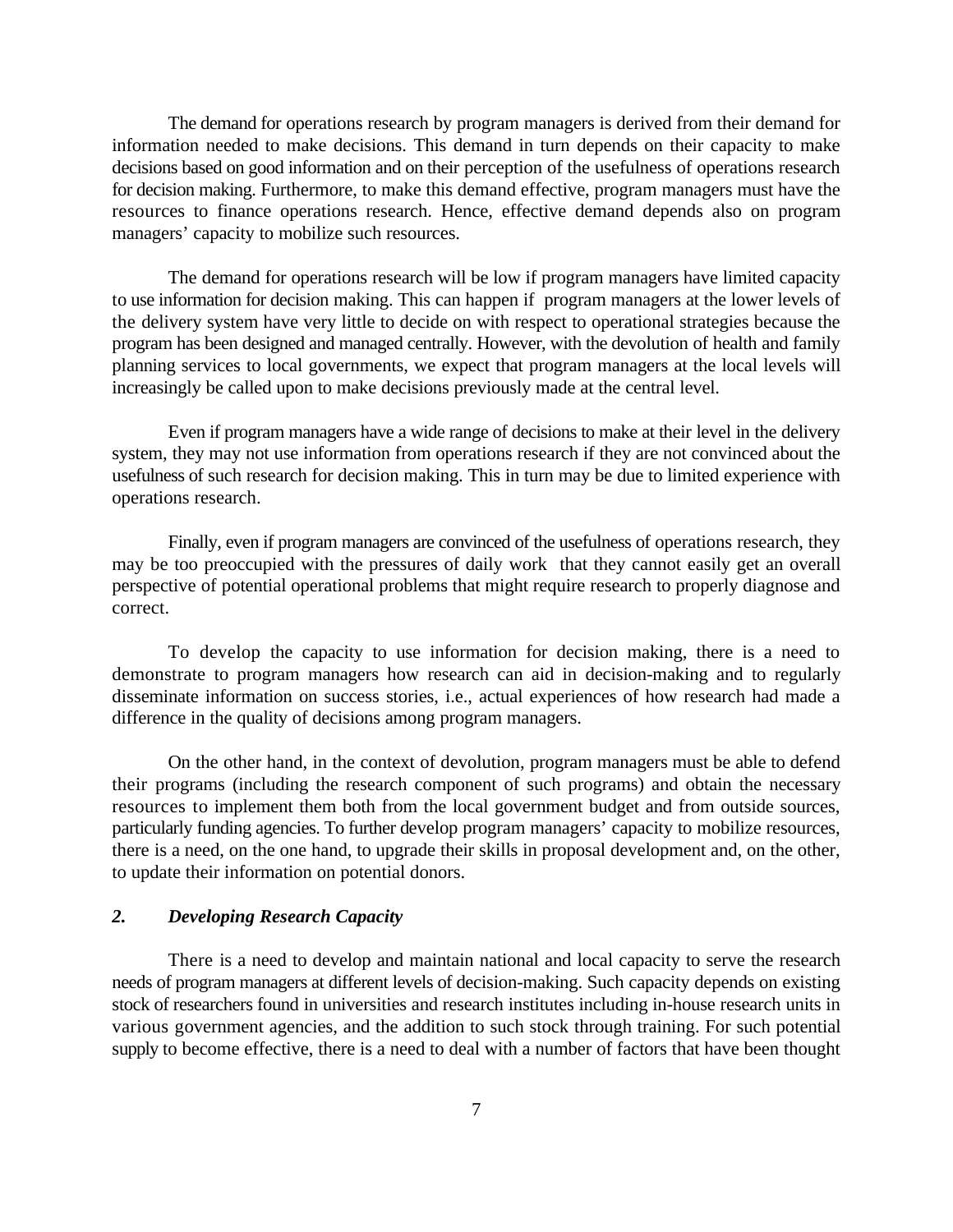to have hindered the development of supply in the past. These include (1) the perception that operations research is a "quick and dirty" type of research rather than a scientific undertaking; (2) the lack of time to undertake operations research by researchers in academic institutions because of the heavy teaching responsibilities imposed by these institutions.

To create a favorable environment for operations research, there is a need to correct both researchers' and program managers' mistaken perception that operations research is not scientific research. Secondly, there is a need for academic and research institutions to modify their incentive structures to allow their staff time-off from usual responsibilities to undertake operations research when a demand for such research materializes.

## *3. Mechanisms for Encouraging Greater Interaction Among Program Managers and Researchers*

The interaction of demand by program managers and the supply by researchers results in the utilization of operation research for decision making. The interaction of program managers and researchers, however, must occur at all stages of the operation research process (which should be construed as an interactive process rather than a linear one with different possible starting points and loops). These stages include: (1) identification of decisions requiring information that can be provided by operations research; (2) translation of these information needs into researchable questions; (3) design of research to obtain the required information; (4) conduct of the studies; (5) translation of research results into actionable recommendations; (6) design of the action or intervention program; (7) implementation of the action or intervention program; (8) design of the monitoring and evaluation of the action program; (9) conduct of monitoring and evaluation; (10) translation of monitoring and evaluation results into decisions regarding the action program (i.e., to continue, modify or abandon).

In each of these stages of the operations research process, there is a need for close consultation among program managers and researchers, and more importantly, agreement on the research problem to be addressed, and the research design and the types of information (and their meaning for the program) to be obtained, for both the diagnostic and the action parts of the study.

#### *4. Managing the Institutionalization Process: Main Intervention Areas*

It follows from the above framework that the DOH and funding agencies concerned with the institutionalization of operations research for decision-making should address the above three elements of the institutionalization process. First, they could create demand for operations research among program managers at various levels of decision-making. It could do this principally by addressing two key concerns: (1) developing capacity for research-based decision-making among program managers; and (2) developing capacity for mobilizing resources for operations research from various sources.

Secondly, they could facilitate the development and maintenance of research capacity. It could do this by assisting institutions to consider and adopt alternative incentive structures to make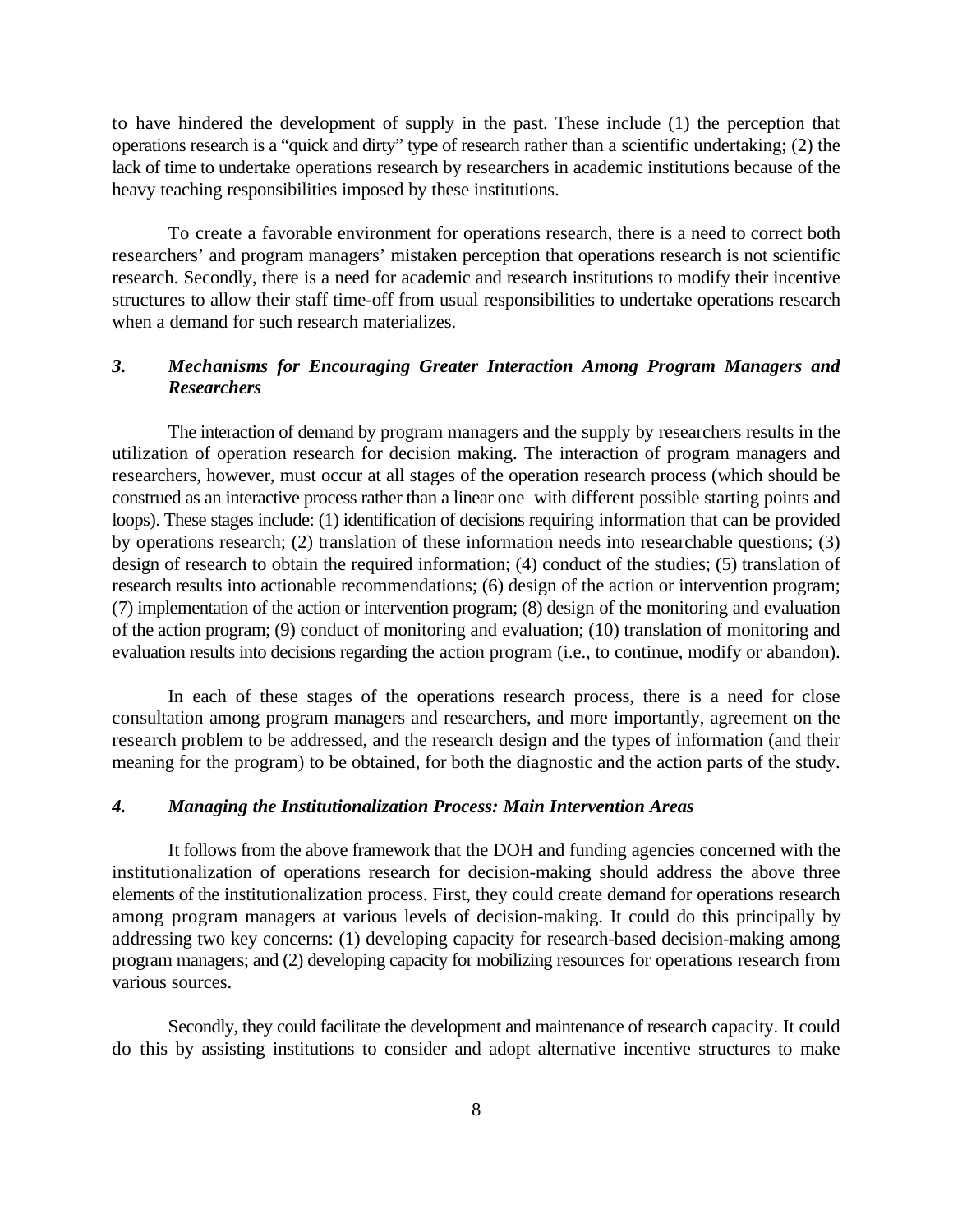operations research an attractive undertaking by their staff and to free up time for operations research. Moreover, it could, by requiring that operations research meet the rigors of scientific inquiry, modify researchers' attitudes about operations research.

Finally, they could facilitate the interaction of program managers and researchers in all phases of the operations research. First, it could provide information to program managers of a list of researchers and their qualifications and experience. Second, it could provide researchers with a list of concerns that program managers commonly face that require research. Third, it could establish mechanisms for these two groups to come into frequent contacts through seminars and workshops and through information dissemination of operations research issues and results.

#### **B. Some Observations from Selected Research Programs**

## *1. The FPORT Program*

### *1.1 Activities*

The FPORT Program has undertaken several activities that serve to heighten demand, improve research capacity and encourage further interaction among program managers and researchers. These activities included workshops involving program managers and researchers, conduct of collaborative research, research dissemination, and support for utilization of research results (See Population Council, *Final Report: National Research Utilization Conference*, 1994).

The first workshop in October 1992 provided an introduction to operations research in family planning. It brought together 35 family planning program managers and researchers to discuss program constraints and priority issues and oriented the participants to the concepts, techniques and usefulness of operations research.

The second workshop in January 1993 brought together the same participants to review the problem areas identified in the first workshop, enhanced skills in the preparation of research proposal, and finalized research proposals for funding. Five proposals were subsequently endorsed by the DOH and funded by the FPORT Program.

The five operations research projects were then implemented by researchers in close collaboration with program managers in their respective localities. After each study was completed, a local dissemination/utilization workshop was conducted. The participants included local government executives, program managers, NGO representatives, other service providers, and members of the academic community.

In September 1994, a national research utilization conference was held to disseminate the results of the five operations research studies and to discuss the implications of the findings for operations. Further dissemination was done with the preparation of the final reports of the studies and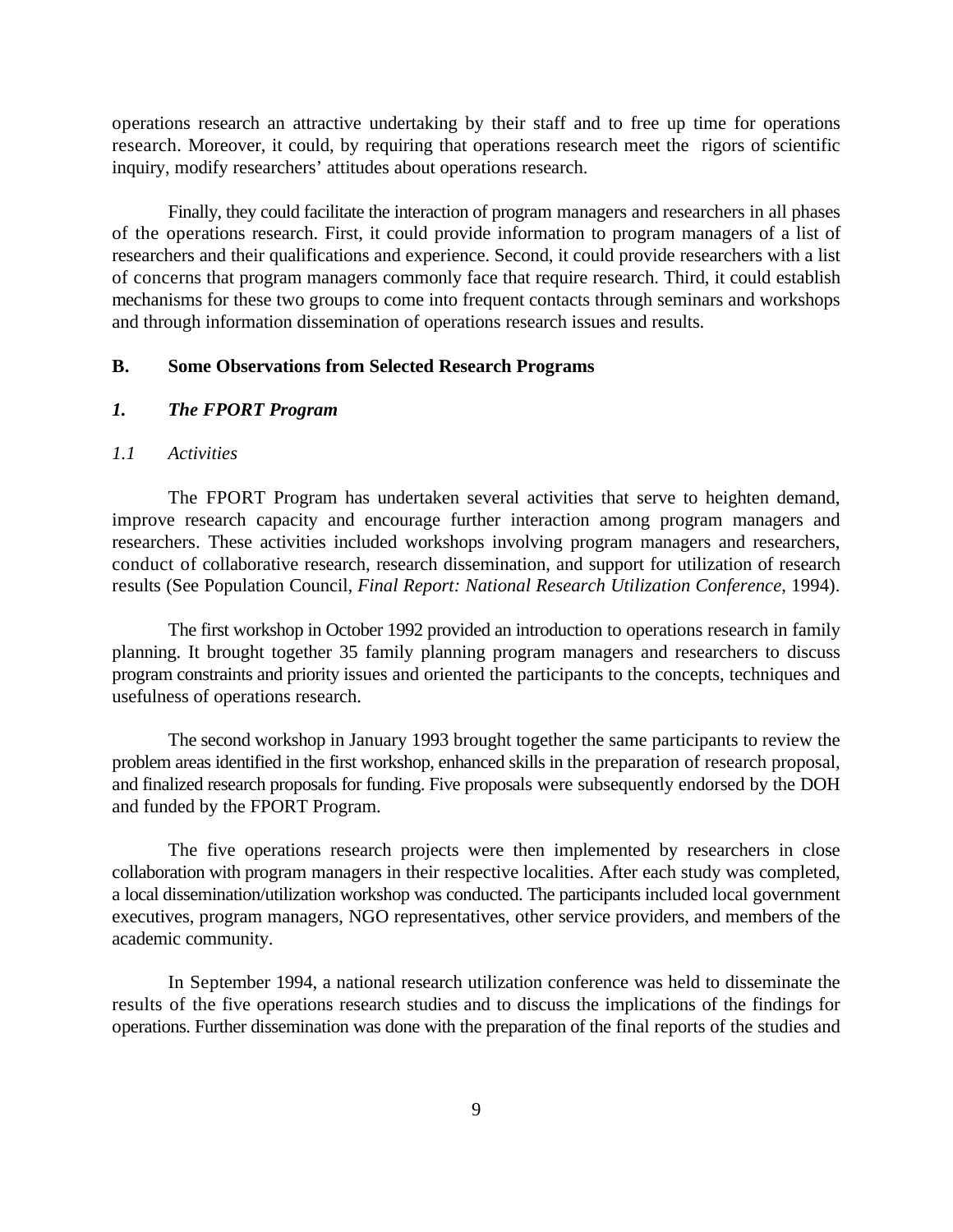the publication of summaries of each study's findings and recommendations as well as initial actions taken by program managers on the findings and recommendations.

## *1.2 Some Notable Features*

One notable feature of the program is the close interaction among program managers and researchers. In comparing their experiences in this program with that of another research program involving the DOH, the researchers revealed that under the FPORT program there was greater interaction among program managers and researchers from the conceptualization of the research, to the implementation of the research, and to the discussion of findings and implications for decisionmaking. In contrast, the interaction among program managers and researchers in the other DOH research program (Health Research Network Program to be described later) was limited to the preparation of a research agenda and the presentation of research findings in a regional seminar. In between the researchers developed the research proposals based on the agenda very much on their own. Once funded, the researcher conducted the research, again, very much on their own.

Another notable feature of the program is how quickly study findings were acted upon. The following illustrates the nature of the findings and the actions that followed (as contained in Population Council *Research News*, statements of program managers in the September 1994 National Research Utilization Conference, and partly verified in interviews):

In the study of factors affecting the performance of volunteer workers in the delivery of family planning services in Iloilo City, the following were uncovered: (1) the BSPOs and BHWs needed training especially as family planning motivators and communicators; (2) the BSPOs were not widely known in their barangays; (3) supervision was inadequate; and (4) coordination between the City Health Office (CHO) and the City Population Office (CPO) was weak. As a result of these findings, the City Government, through the City Health Office and City Population Office undertook the following activities: (1) training of BSPOs in community organization and basic family planning; (2) provision of all BSPOs with sign boards for easy identification and, hence, facilitate access to them by the residents; (3) conduct of dialogues, team building sessions and monthly conferences among CHO and CPO personnel, together with volunteer workers, to facilitate better coordination between the two offices; (4) as a result of better coordination, setting up of a referral system jointly drawn up by the CHO and CPO to facilitate referral of family planning clients to appropriate clinic services; and (5) development of a proposal for a family planning management and supervision course for population program officers and clinic personnel for implementation under the LGU Performance Program Plan (Source: Report of the CPO to the City Mayor contained in a letter dated August 23, 1994 and from interview with CPO).

In the study of the implementation of the DOH Training Course for Family Planning Providers in Region II and the Cordillera Autonomous Region, it was reported that the findings led to the restructuring of the DOHs training program, specifically to shorten the duration of training in the Preceptor Training Module and to reduce the number of IUD insertions required in the training of clinician/midwife providers in the Basic/Comprehensive Training Module. Moreover, issues of quality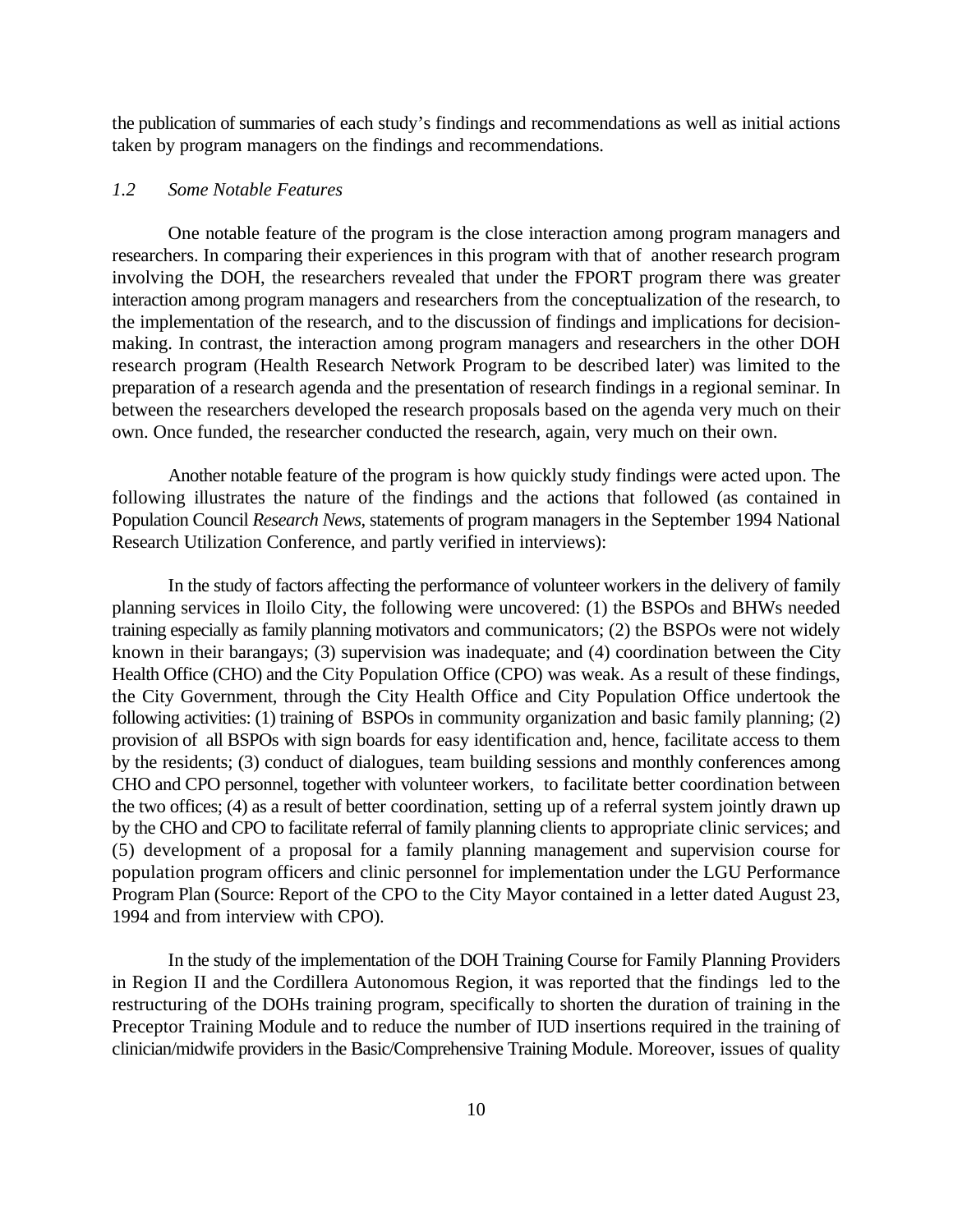of care were made an explicit part of the Basic/Comprehensive Training Module where previously it had only been a part of the Preceptor Training Module (Population Council *Research News*).

In the study of factors affecting the family planning drop-out rates in Bukidnon, the findings and recommendations regarding quality of care, logistics, supervision and focus of IEC on husbands also rather than on wives only were reported to have led to the following activities: (1) full utilization of FP clinical standards and the manual as a guide for FP service providers on their day- to-day operations in the clinic; (2) emphasized during training and monitoring the importance of informing the clients about side effects, complications, and the advantages and disadvantages of specific methods; (3) put in place the logistics system; (4) intensified supervision to include on-the-job coaching; and (5) conducted program reviews with local government units. In this last activity, the MHO reported on the MCH and FP programs in their respective municipalities based on their records and discussed constraints to the program. As a result of this program review, additional problems were uncovered including: (1) there is demand for DMPA and natural family planning among clients but FP workers were trained only in the other methods; (2) some RHU did not have basic supplies and as a result, the MHO's were asked by the respective local government executives to submit budget proposals for consideration. The program review was believed to have help convince some LGUs to fully support the program. (Remarks by FP Coordinator, Region 10 contained in September 1994 Conference *Final Report*, and from interview with the Regional FP Coordinator).

In the diagnostic study of the DOH volunteer health workers program conducted in four provinces (Davao del Sur, Davao del Norte, Lanao Norte, Lanao Sur), the findings and suggestions for upgrading the BHW program were made with respect to incentives, support services, clarifications in the role of volunteer health workers, and training and recruitment patterns. During the research utilization workshops held in Davao City and Iligan City, the program managers strongly recommended and planned for the training of BHWs. Such training were to include role clarifications and record keeping. Moreover, the Governor of Davao del Norte and provincial administrator of Davao del Sur supported the need to strengthen the incentive system for volunteers. In the case of Davao del Norte, the Governor assured the participants that the cost of incentives will be financed from the provincial budget (Source: Lacuesta, et. al. in September 1994 Conference *Final Report*).

The experience of FPORT program shows that in a short span of two to three years, much can be accomplished in bringing together program managers at the local level and researchers in the same localities to identify priority issues, develop and implement operations research to address these issues, and to draw up action plans based on research findings.

## *1.3 The Need for Monitoring and Evaluation of Actions Taken*

While this research program can be noted for the quick action taken on the basis of the findings, there was strong feeling both among program managers and researchers that there is a need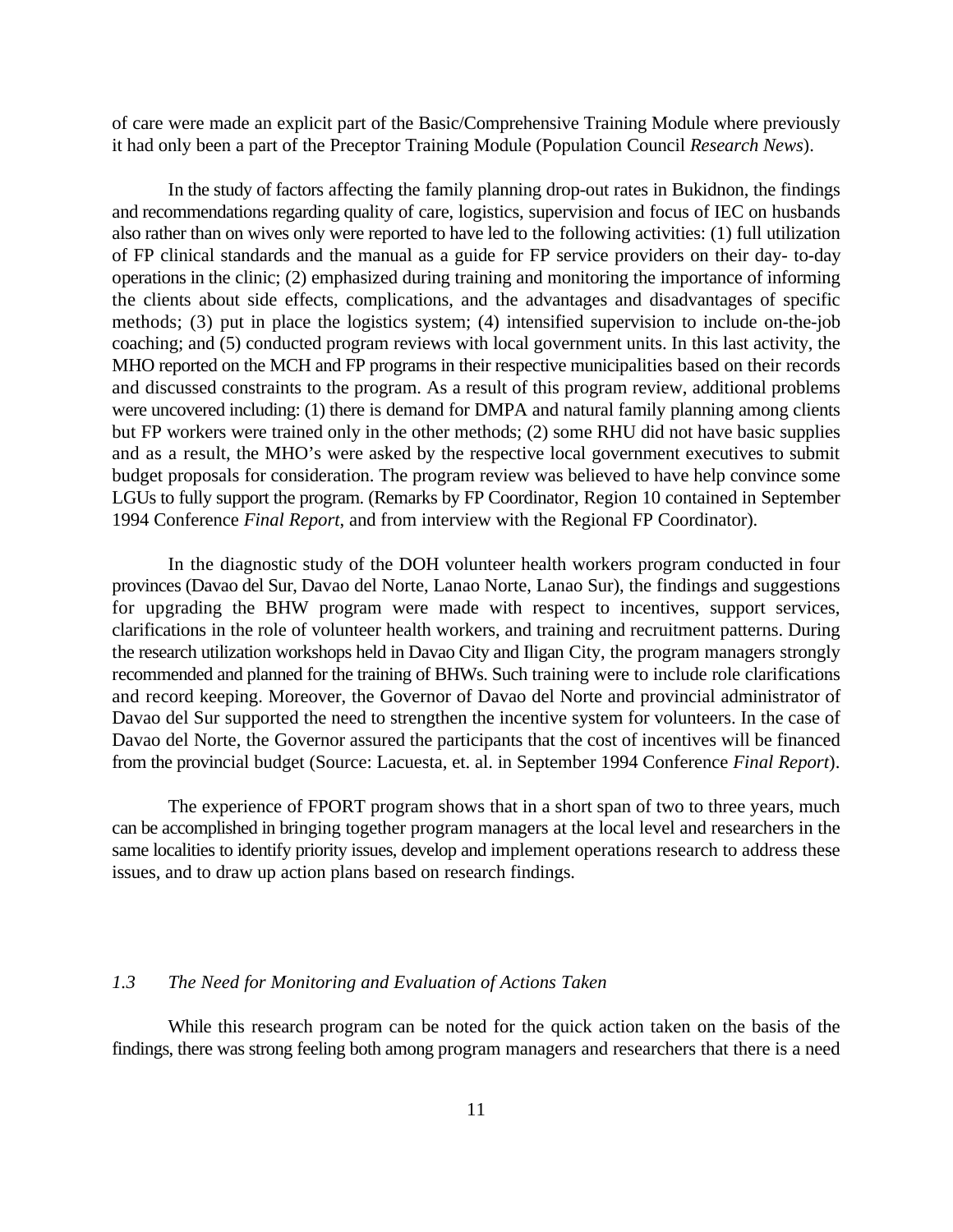to go further, that is, to find out the effects of the actions undertaken. In other words, there was a perceived need for monitoring and evaluation of the actions taken, again jointly by researchers and program managers, thus continuing the interaction started out during the identification of the problem to be studied. The involvement of the researchers in the monitoring and evaluation is deemed important by program managers to ensure that the evaluation is not biased.

#### *1.4 Other Observations*

There were certain characteristics of the actors that affected the performance of the program in certain areas. First, the quick action response in Iloilo City to the research findings was partly due to favorable support of the local chief executive to the family planning program, the presence of an active Population Office with good relations with the chief local executive, and a previously established close relationship between researchers and program managers. The presence of City Population Office (CPO) independent of the City Health Office (CHO) and with strong support from the local chief executive is probably a single major factor that distinguished Iloilo City from other areas. For one, the family planning program is given more attention since the CPO can concentrate on this program while leaving the larger health program to the CHO. Moreover, the fact that the city government has direct and full control over the implementation of the health and family planning programs is also a plus factor. This is not the case for provincial governments where the implementation of action programs would usually require further coordination with municipal governments, which implement these programs through the Rural Health Units and Barangay Health Stations under their jurisdiction.

Good relations between local government executives and health personnel, particularly the Provincial Health Office, is perceived to facilitate the implementation of the family planning program and operations research. Very often, however, this is not the case. There is perception among devolved health personnel that local government executives place very low priority on family planning if not health services, and much lower priority still on operations research..

Finally, something must be said with respect to how some program managers viewed the usefulness of operations research. As a head of a city population office insightfully observed: while operations research does not always arrive at findings that are surprising, (1) it does serve to confirm that a suspected problem actually exists, (2) it provides a more accurate measure of the extent of the problem, (3) it makes the findings more credible than if the problems were simply articulated based on gut feel, and perhaps more importantly, (4) it gives a sense of urgency to all concerned so that solutions to the problem are formulated and acted upon quickly.

#### *2. Health Research Network Project*

*2.1 Activities*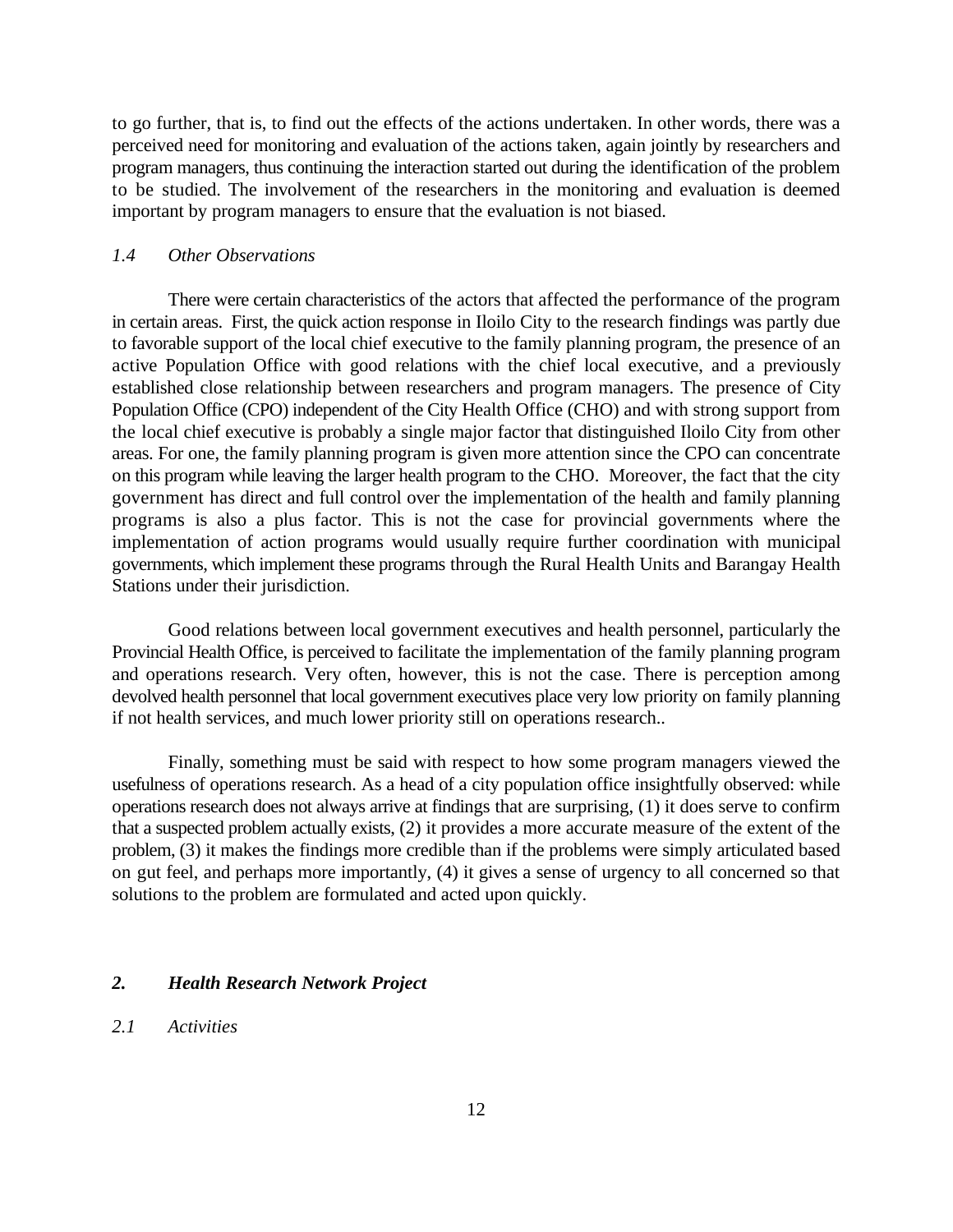The Health Research Network (HRN), a project of the Department of Health and the Philippine Population Association (PPA), was officially launched in September 1990, The objectives of the HRN project, among others, were (1) to develop among health managers an awareness of the importance of research as a decision-making tool; (2) to promote and support research aimed at assessing the factors that influence the effective implementation of local health programs; and (3) to build the capabilities of local research institutions in health research.

The HRN project undertook a number of activities. The first was the forming of the nationwide network of institutions that can undertake health research in the regions. Local research institutions have been identified to constitute the local HRNs. The HRN had likewise provided training on research methodology and proposal writing for health personnel and the staff of the research institute-affiliates.

Moreover, regional research agenda have been formulated through consultative dialogues involving regional DOH officials and researchers. A total of 25 research studies were supported (See Annex B). The findings were disseminated through the publication of the HRN newsletter and the conduct of research utilization workshops in the regions.

#### *2.2 Some Observations*

One notable feature of the project was the establishment of a mechanism for interaction between the DOH and researchers at the regional level through the Regional HRN. Thus research activities were decentralized to the regional level to be more responsive to regional and local level needs. Secondly, a peer review process was established where research proposals and completed research from the regions are reviewed and recommended for approval/acceptance by an HRN Steering Committee composed on representatives of PPA, the DOH, and the regional research institute-affiliates.

The utilization of the research undertaken under the HRN program, however, was considered poor. The Project Coordinator for DOH identified several reasons. First, in some cases, the subject of the research was not relevant to the decision maker, that is, the research addressed questions that were not the most pressing problems facing the decision maker at that time. Secondly, in other cases, the proper body or decision maker who can use the research results was not properly identified. Thirdly, in still other cases, those who requested the research studies were not oriented on how to interpret the results for decision making. In sum, the lack of research utilization was due either to the fact that the problem being addressed by the research was not relevant, or if relevant, the user of the research was not properly identified and therefore the research results were not brought to his or her direct attention, or if both the research was relevant and the user was properly identified, the user did not have the capability to interpret the results for decision making.

A preliminary report of an evaluation of the HRN project corroborated the above observations (Planning and Development Research Foundation, Inc., *Health Research Network (HRN) Project: An External Evaluation Report*). The evaluation study found, among others, that while the project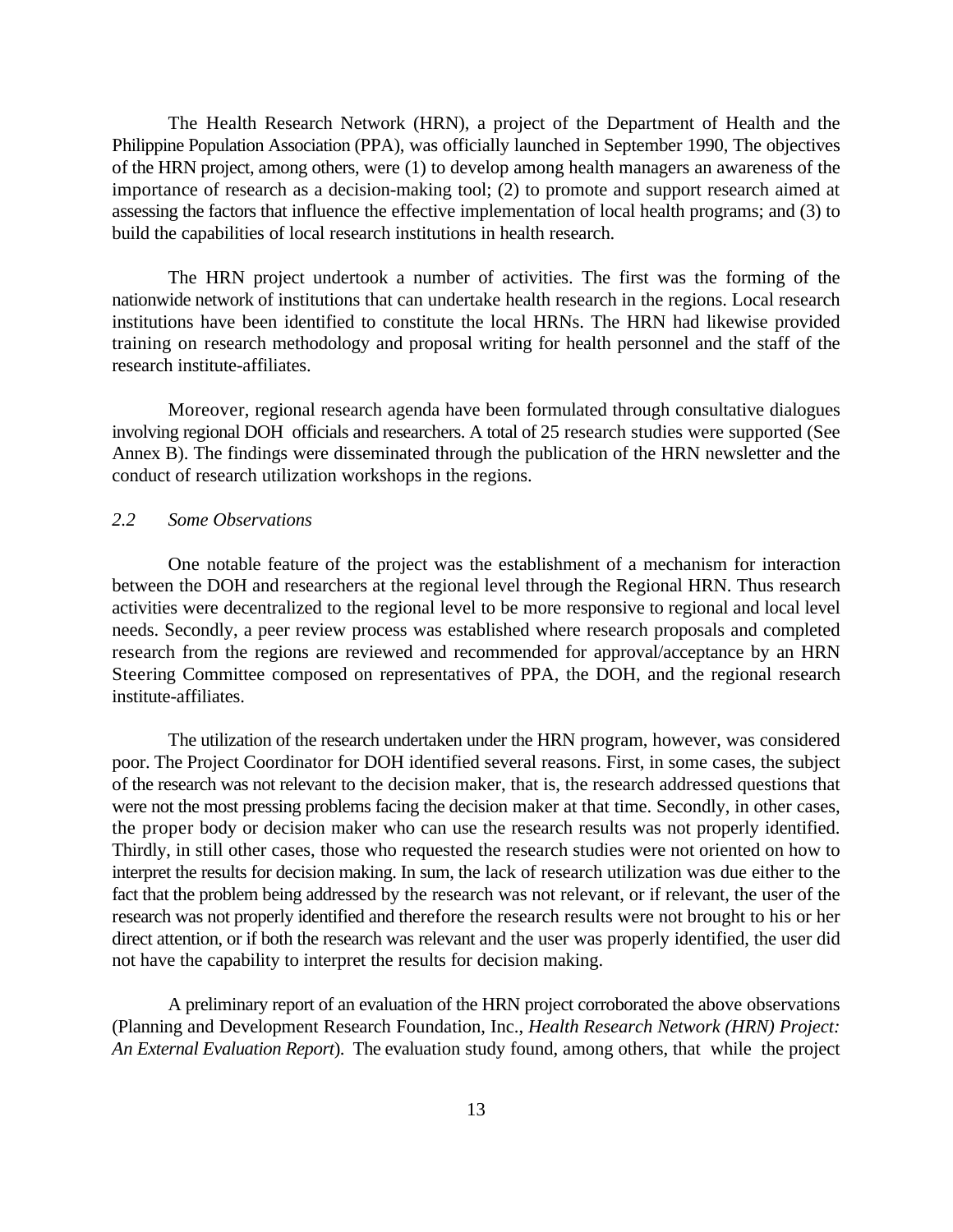has generally been successful in forming a nationwide network of research institutions that have some capacity for undertaking health research, it has been less successful in using research findings for policy formulation and program management at the regional level. This lack of utilization was attributed in part to certain shortcomings in the research agenda formulation process that were partly responsible for the lack of relevance of some of the research topics. These were (1) inadequate preparation among DOH personnel; (2) lack of participation from other sectors such as women's groups, labor and NGOs; and (3) weak information base at the regional health office).

In addition, the evaluation noted that there is still a long way to go with respect to research capacity building at the regional level. The research institutes in the network varied greatly with respect to research capabilities and in was found that only a few have participated in research. Of the 81 research institute affiliates, only 17 have thus far been involved in research project implementation.

The DOH and PPA are currently reviewing past efforts and the possibility of extending the project to another phase (four-year time frame). The HRN project was started prior to the implementation of the devolution, hence, the new phase will take into account the new realities associated with the devolution. The program will also take into account new structures within DOH such as the establishment of the Essential National Health Research Unit, which supports research and capability-building efforts at the national, regional and local levels.

## **3. DOH-PIDS Research Program on Baseline Information for Health Sector Reform**

## *3.1 Activities*

This program, launched in 1991, was implemented by the Philippine Institute for Development Studies (PIDS). It involved the conduct of baseline studies on a wide range of issues related to the development of health care financing reforms. These issues revolving around six major topics: (1) beneficiary profile and behavior; (2) provider profile and behavior; (3) evaluation of the current Medicare Program; (4) financial resource base for the health care financing system; (5) evaluation of the health care financing environment; and (6) planning models for health care financing. The research program involved researchers from various disciplines and institutions.

#### *3.2 Some Observations*

Several notable features may be noted. The first is the management structure of the research program. At the top was a steering committee chaired by the Undersecretary for Health and concurrently the Chief of Staff who provided overall guidelines. The project director based at PIDS provided technical guidance on all phases of the project supported by an ad hoc research advisory group and was also in charge of synthesizing all of the research findings. Peer review was implemented through seminar presentations of work in progress and final reports to other researchers, policy makers at the DOH, and representatives of various health sector stakeholders. In such presentations, the scientific aspects of the research were evaluated by fellow researchers while the proper interpretation and relevance of the findings were commented on by the policy makers and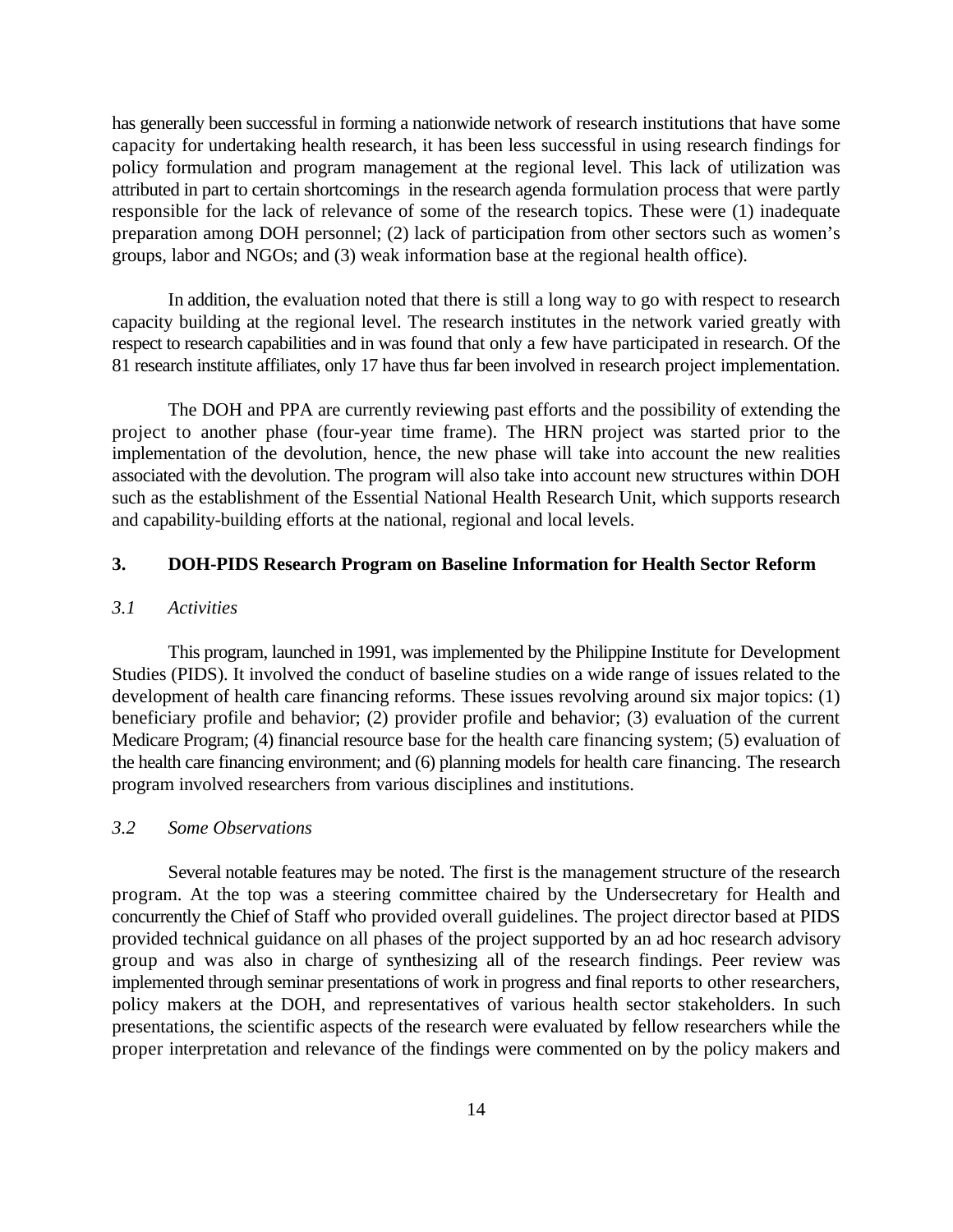representatives of stakeholders. Before the research was finalized for publication, it was again reviewed by a referee.

Secondly, survey data were collected on a number of concerns which provided the common source of data for researchers addressing various issues, particularly on beneficiary profile and behavior, provider profile and behavior, and the evaluation of the Medicare program. This was important for ensuring that interrelated issues are addressed coherently based on a common data set that described the reality at a given point in time rather than different aspects of the reality at different points in time. The results of the different research under the program, therefore, can be cumulated to provide a consistent large picture of the health care financing environment and performance. This could not be easily obtained from independent studies using different data sets. In order words, the results of the individual research add up to the large and integrated picture. This feature had important implication for the utilization of research. The research has provided a rich source of basic information and analysis that could address new issues as they arise. Indeed, many of the analyses required for developing the technical details of the national health insurance program called for by the National Health Insurance Act of 1995 drew upon the data and analyses of this research program.

In summary, the two notable features of this program are: (1) the research is linked directly to the user at the highest level of decision making at the DOH: the Secretary of Health through the Chief of Staff, and (2) the research produced a rich source of information that could be drawn upon for analysis of emerging issues beyond the lifetime of the research program in question. Based on this second feature, one probably needs to suspend final judgement regarding the lack of research utilization under the HRN program. The studies conducted under the HRN, if synthesized into a consistent body of information, could still provide a basis for analysis of current and emerging policy and program issues.

## *4. DOH-UPecon Health Policy Development Program*

This on-going program, which aims to develop a research-based health policy formulation and evaluation, involved a number of activities. These included (1) development of a national health accounts data base; (2) research capacity building in health economics through a fellowships program; and (3) research and technical assistance program in the areas of health care financing, devolution, and health sector planning, among others.

Several features of the program may be noted. First, the program is directly linked to the Secretary of Health through the Chief of Staff. There is regular program formulation and benchmark review processes involving the DOH, the UPecon Foundation (the private institution whose sole aim is to support the activities of the University of the Philippines School of Economics) and the funding agency (USAID) to ensure consistency of priorities and timely completion of activities for input into the decision making process. The direct link between the researchers and providers of technical assistance, on the one hand, and the decision makers at the DOH, on the other hand, facilitated adequate consideration and effective utilization of findings and recommendations.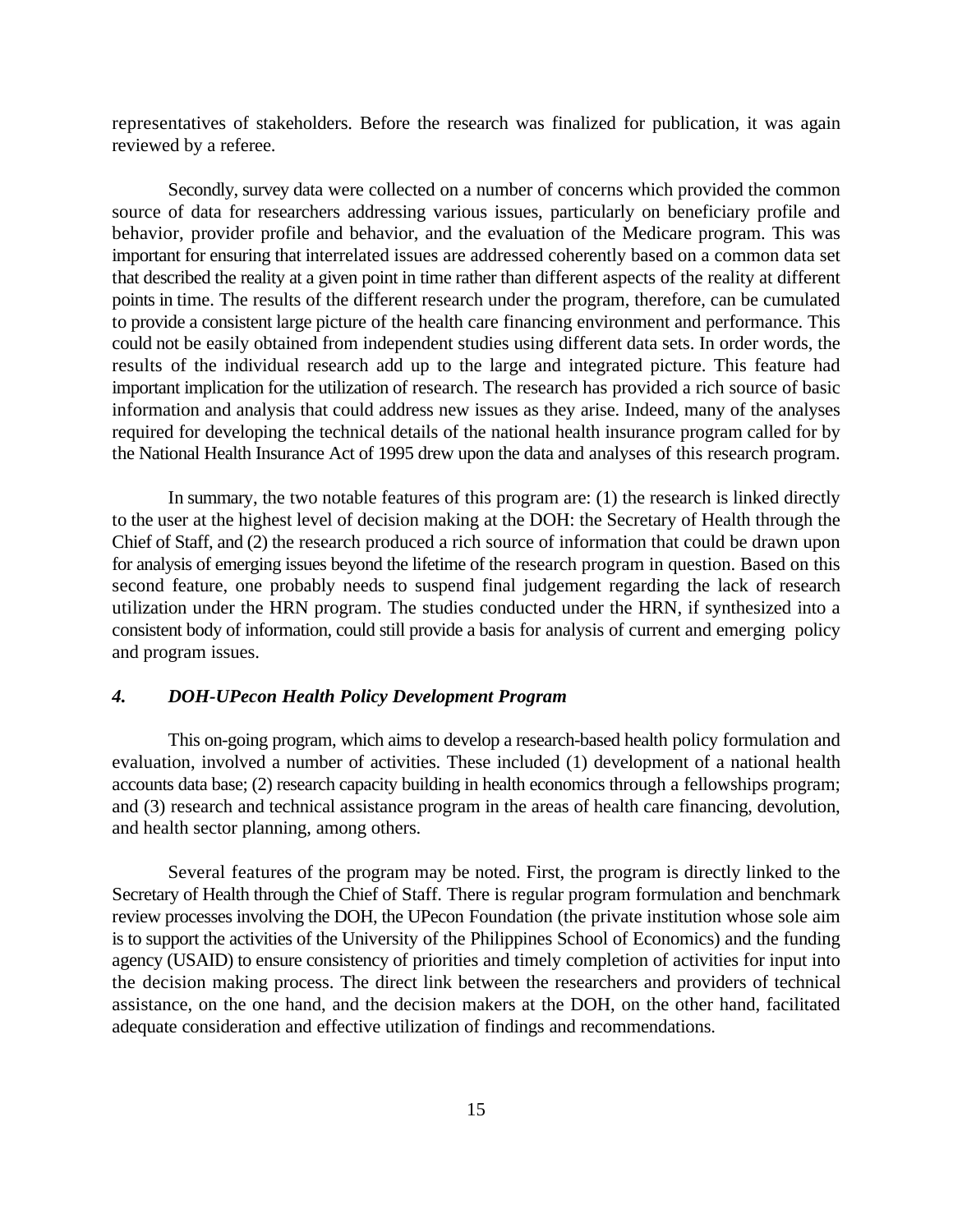Secondly, while the DOH leadership is the primary client of the program, the information produced by the program are made available to the other decision making units of government, notably the legislature, and to the various stakeholders of the health sector through publication, briefings, and the establishment of the Multi-Sectoral Health Policy Forum.

Finally, the program produces two types of information. One is general in nature and which is available to everybody and is, therefore, useful to any of the stakeholders for whatever analysis they might wish to make. This is the national health accounts, which provide information on national health care expenditures and sources of financing. The second type of information is specific. The DOH leadership expresses a need for specific information or technical assistance. Such specific needs that are of operational in nature include request for assistance to study and make recommendations on DOH reorganization, logistics, incentives to local governments to deliver critical primary health care services, etc. The program responds by providing technical assistance or by commissioning research. The other specific needs that are broader in scope include assistance in the design of the implementing rules and regulations for the national health insurance system that was recently established by law. Responding to this need required reviewing past research and international experience on designing health insurance, analysis of available data regarding beneficiary and provider behavior under an insurance regime, and constant dialogue with the DOH and other users of the information.

## **C. Summary of Basic Issues**

Below are some of the basic issues that arose from the above review of recent experience in both operations research and in other types of research.

## *1. Utilization of Research*

A perennial issue is that of utilization of research results for planning and management. On the basis of the recent experience, it appears that several factors account for this observed lack of utilization. The first is the relevance of the research to the concerns of the program manager. Obviously, if the research question being addressed is not the question the program manager wants answered, (s)he will not be interested in the research itself, much less the results. This was a major observation with respect to the HRN project in general. This was also the experience in one research project in FPORT program, where the misunderstanding between researcher and program manager regarding the questions to be answered persisted up to the end of the research. As a consequence, the program manager did not find the research relevant. The program manager went on to commission another study, and fortunately found the results useful for improving the current strategy.

A second factor is that the recommendations from the research are too general to be acted upon directly without further specifying what really needs to be done or can be done (e.g., such recommendations as improve logistics or improve BHS facilities). A third factor is that the recommendations from the research are beyond the decision making authority of the program manager to whom the recommendations are being addressed (e.g., recommendations to develop infrastructure such as roads and water supply as a means to help control acute respiratory infections).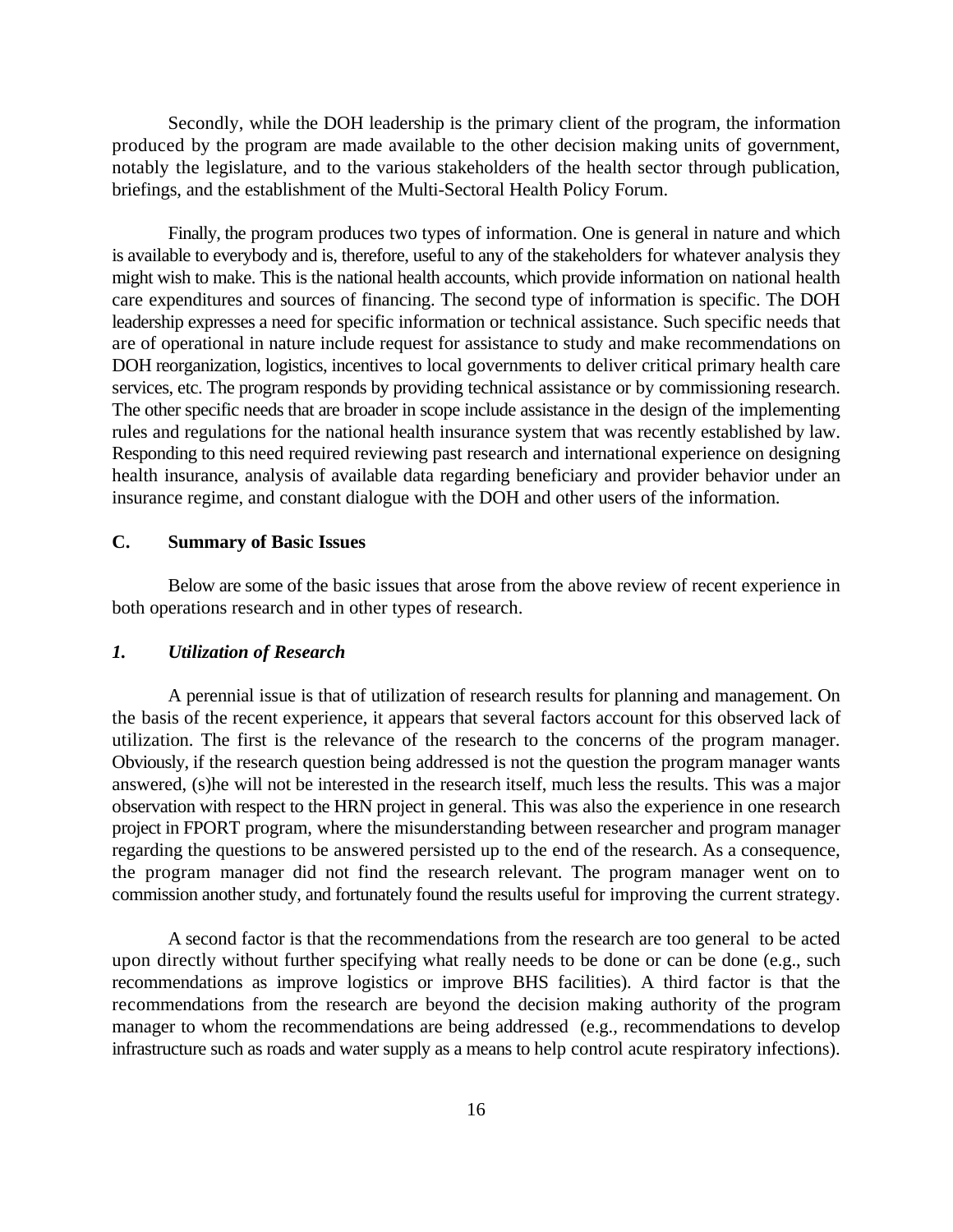Finally, some program managers do not know how to interpret the results of the research for decision making. This is in turn could be due to the program manager's lack of training in the basic discipline used by the research and to the researcher's inability to translate technical findings into a language the program manager can readily relate. In this case there is a need for further processing of the research results by both program managers and researchers before these can be useful for decision making.

#### *2. Building Capacity to Synthesize and Utilize Research*

As the completed studies from a research program cumulate, there is a need to synthesize the various findings and transform them into a consistent set of recommendations. Very often the capacity to synthesize findings from cumulated research for decision making is lacking, both from the program manager's side and from the researcher's side. Each research study is treated only as a single independent study and of concern only to the area where the study was done while similar studies that could provide further insights into a particular problem in a specific area are not considered in formulating recommendations.

#### *3. Planning and Funding the Complete Operations Research Cycle*

There is general agreement on the desirability of monitoring and evaluating the action program implemented as a result of the of research. The idea is to find out if, indeed, the action program is making a difference in addressing the problem under consideration so that further action can be taken if necessary. However, what happens in most cases is that the monitoring and evaluation part of the entire cycle of research is not planned for and, therefore, not funded. Thus, once the diagnostic part of the research is completed and the results presented and discussed, the research is considered finished. The researcher then returns to his or her institution to undertake another research or engage in other activities. The program manager might in fact go ahead and implement some of the recommended actions, but more often than not, he or she also moves on to attend to other concerns.

One way to ensure that the entire research cycle is completed is to plan and to provide the necessary resources for undertaking it. Of course, there is an element of uncertainty in this approach since it is possible that the diagnostic part of the research does not yield any urgent need to take new action. To minimize the effect of this uncertainty in the funding of research, it might be useful to consider a separate funding (separate from but contingent on the diagnostic part of the cycle) for the activities that would include the development of the necessary action program arising from the research findings, and the monitoring and evaluation of this program for further decision making. In this way, the interaction between researcher and program manager continues up to the end of the cycle.

## *4. Further Research Capacity Building in the Regions*

As observed by the external evaluation of HRN, the research capacity among institutions in the regions vary considerably. Both the HRN and the FPORTP have undertaken activities to upgrade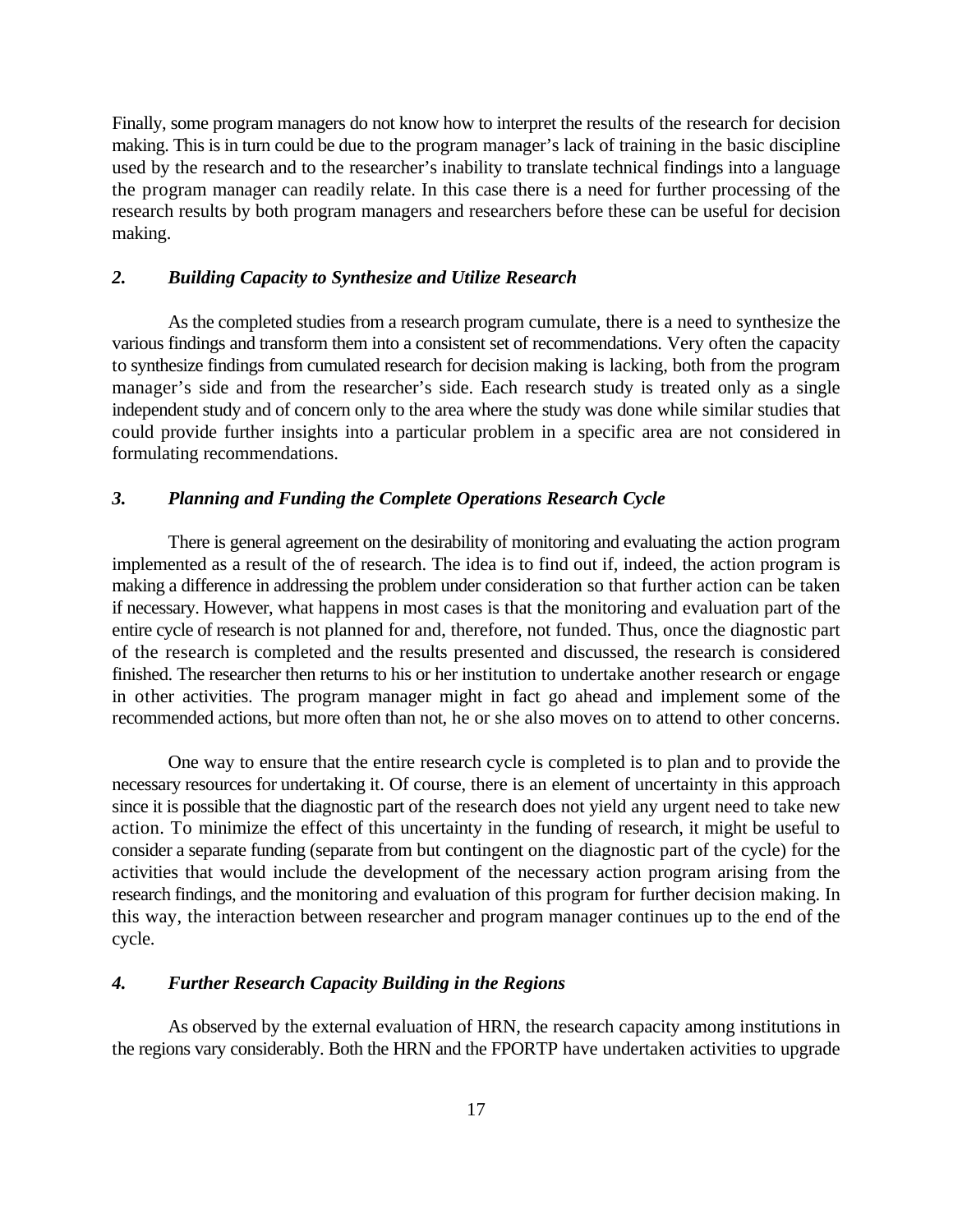research capacity through training programs in research methods and proposal development. These efforts, however, are not adequate to train new crops of researchers who can do high quality research in the various disciplines. The training of such researchers takes time, and usually requires as a minimum the completion of graduate studies at the masters level. Support for such training programs is likely to be beyond the scope of activities of FPORTP, although the proposed extension of the HRN might consider including into its overall program a graduate fellowships program for candidates coming from regional academic institutions. In any case, there is a need to tap other, and perhaps larger, programs that support long-term training to address this supply problem. Hence, there is a need to coordinate with other programs to ensure that research capacity building go hand in hand with the promotion of research for decision making in the regions.

## *5. New Challenges Arising from Devolution*

With the devolution of the delivery of health and family planning services to local government units, new realities emerge that must be taken into account in the institutionalization process. First, the priority given to family planning and to research vary greatly among local government units. Secondly, the capabilities of local program managers to initiate, undertake and utilize research for decision making also vary greatly. Thirdly, while operations problems requiring research often manifest themselves at the lowest level of decision making, the initiative and the capability for undertaking the necessary research are often the most lacking at this level of decision making. Finally, the dynamics of planning and budgeting vary greatly among local government units and are influenced among others by the personalities of local government executives, local planning officers, local legislators, the DOH regional staff and devolved health personnel.

## **III. MANAGING THE INSTITUTIONALIZATION OF OPERATION RESEARCH**

#### **A. Developing the Infrastructure**

#### *1. Creating Demand for Operations Research*

#### *1.1 New Skills and Perspectives*

There is a need for new skills and attitudes attendant to the changes brought about by devolution. As the DOH central and regional managers move away from their traditional service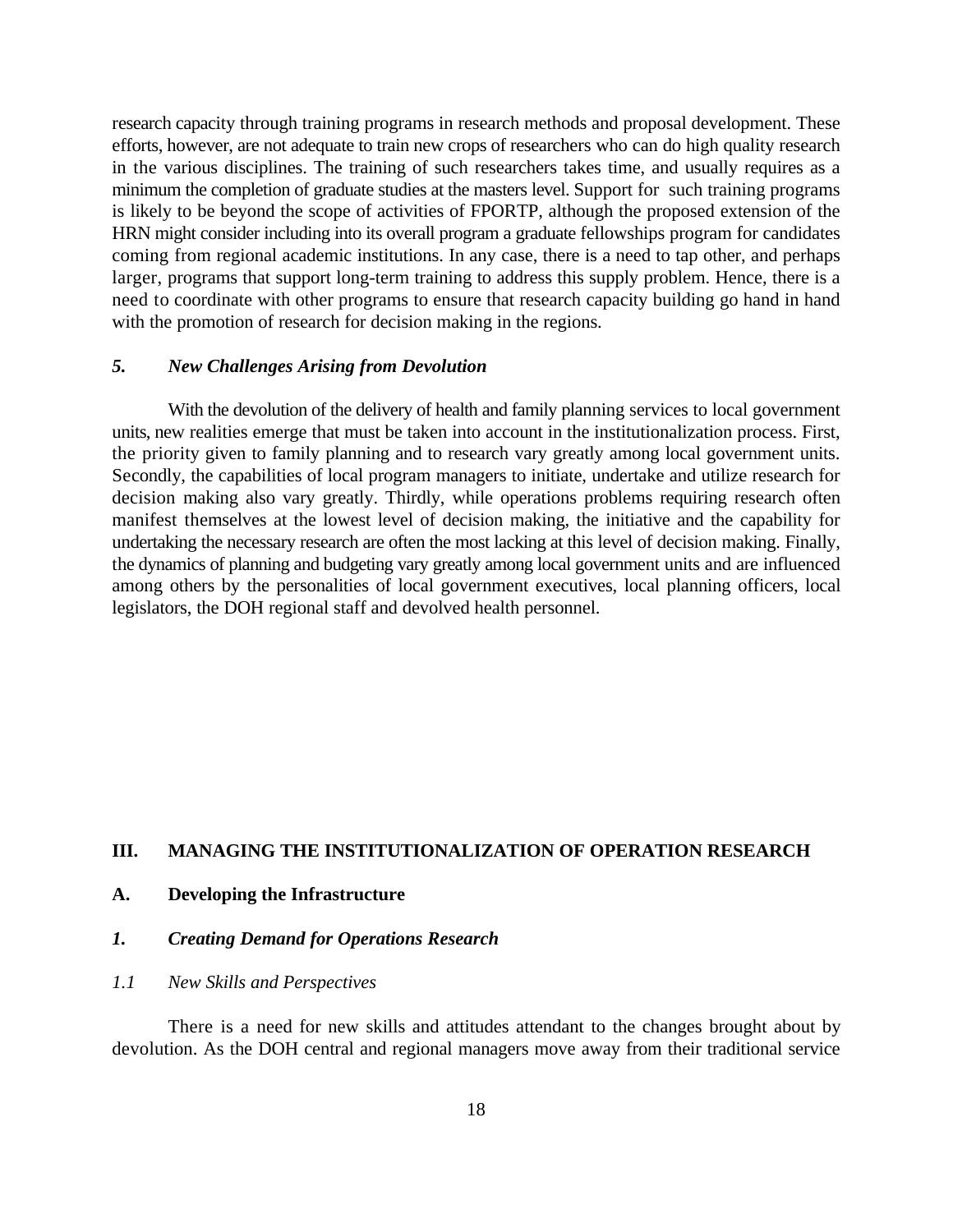delivery function, they must increasingly develop their capacity to perform the roles of coordinator, catalyst, advocate, and provider of technical assistance. Moreover, they must develop skills to work effectively with the different local government units in the planning, implementation and funding of operations research. To do this they need to understand the LGU's system of priorities and their planning, resource mobilization and resource allocation processes. The development of such skills and perspectives can be facilitated by periodic reassessment of the DOH staff''s functions under the devolved system and their experiences in dealing with local government executives and local program managers.

There is also a need for new skills and perspectives among local program managers at the local level. As they move away from the idea of simply relying on directions from central or regional authorities, they must begin to act like "secretaries of health" in their respective areas. This means that they must increasingly develop the capacity to plan and manage the program and to lobby for funds from the local government to ensure adequate funding for their program. They should likewise develop the capacity to augment local resources by tapping resources from national government agencies and international donors. The development of such skills and perspectives can be facilitated by seminars and workshops that bring together local program managers and local government executives to reassess their roles and responsibilities, to discuss the place of family planning and research in the overall local government priorities, and to review the resource mobilization and budgetary processes to ensure adequate funding for operations research. Furthermore, the exchange of experiences among local program managers can help provide each with a broader perspective of the possibilities for program planning and management and can help develop confidence in their abilities to deal with their local government executives, on the one hand, and with their program clients, on the other.

#### *1.2 Linking Local Issues and National Concerns*

Interest in operations research on local issues is likely to be heightened if these are linked to national concerns and if the results of operations research on local issues are shown to be useful in national health policy formulation. Operations research would then cease to be perceived as something that deals only with narrowly confined issues of concern only to local level managers in specific areas. Rather it will be correctly perceived as an integral part of a larger information system. The generic issues that operations research addresses are the same as those addressed by national health policy research. These generic research issues are described in Annex A. These issues are relevant whether were are looking at them from a national policy perspective or from a program manager's operational perspective.

National issues are likely to be manifested in different ways in different areas. Take the case of the problem of unmet needs for family planning services. In some areas this might involve unmet need for spacing rather than for limiting births; moreover, the reasons might be due mainly to lack of acceptability of available methods rather than simply lack of access. Under this situation, operations research might be needed at the local delivery system to identify and locate couples in the area with unmet needs, understand the nature of their situation, and design local strategies to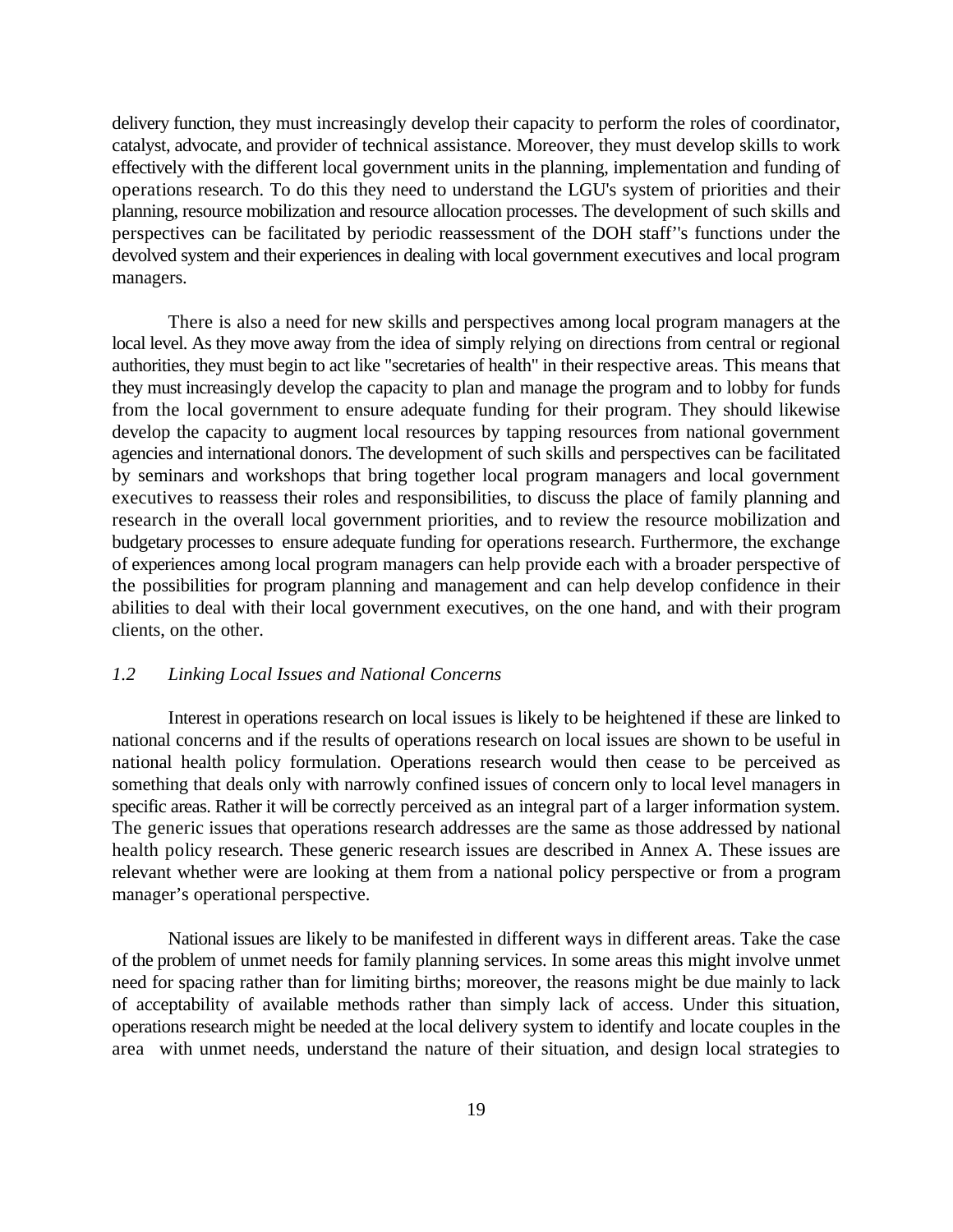effectively deal with the situation. Thus a national concern gets translated into operational issues of effective targeting and focused intervention at the local delivery system. Many operations research studies might initially involve examining how national problems are manifested at the local level. This is important because it is at the local level that many of these problems can be adequately addressed.

Alternatively, the persistence of certain operational issues might simply be the effects of a national policy. For example, a common local concern is the heavy workload of the barangay health station (BHS) midwife. An operational issue might be how to reallocate the midwife's time or how to combine her time with other inputs, like transport allowance and volunteer health workers, in order for her to effectively cope with persisting heavy workloads. When this local issue becomes common to all local delivery systems as revealed by the cumulation of local level operations research, this could lead to a national policy reconsideration regarding the staffing patterns of health facilities nationwide. The perennial overload of BHSs nationwide might indicate that past staffing patterns are no longer adequate (optimal) at present as a result of changes in the epidemiological profile, population density or demand for health care services. In other words, operations issues when they become common enough, persist over time and cut across local areas might suggest that the root cause of the operational problems lie in national policies that now require reexamination. Research at the national level that builds on the results of operations research might then be needed to determine what might be a more appropriate staffing pattern for current facilities or even more broadly, to determine how best to restructure the entire delivery system in terms of facilities, staff and services offered, in order to adequately respond to changing health profiles and demand for services.

The two examples above suggest that in addition to providing program managers with information to solve problems in specific settings, (1) operations research can to help validate national concerns in ways that can be acted upon at the local level; and (2) the results of operations research at the local level can have important implications for national health policy reform.

#### *2. Developing Capacity for Research*

## *2.1 Developing Capacity for Managing Research versus Doing Research by the DOH and Local Program Managers*

A recurring issue is whether research should be undertaken by in-house research staff or be commissioned to researchers based in universities and research institutes. If it is the desire that research be undertaken by in-house staff, would DOH and local program managers have the research capacity (adequately trained staff) to do the research. If not, should they duplicate the capacity found in universities and research institutes. If they can duplicate such capacity, can they maintain it over time? It would appear that in the short run, it would be difficult to develop in-house capacity for research at a level found in universities and research institutes, and even if such capacity can be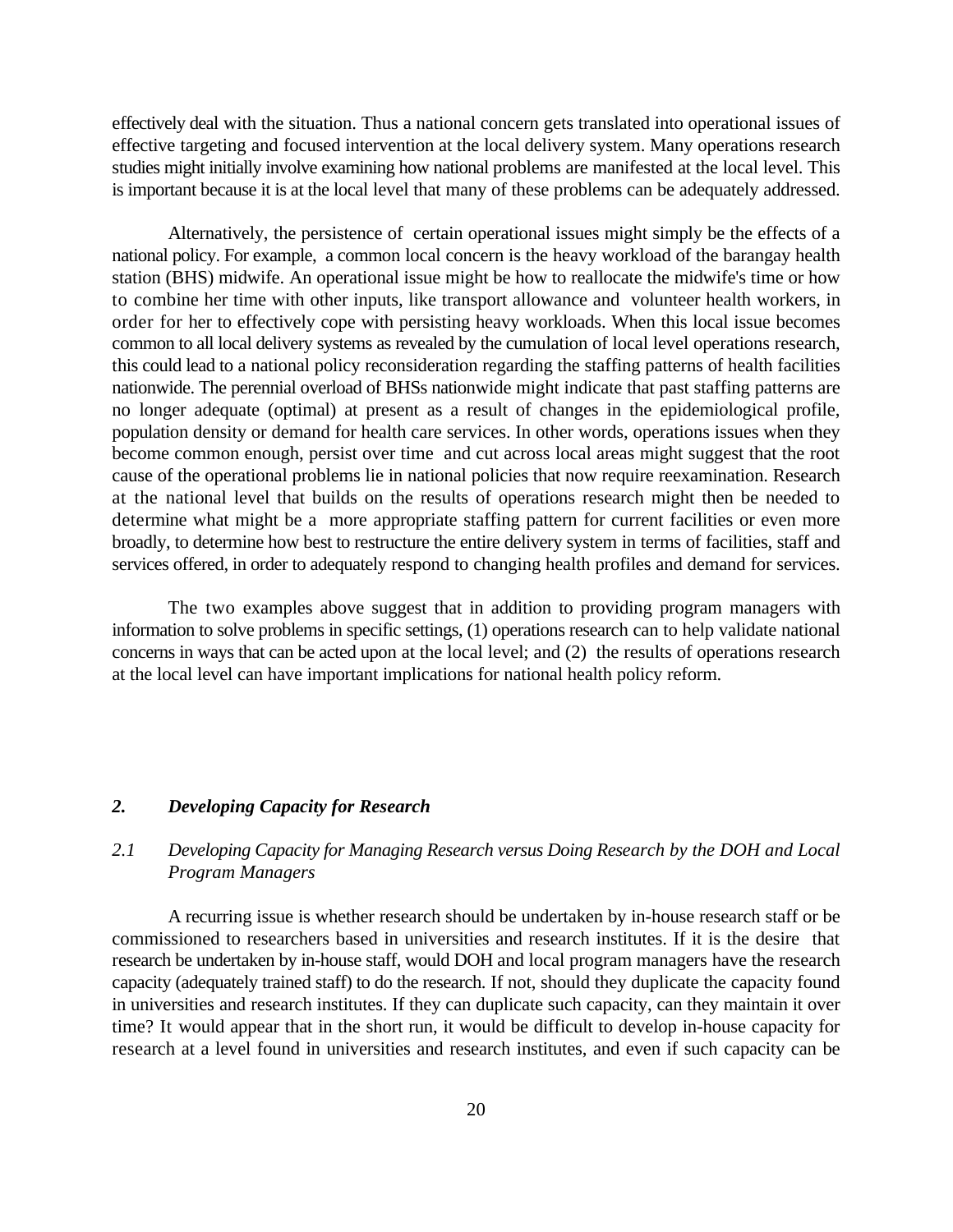develop over the medium-run, it is doubtful the DOH and more so the local program managers, can maintain such capacity in the long-run.

However, what might be needed is not really in-house capacity to do research but in-house capacity to manage research. Managing the research simply means ensuring that all the various stages of the research process described earlier do in fact take place as planned culminating in improved planning and management. Perhaps the critical part of the capacity to manage research is the capacity to initiate the research process followed by the capability to synthesize and transform research findings into actionable recommendations for addressing specific problems.

There is a need to develop in program managers the capacity to be sensitive to operational issues that require research. The development of such capacity can be facilitated by training programs using case studies to demonstrate how successful managers have identified a problem situation as requiring research and then proceeding to manage the research process itself.

The capacity to synthesize and transform research findings into actionable recommendations is also an important capacity to develop at the DOH and local levels. Concrete actionable recommendations arising from research findings are often lacking in most research reports. This partly contributes to research findings being ignored by program managers who are not trained in drawing out the implications of research findings for planning and management.

## *2.2 Promoting Research Capacity Building in Academic and Research Institutions*

What can the DOH do to promote operations research as a legitimate and worthwhile activity among researchers in academic and research institutions? One is to help dispel the wrong notion that operations research is unscientific ('quick and dirty") research. There are several ways this can be done. The first is to require that the research being done meets the rigorous standards of scientific inquiry. Peer review of research designs and of the analysis and interpretation of findings should be planned (and therefore budgeted) as part of the research process. The second is to support researchers (and provide financial assistance if necessary) to enable them to transform their research reports into publishable forms and to submit these to refereed scientific journals. Assistance is often needed for further processing of the data and statistical tests suggested by referees to improve the paper. The attempt to publish the results of operations research means that prior agreements have been made between the researcher, the program manager and the funding agency regarding the joint ownership of the data and the freedom of the researcher to publish. Having one's work published in a reputable scientific journal is one test that the work meets the rigors of science. Moreover, such publications form part of the researcher's reward for undertaking such research as a member of the academic community where merit is largely determined by publications. The prospect of having the results of operations research published is one incentive that would attract researchers to do operations research. Making the results of research solely the property of the program manager or of the funding agency would be a major disincentive to operations research and should be avoided if possible.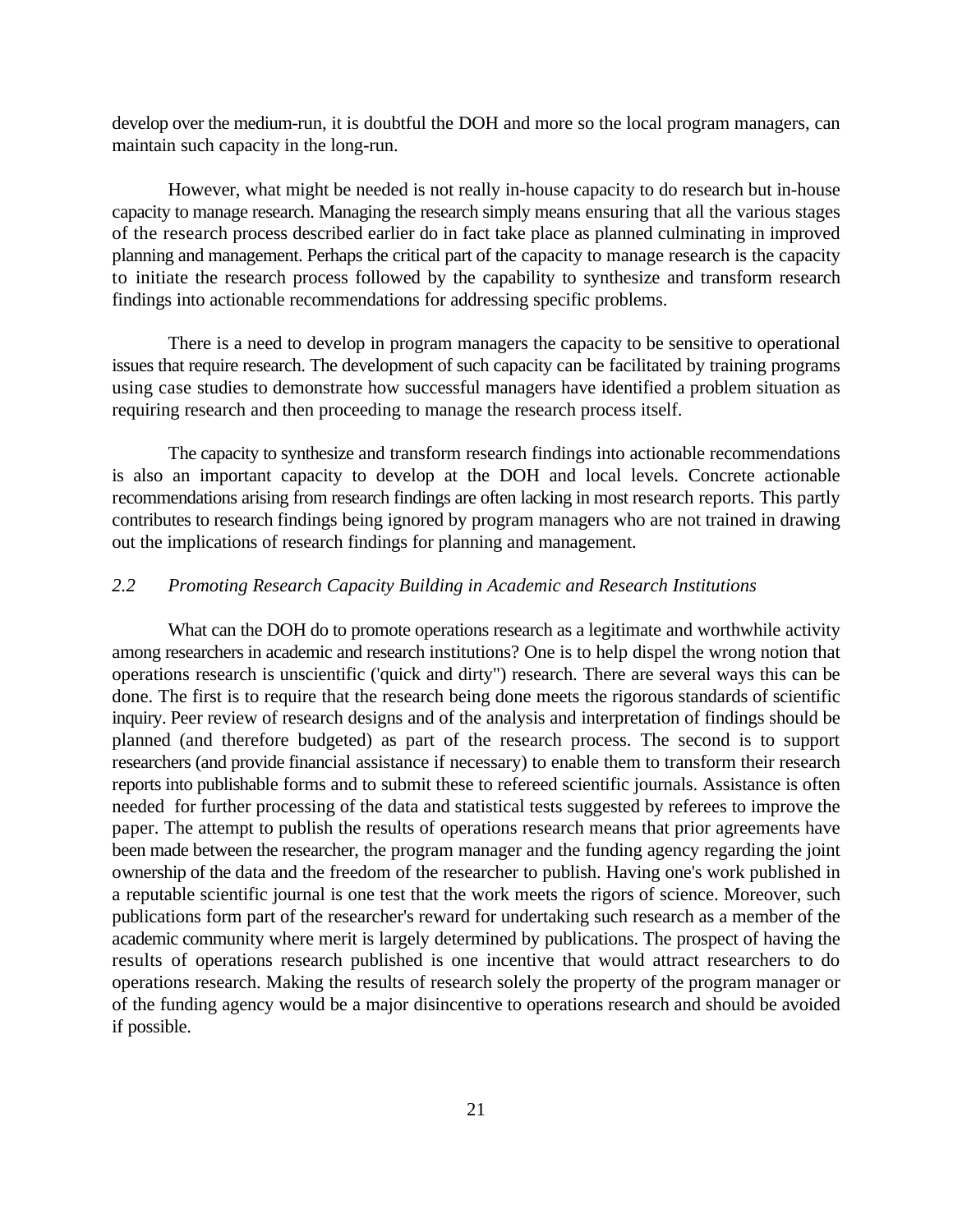A second approach to assist in the capacity building of universities and research institutes is for DOH to link up with existing programs that have research capacity building components. The link up can take several forms. One is to help these programs identify potential researchers and institutions needing assistance in terms of fellowship support for graduate and other training programs. Alternatively, one can link researchers and institutions to programs that support capacity building. Thus, the DOH can act as a broker linking capacity building needs of academic and research institutions with available resources being provided by various programs.

A third approach and closely related to the second is to link up with existing networks such as the Health Research Network organized by the DOH in collaboration with the PPA. Such links could be in the form of participation in training workshops and research dissemination seminars.

#### *3. Promoting Interaction Among Researchers and Users of Research*

## *3.1 Clearinghouse for Research and Researchers*

The interaction among local government executives, program managers and researchers can be facilitated by availability of information about research issues of national and local interest; research findings from national and international research; research institutions and their major research interests and expertise; and researchers in various disciplines and their qualifications.

The list of institutions and researchers engaged in operations research could be prepared and distributed as a directory which can be updated from time to time. The information on research issues and findings could be prepared and distributed as newsletters, research news, or briefs. After some time when it is possible to connect regional institutions and local government units on the Internet, it might be a good idea to have a web site for operations research in the Philippines.

## *3.2 Tie-Up with Existing Networks*

There is a need to link up with other programs that have similar objectives. At the DOH level, these programs include the Essential National Health Research Program (ENHR) and the Health Research Network Project. Both programs have as their objectives the institutionalization of a research-based decision making and research capacity building at the national and local levels. At the national level, there is the Philippine Council for Health Research and Development with similar objectives with attention to biomedical research. The link up could take the form of joint activities, i.e., orientation seminars and training workshops, or sharing of information about research issues, local government activities, researchers and research institutions.

## **B. Next Steps**

#### *1. Identifying the Decision Making Processes at the Local Level*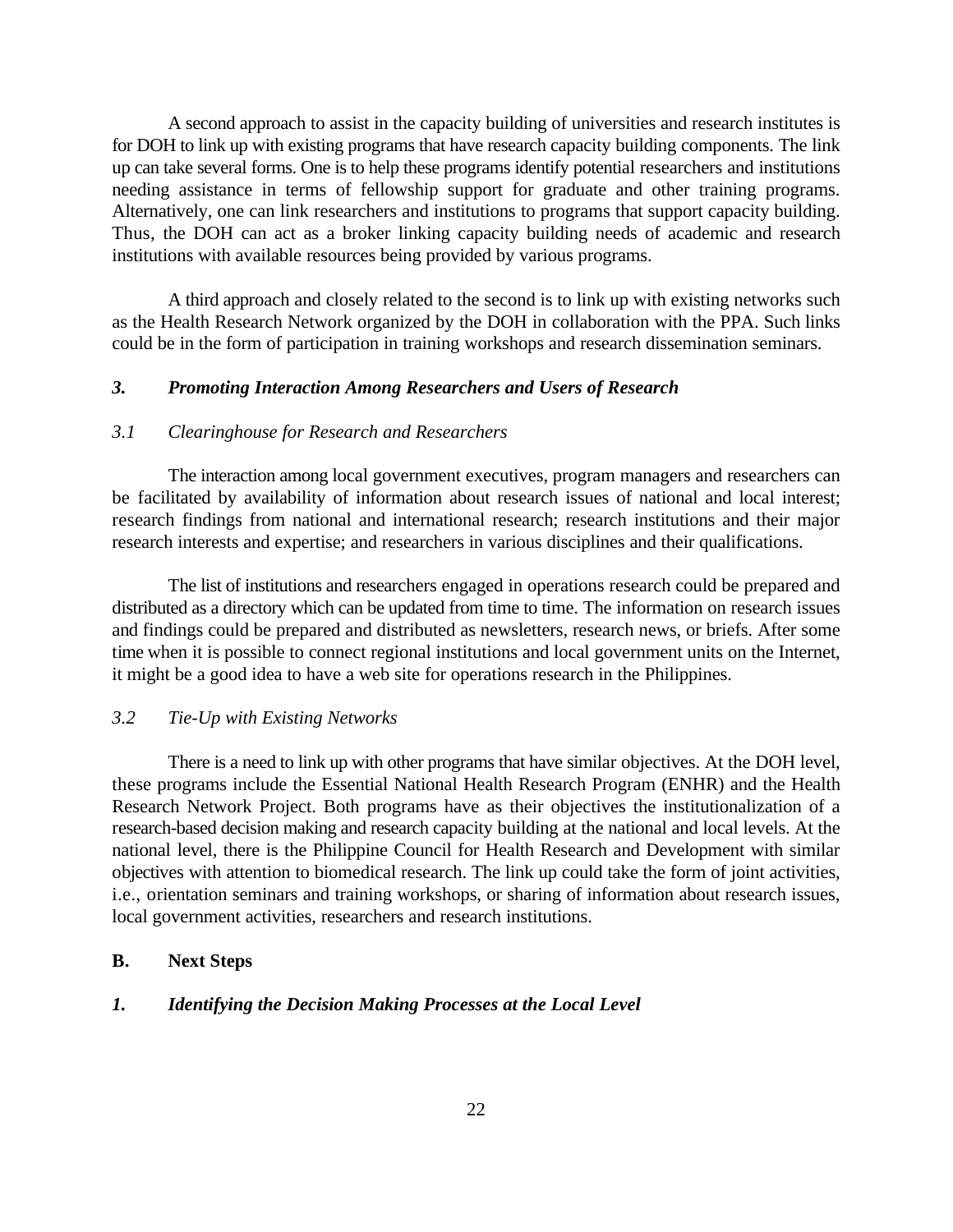With devolution, the responsibility of delivering family planning services was transferred to the local governments. Institutionalizing operations research ultimately requires institutionalizing this at the local government level. There is, therefore, a need to work with the LGUs in planning and implementing operations research and utilizing the results for local decision making.

Working with the LGUs and local program managers, however, requires understanding of the decision making processes at each level of the service delivery system. The first set of questions for each level include: (1) what types of decisions are needed to improve planning and management; (2) what information is needed to make goods decisions; and (3) which of the information needed require operations research. The levels of decision making include (1) the DOH at the national level and regional levels; (2) the Governor, provincial planning office, provincial legislature, Provincial Health Board, Provincial Health Office, and Population Health Office at the province level; (3) City Mayor, City Council, City Planning Office, City Health Board, City Health Officer and City Population Officer at the city level; and (4) the Municipal Mayor, Municipal Board, Municipal Planning Office, Municipal Health Board, Municipal Health Officer and Municipal Population Officer at the municipal level.

A second set of questions that need to be answered is how do the different actors in a given local government unit relate to each other. For example, how do the governor, provincial planning officer, provincial legislators, provincial health officer and provincial population officer relate to each other. Specifically, one might ask how resource allocation for family planning services and for operations research in particular are decided relative to other competing services.

A third set of questions relate to how each of the above decision making units relate to each other given that each is somewhat autonomous the devolution. For example, how do provincial governors relate to the city and municipal mayors. Likewise, how do the provincial health officer relate to the city and municipal health officer. Understanding this is important for coordination among different LGUs and local program managers in the implementation of operations research.

## *2. Establishing the Appropriate Management Structure at the DOH*

The final structure should be determined by the DOH taking into account the following general considerations. First, for resource allocation purposes, it is necessary that the management of operations research has a direct link to the Secretary through the Undersecretary for Public Health Services.

Secondly, while the overall management of the operations research program shall be the responsibility of the Head of the Family Planning Services, there should be a person who shall be responsible for the day to day management. This could be a Research Officer directly reporting to the Head of Family Planning Services. A highly qualified officer is needed to manage, among others, the setting up of research priorities, determination of research budget requirements and where to find the resources, identification of researchers, evaluation of research proposals, monitoring of commissioned research, and translation of research findings into actionable recommendations.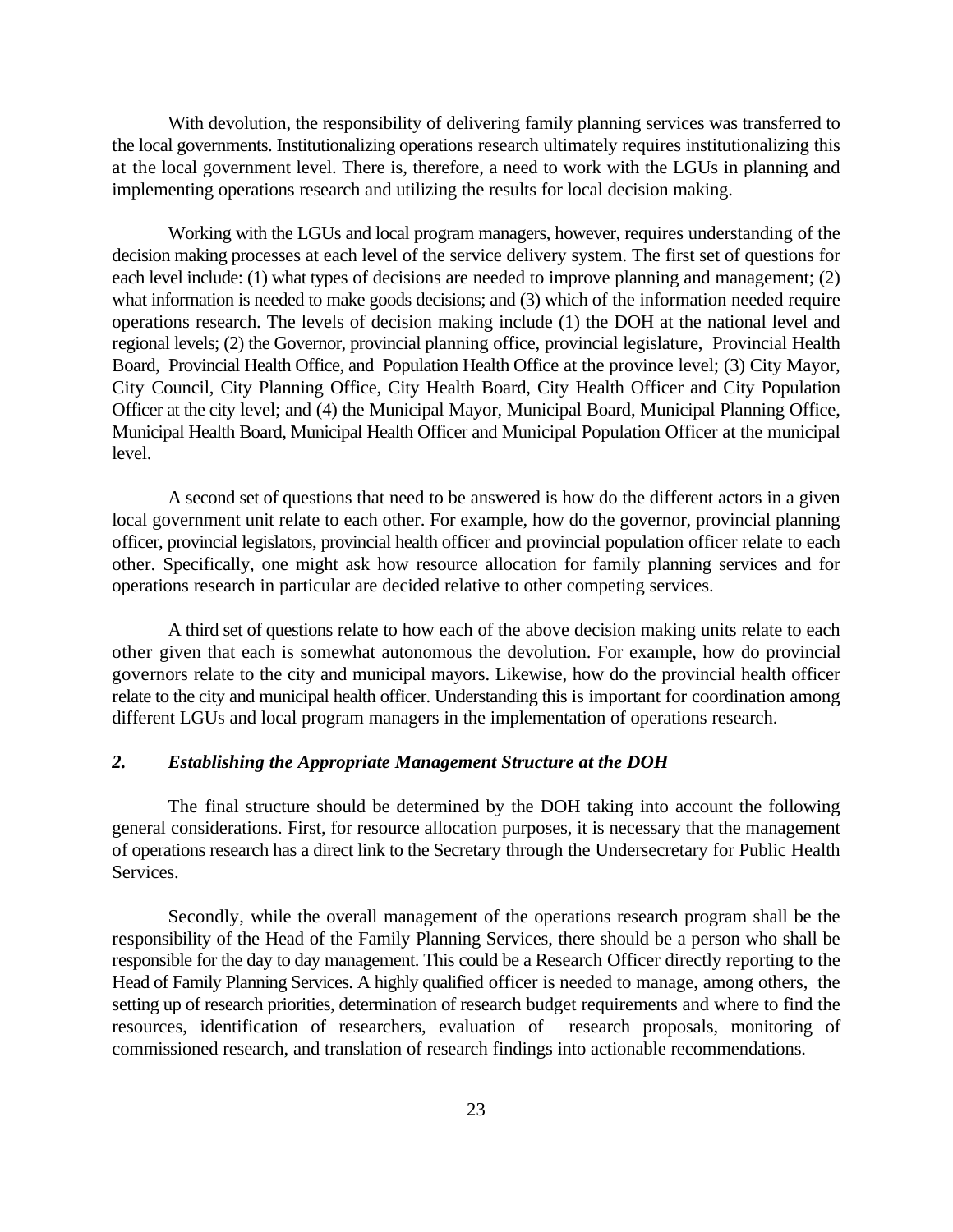Thirdly, to ensure relevance and maintain high quality of research, it might be useful to consider the creation of an ad hoc advisory council. Such council could provide a broader perspective of operations research issues that are critical to program success, on the one hand, and a broader perspective on the various approaches to research.

Finally, for coordination purposes within the DOH, the operations research program should link up with the Essential National Health Research Unit and the research programs of various projects.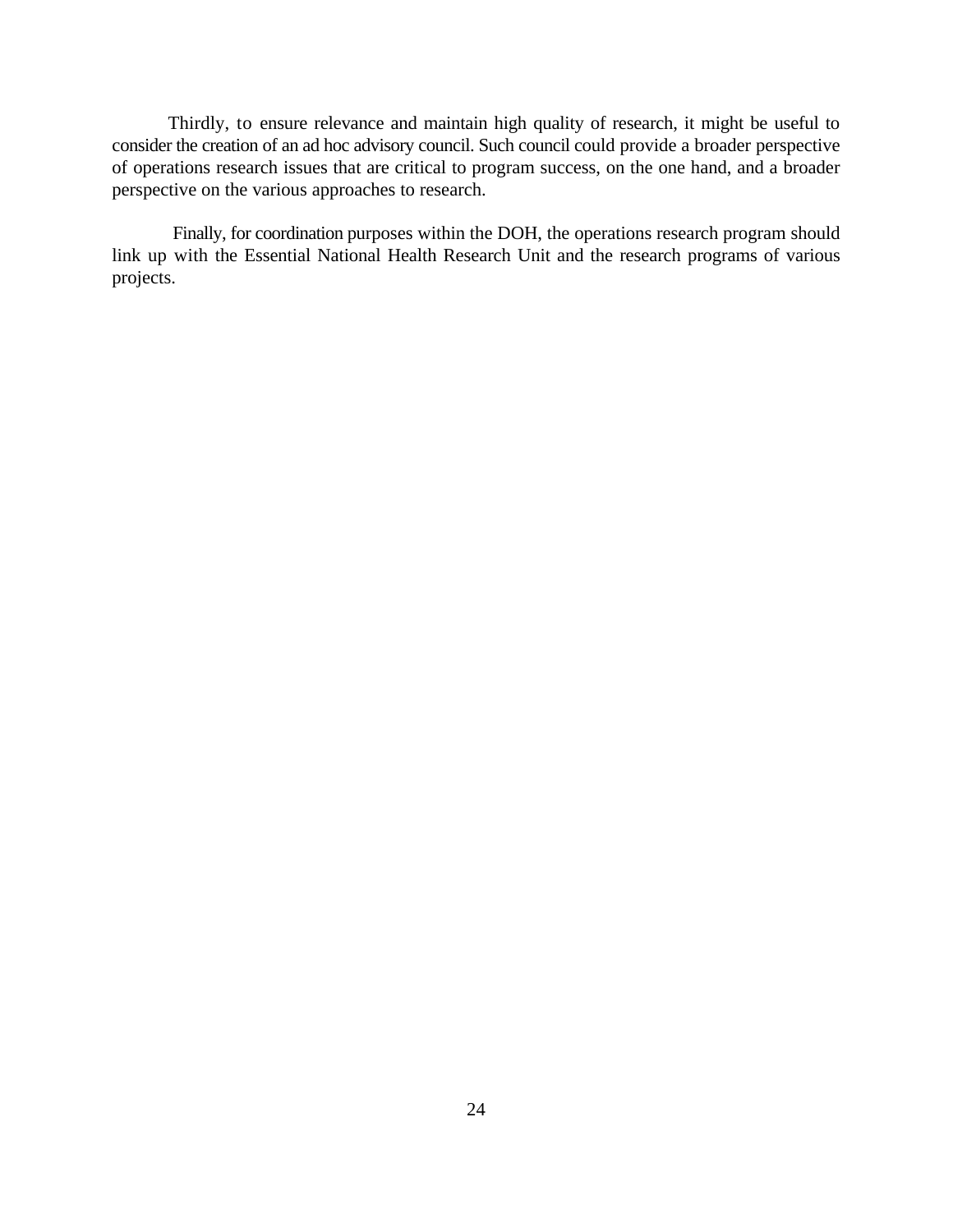#### Annex A

## A FRAMEWORK FOR IDENTIFYING OPERATIONS RESEARCH ISSUES AND LINKING LOCAL ISSUES AND NATIONAL CONCERNS

#### A. Framework

Broad operation research issues may be readily identified with the aid of the conceptual framework shown in Figure 1. In this framework, one might consider a set of input-output relationships. One might start with improvements in maternal and child health and fertility change as a set of outputs that the Family Planning Program wishes to produce. The inputs are the use of family planning services by couples as well as other services that affect MCH and fertility, e.g., immunization, nutrition, and maternal and child care services. In turn, the increased used of family planning services by couples, an intermediate objective of the Program, can be considered as the output whose inputs are the family planning services available to couples, on the one hand, and other factors that influence the couple's initial motivation to use family planning methods and their preference for specific methods. Finally, one can look at family planning services, which include contraceptive services and IEC services, as the outputs and the inputs are manpower of various skills, health facilities and service outlets, equipment, IEC materials, and others.

In fact, one could extend the input-output relationships beyond that shown in Figure 1 by looking at the family planning inputs as outputs that are produced by another set of inputs. For example, IEC materials are produced by the combination of trained manpower, supplies and materials; training is produced by a combination of trainors, curriculum, teaching materials; and contraceptives are produced by the combination of manpower, materials, equipment and medical technology. For the moment, however, we shall consider only those relationships depicted in Figure 1 to illustrate how the framework can be used to identify basic issues for operations research.

#### Operations Research Issues

The major issues for operations research that can readily be identified from Figure 1 are briefly described below. The numbers correspond to the numbers in Figure 1. Note that these issues are applicable whether we are looking at them from a national policy perspective or from a local operations perspective. This makes is easy to link local issues with national concerns and to transform national concerns into local issues for operations research. The major issues are categorized as follows.

#### *(1) Use-effectiveness and continuation rates of methods chosen*

Greater maternal and child health improvements and fertility change can be achieved if, controlling for other factors, couples use the methods that they freely chose (based on full information) effectively and continuously as needed. Two sets of questions may be asked:

(a) what factors determine use-effectiveness and continuation rates of specific methods, and what can be done to improve them; and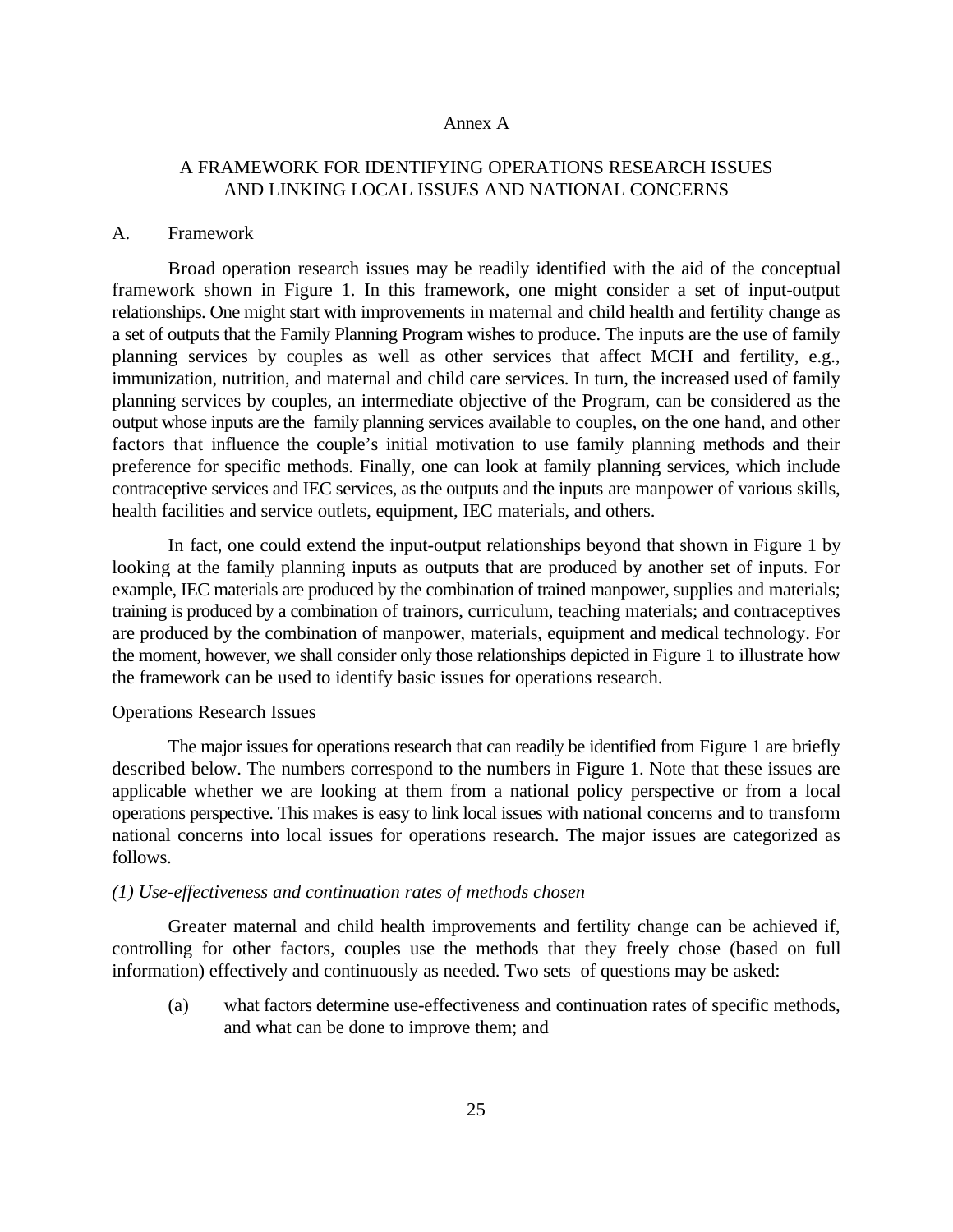(b) many couples discontinue use of a specific method because of fear of side-effects, (real or imagined), hence, what can be done to properly prepare couples for possible side-effects and to help them obtain the necessary services when such side-effects do occur?

## *(2) Service structure*

Greater family planning service use can be achieved if the services provided are those that adequately meet the informed preferences of couples in service outlets most convenient to them. Several questions need to be answered:

- (a) what types of family planning services (i.e., methods, information and motivation) should be provided;
- (b) what service outlets/facilities should be set up or upgraded to provide the services (methods), e.g., health stations, rural health units, hospitals, private clinics, NGO outlets, mobile teams, resupply points, etc.; what types of family planning information should be provided and through what medium; and what motivational/communication approaches should be used, e.g., interpersonal versus mass media.

## (3) *Service focus*

Greater efficiency in providing services can be achieved by focusing them on couples most in need (target population) rather than providing such services uniformly to all groups irrespective of need. The following questions need to be answered:

- (a) what target groups of couples should get priority in the provision of specific services, e.g., couples based on unmet needs and socioeconomic characteristics such as income and education;
- (b) what is the most cost-effective way of identifying various target populations for specific services.

## (4) *Service utilization*

Greater efficiency in service utilization can be achieved if couples choose the appropriate service outlets or referral levels in obtaining services that they have freely chosen (e.g., when couples do not go to higher level facility for resupply when they can adequately obtain these at the village health stations or village resupply points). The following questions need to be answered:

- (a) what mechanism (referral system?) or incentives (price differentials?) can be used to encourage couples to seek the appropriate service outlet/facility for the family planning information/service needs; and
- (b) why do couples by-pass lower level service outlets/facilities in favor of higher level (and, therefore, more expensive) outlets/facilities (poor quality of service, lack of credibility of provider/motivator?)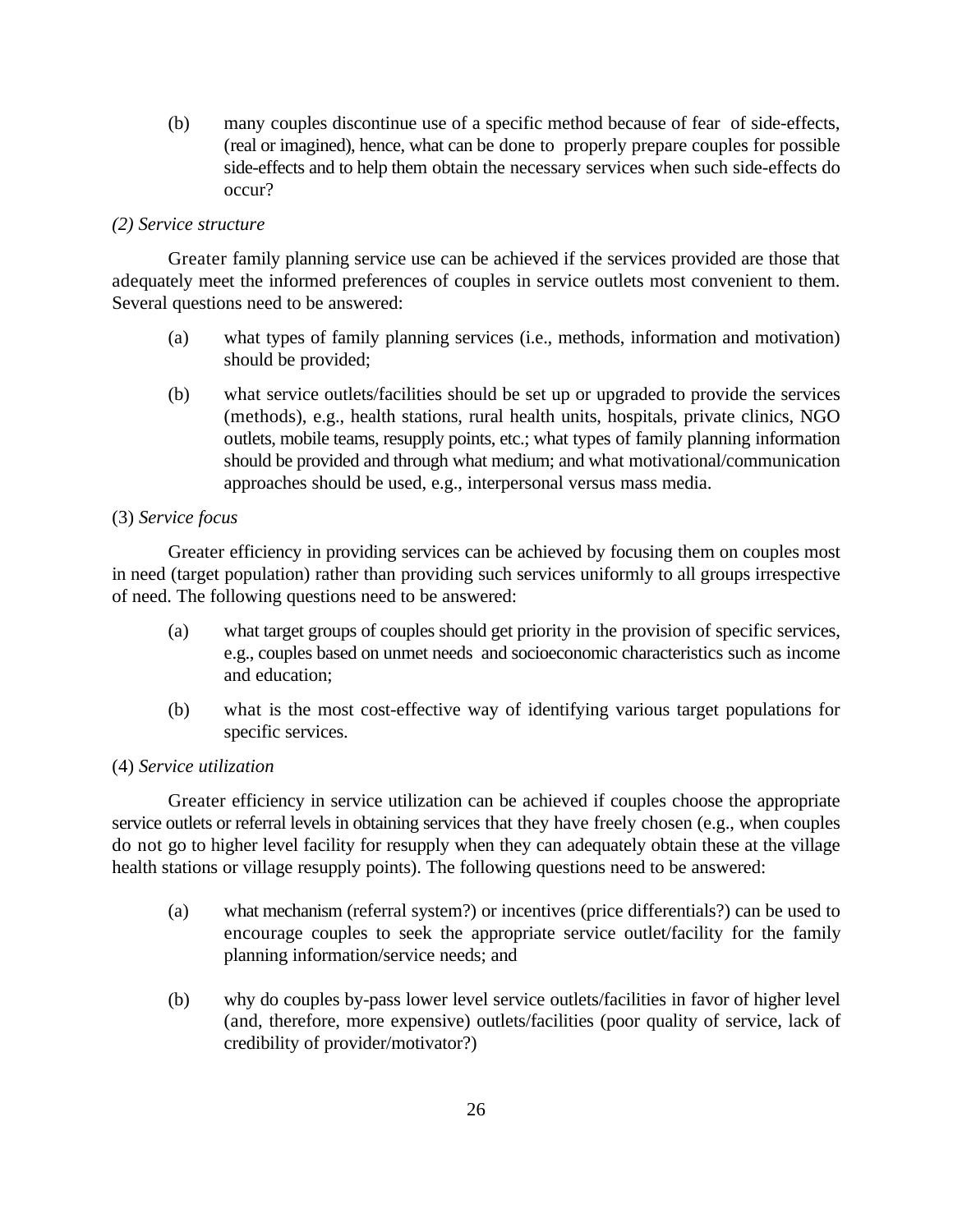### *(5) Resource input mix in the production of services*

Greater efficiency in the provision of service of given quality can be achieved by choosing the least-costly combination of inputs, given the resources available, the relative prices of inputs, and the prevailing production technology. The basic question is what inputs (and in what combinations) should be used in each service outlet/facility to provide the needed services (e.g., physicians versus midwives, clinic workers versus outreach workers, paid workers versus volunteers, different types of equipment and supplies).

## *(6) Management structures and procedures*

Greater efficiency in service provision can be achieved simply by better management of the resources that are already available. Basic questions include:

- (a) what procedures should be used in handling logistics, supervision, reporting and budgeting;
- (B) what coordination mechanisms with other programs and other agencies should be adopted.

## *(7) Organization of service delivery and financing*

Basic questions include:

- (a) what is the appropriate mix of public, private, NGO service outlets/facilities; and
- (b) what is the appropriate mix of financing modes, i.e., public subsidies, user chargers, community financing?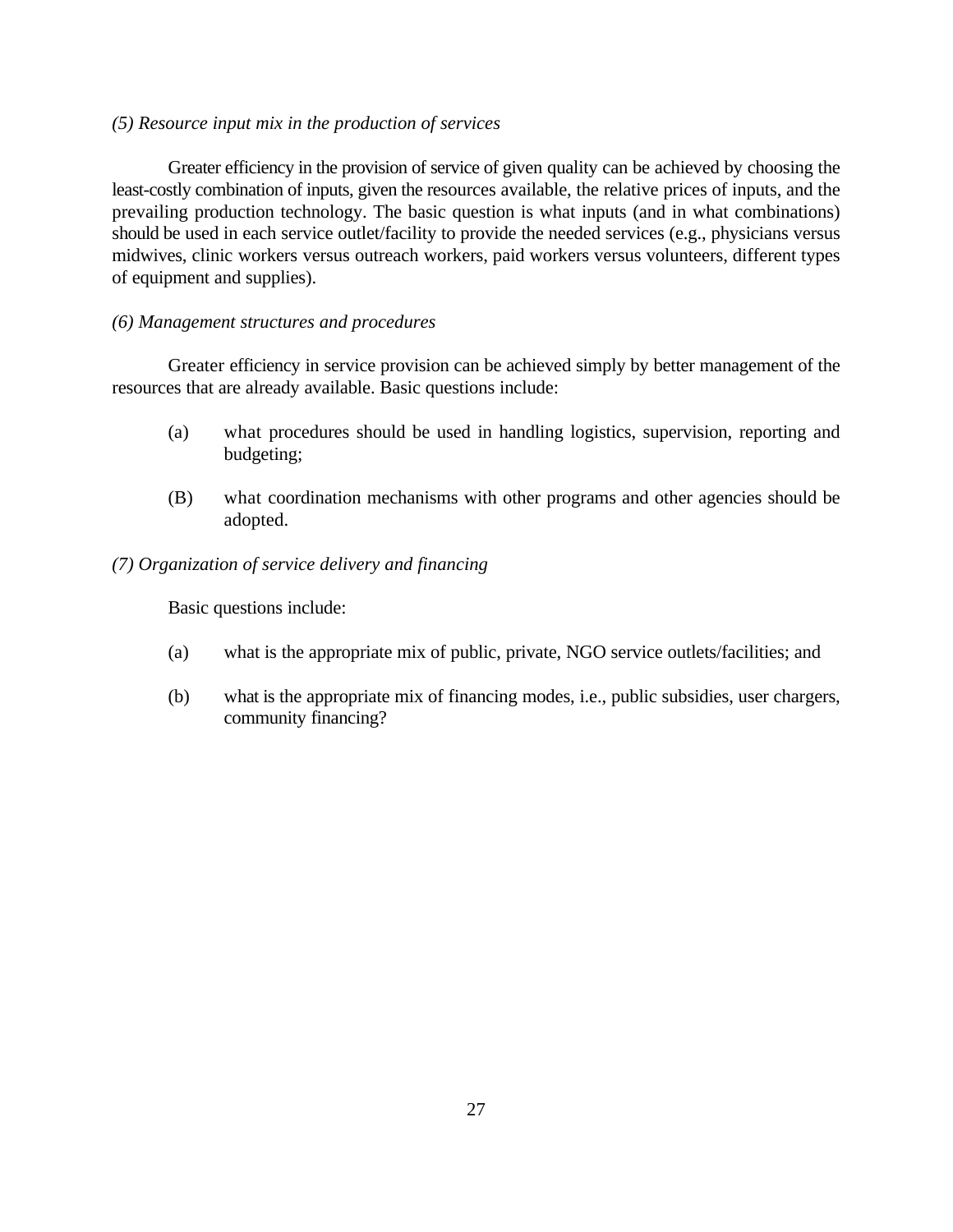## Annex B

## STUDIES UNDERTAKEN BY SELECTED RESEARCH PROGRAMS

## **Health Research Network**

- 1. Health Seeking Behavior of PTB Symptomatics in Regional Health Office XI, Marlina Lacuesta, Ateneo de Davao University, Region XI
- 2. Analysis of Role Behavior of Rural Health Midwives, Corazon Lamug, UP Los Banos, Region IV
- 3. An Evaluation of the National TB Program in West Visayas, Venancio Ardales, West Negros College, Region VI
- 4. Knowledge, Attitude and Practice on Health and Environmental Sanitation in Negros Oriental, Rowe Cadelina, Silliman University, Region VII
- 5. Information, Collection and Recording System, Exaltacion Lamberte, De La Salle University, National Capital Region
- 6. Factors Affecting Utilization of Barangay Health Centers, Lita Sealza, Xavier University, Region X
- 7. The Management of Acute Respiratory Infection by Rural Households in Regional Health Office X, Magdalena Cabaraban, Xavier University, Region X
- 8. A Critical Analysis of the Strengthened National TB Program in Region III-Phase I, Teresita Maquiso, Central Luzon State University, Region III
- 9. The Public Health Nurses' and Midwives' Prescribed, Actual and Preferred Roles and Functions in Health Service Delivery in Region VI, Fely David, Central Philippine University, Region VI
- 10. Cigarette Smoking in the Southern Philippines, Michael Costello and Marilou Costello, Xavier University, Region X
- 11. An Assessment of the Delivery System of Maternal and Child Health Services: Views and Perception of the DOH Service Providers and Clientele in Region XI
- 12. KAP of the Generic Drugs in Western Visayas, Betty Polido, CONCERNS, Inc., Region VI
- 13. Factors Influencing the Low TB Case Finding Rate and Patient Acceptance Rate of Short Course Chemotherapy in Cagayan and Isabela, Reynaldo Aresta, Cagayan State University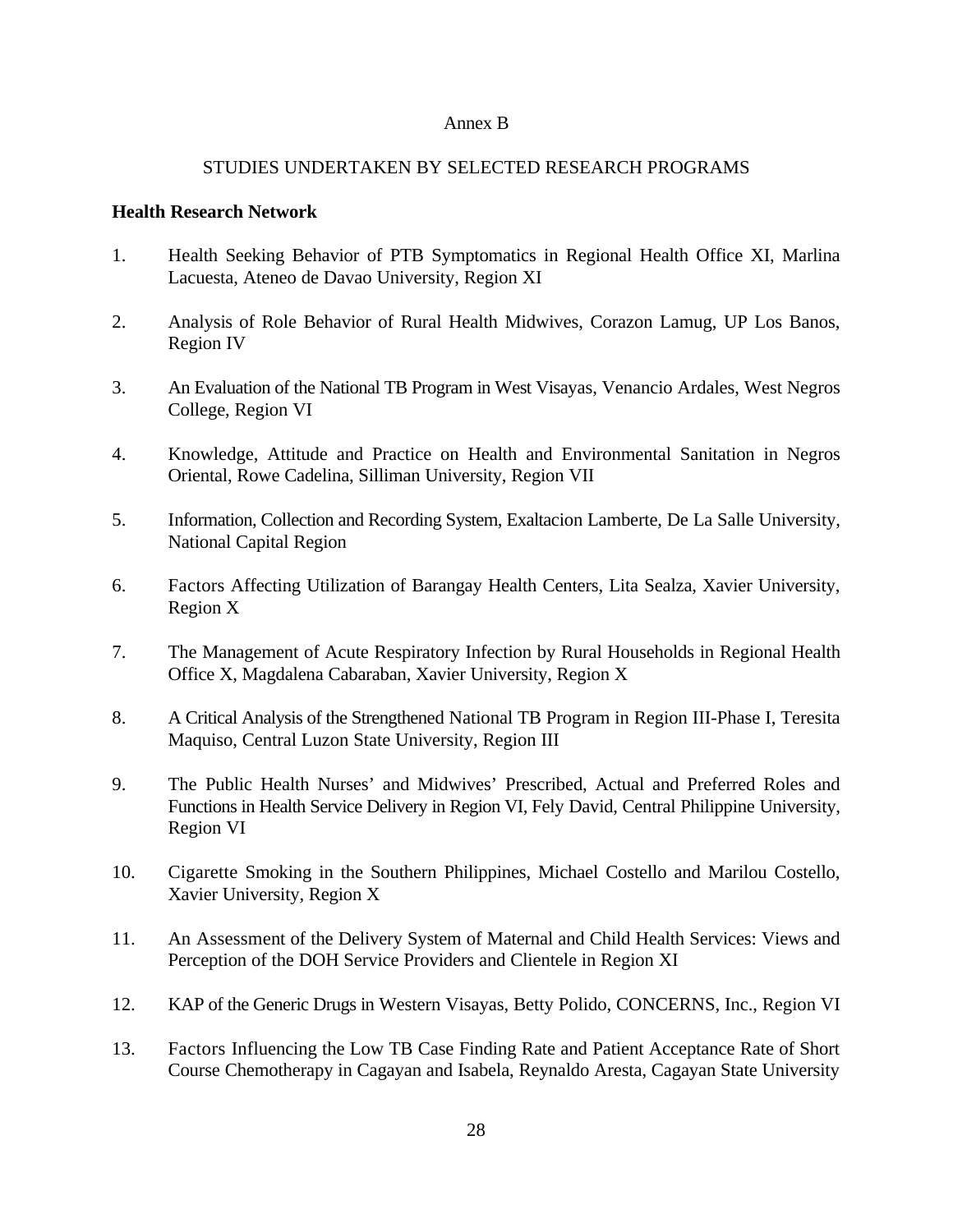- 14. The Family Health Care Workers Development Program: An Analysis of the Transfer of Health Care Technology in the Province of Batangas, Corazon B. Lamug, UP Los Banos, Region IV
- 15. Knowledge Attitudes and Practices Towards Herbal Medicines in Selected Barangays in Iligan City, Nimfa Bracamonte, Mindanao State University-Iligan City, Region XII
- 16. Correlates of Health Among Maranaos of Lanao del Sur, Segundina Sarangani, Mindanao State University-Marawi City, Region XII
- 17. The Relationship of Ruralities Health Related Definitions with their Health Seeking Behavior: Implications for Health Service Delivery, Bernadette Tan, Mindanao State University-Iligan City, Region XII
- 18. The Rational Use of Drugs in the Treatment of Acute Respiratory Infections and Diarrhea Among Children Under Five Years Old
- 19. Factors Related to Tetanus Toxoid Compliance of Mothers, Dominador Tamayo, Cagayan State University, Region II
- 20. An Assessment of the Capability of Local Government Units to Deliver Basic Health Services, Donato Pidlaon, Notre Dame University, Region XII
- 21. Primary Health Care in Pasay City: An Assessment of Implementation and Performance, Victoria Bautista, UP Public Administration, National Capital Region
- 22. Health Related Behaviors of the Resettled Aetas in Central Luzon, Estefania Kollin, Central Luzon State University, Region III
- 23. KAP of Traditional and Modern Medicine in Iloilo and Negros Occidental, Venancio Ardales, CONCERNS, Inc., Region VI
- 24. Time Allocation of RHM of DOH Programs, Teodora Baquiran, Cagayan Colleges, Tuguegarao, Region II
- 25. Pesticides Usage, Its Effects on the Health of Farmers and Other Workers in Selected Areas in Bukidnon, Josefino Magallanes, Central Mindanao University, Region X (not completed as of July 1995)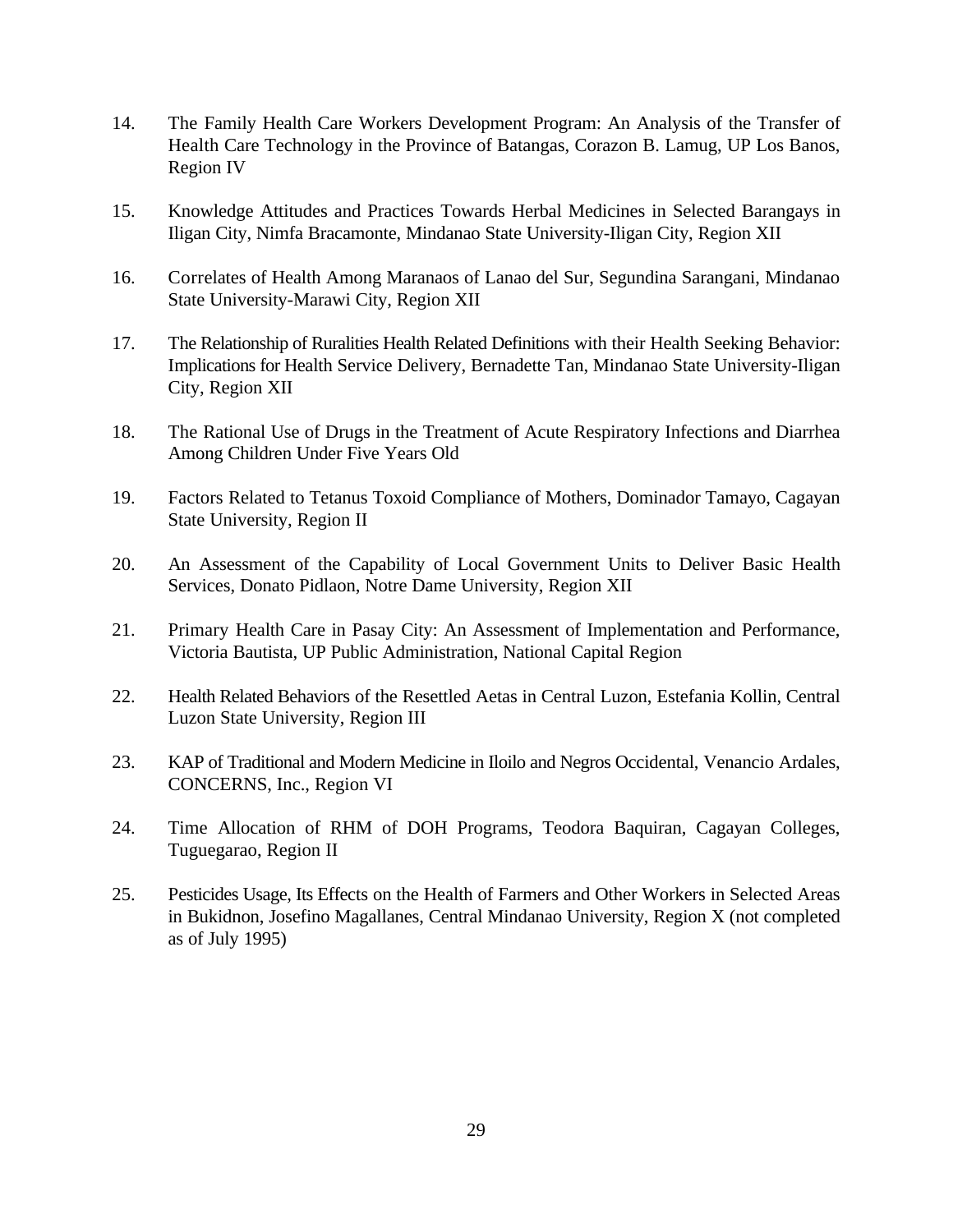## **Family Planning Operations Research and Training Project**

- 1. Factors that Contribute to the Varying Performance of BSPOs and BHWs in the Delivery of Family Planning Services in Iloilo City, Philippines, Fely David and Fely Chin, Central Philippine University, Region VI
- 2. Factors Affecting the Family Planning Drop-Out Rates in Bukidnon Province, the Philippines, Lita Sealza, Research Institute for Mindanao Culture, Xavier University, Region X
- 3. A Diagnostic Study on the Implementation of DOH Health Volunteer Workers Program, Philippines, Marlina Lacuesta, Segundina Sarangani and Napoleon Amoyen, Social Research Office, Ateneo de Davao University, Region XI
- 4. A Study on Factors Leading to Continued Company Support to an Industry-Based Family Planning Program, Philippines, Josefina Cabigon and Emma Magsino, University of the Philippines Population Institute, National Capital Region
- 5. A Diagnostic Study of the Implementation of Department of Health Training Courses for Family Planning Providers in Region II and Cordillera Administrative Region, Philippines, Steven Rood, Marcelo Raquepo and Mary Ann Ladia, Cordillera Studies Center and Cagayan State University, Region II and CAR.
- 6. Family Planning Studies in the Philippines: A Review and Synthesis
- 7. DMPA Monitoring Study: Findings on Use and Continuation Rates
- 8. The DMPA Service Provider: Profile, Problems and Prospects
- 9. Knowledge, Attitudes and Practice of the DMPA Injectable Contraceptive: Data from Focus Group Discussions

10. Experience with the DMPA Injectable Contraceptive: A Comparison between Continuing-Users and Drop-Outs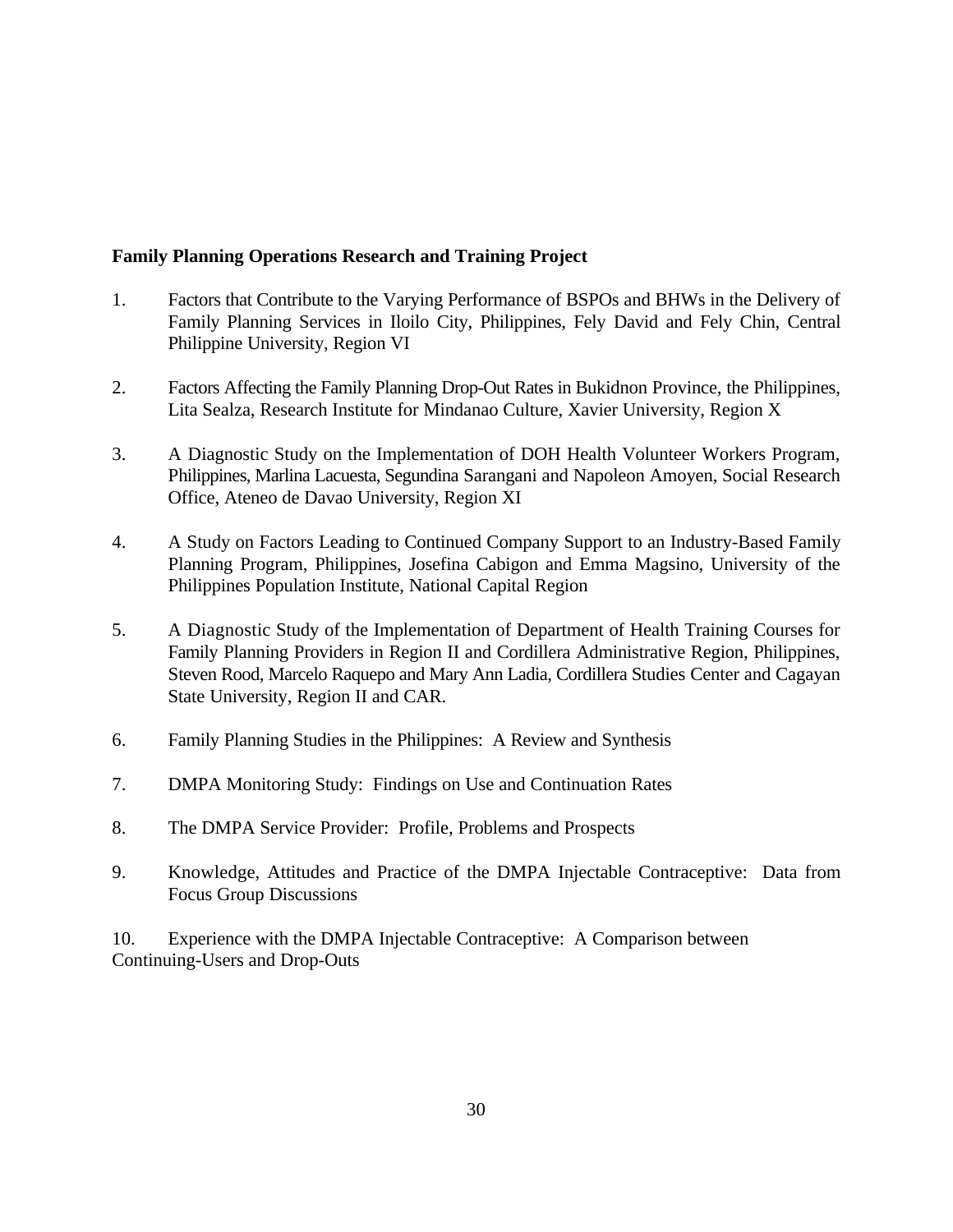| Table 1: Selected Demographic Indicators, Philippines 1970-1990                                     |      |      |      |  |
|-----------------------------------------------------------------------------------------------------|------|------|------|--|
|                                                                                                     |      |      |      |  |
| Indicator                                                                                           | 1970 | 1980 | 1990 |  |
|                                                                                                     |      |      |      |  |
| Population (millions) (a)                                                                           | 36.7 | 48.1 | 60.7 |  |
| Density (popn/sq.km.) (a)                                                                           | 122  | 160  | 202  |  |
| Urban population (percent) (a)                                                                      | 31.8 | 37.3 | 48.7 |  |
| Rate of annual increase (percent) (a)                                                               | 3.08 | 2.74 | 2.35 |  |
| Population doubling time (years)                                                                    | 23   | 26   | 30   |  |
|                                                                                                     |      |      |      |  |
| Total fertility rate (b)                                                                            | 6.0  | 5.1  | 4.1  |  |
| Infant mortality rate: male (c)                                                                     | 93.8 | 65.2 | 59.9 |  |
| Infant mortality rate: femal (c)                                                                    | 83.2 | 59.4 | 53.4 |  |
| Life expectancy at birth: male (c)                                                                  | 57.3 | 59.7 | 62.2 |  |
| Life expectancy at birth: female (c)                                                                | 61.5 | 65.1 | 67.5 |  |
|                                                                                                     |      |      |      |  |
| Sources:                                                                                            |      |      |      |  |
| (a) 1990 Census of Population and Housing Report No. 3 as reported in National                      |      |      |      |  |
| Statistics Office and Macro International, Inc., Philippines, National Demographic Survey 1993.     |      |      |      |  |
| (b) Data are from the 1973, 1983 and 1993 rounds of the National Demographic Surveys,               |      |      |      |  |
| respectively, as reported in National Statistics Office and Macro International, Inc., Philippines, |      |      |      |  |
| National Demographic Survey 1993.                                                                   |      |      |      |  |
| (c) Flieger, W. and J. Cabigon, 1994, Life Table Estimates for the Philippines, Its Regions         |      |      |      |  |
| and Provinces, By Sex: 1970, 1980 and 1990.                                                         |      |      |      |  |
|                                                                                                     |      |      |      |  |
|                                                                                                     |      |      |      |  |
|                                                                                                     |      |      |      |  |
|                                                                                                     |      |      |      |  |
|                                                                                                     |      |      |      |  |
|                                                                                                     |      |      |      |  |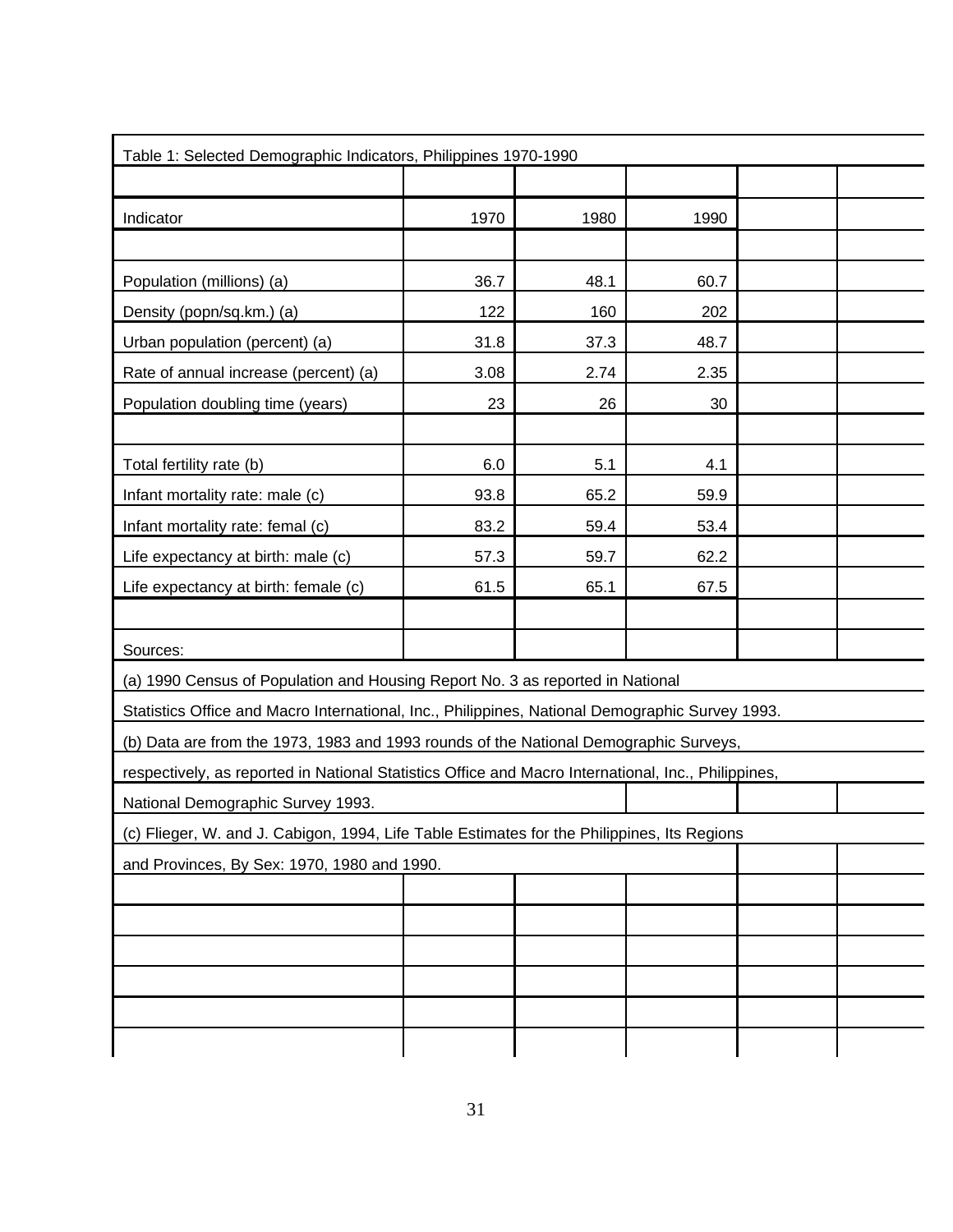| 1973<br>1978<br>1983<br>1986<br>1993<br><b>RPFS</b><br><b>CPS</b><br><b>NDS</b><br><b>NDS</b><br><b>NDS</b><br>(1970)<br>(1975)<br>(1980)<br>(1984)<br>(1991)<br>Age<br>56<br>48<br>50<br>55<br>50<br>15-19<br>228<br>212<br>220<br>192<br>190<br>20-24<br>25-29<br>302<br>251<br>258<br>229<br>217 |  |
|-----------------------------------------------------------------------------------------------------------------------------------------------------------------------------------------------------------------------------------------------------------------------------------------------------|--|
|                                                                                                                                                                                                                                                                                                     |  |
|                                                                                                                                                                                                                                                                                                     |  |
|                                                                                                                                                                                                                                                                                                     |  |
|                                                                                                                                                                                                                                                                                                     |  |
|                                                                                                                                                                                                                                                                                                     |  |
|                                                                                                                                                                                                                                                                                                     |  |
|                                                                                                                                                                                                                                                                                                     |  |
| 30-34<br>268<br>240<br>221<br>198<br>181                                                                                                                                                                                                                                                            |  |
| 35-39<br>212<br>165<br>140<br>120<br>179                                                                                                                                                                                                                                                            |  |
| 89<br>62<br>51<br>40-44<br>100<br>78                                                                                                                                                                                                                                                                |  |
| 28<br>27<br>45-49<br>20<br>15<br>8                                                                                                                                                                                                                                                                  |  |
|                                                                                                                                                                                                                                                                                                     |  |
| <b>TFR</b><br>5.97<br>5.24<br>5.08<br>4.42<br>4.09                                                                                                                                                                                                                                                  |  |
|                                                                                                                                                                                                                                                                                                     |  |
| Note: Rates for 1973 to 1983 are five-year averages, and 1986 and                                                                                                                                                                                                                                   |  |
| 1993 are three-year averages centered on the years in parentheses.                                                                                                                                                                                                                                  |  |
| NDS=National Demographic Survey                                                                                                                                                                                                                                                                     |  |
| RPFS=Republic of the<br><b>Philippines Fertility Survey</b>                                                                                                                                                                                                                                         |  |
| CPS=Contraceptive<br>Prevalence Survey                                                                                                                                                                                                                                                              |  |
|                                                                                                                                                                                                                                                                                                     |  |
| Sources: Concepcion, M., 1991, Fertility and Contraception in the                                                                                                                                                                                                                                   |  |
| Philippines: Glimpses from the 1986 Contraceptive Prevalence                                                                                                                                                                                                                                        |  |
|                                                                                                                                                                                                                                                                                                     |  |
| Survey for data up to 1986 CPS and National Statistics Office and                                                                                                                                                                                                                                   |  |
| Macro International, Inc., 1994, Philippines: National Demographic                                                                                                                                                                                                                                  |  |
| Survey 1993 for the 1993 data, as reported in National Statistics                                                                                                                                                                                                                                   |  |
| Office and Macro International, Inc., 1994, Philippines: National                                                                                                                                                                                                                                   |  |
| Demographic Survey 1993.                                                                                                                                                                                                                                                                            |  |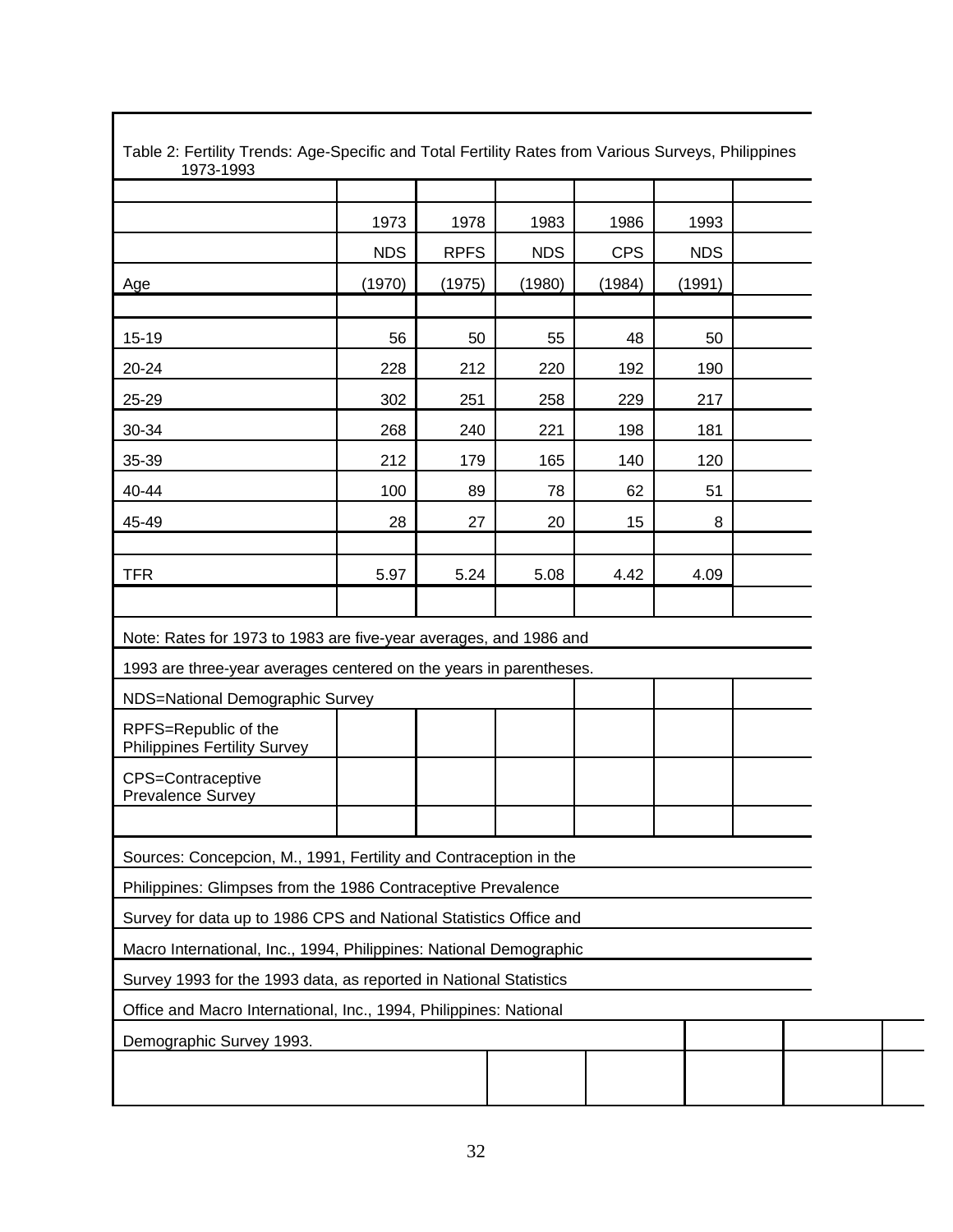|                                                                                         | Modern  | Traditional |       |  |
|-----------------------------------------------------------------------------------------|---------|-------------|-------|--|
| Survey                                                                                  | methods | methods     | Total |  |
|                                                                                         |         |             |       |  |
| 1968 National Demographic Survey                                                        | 2.9     | 11.5        | 15.4  |  |
| 1973 National Demographic Survey                                                        | 10.7    | 6.7         | 17.4  |  |
| 1978 Republic of the Philippines                                                        |         |             |       |  |
| <b>Fertility Survey</b>                                                                 | 17.2    | 21.3        | 38.5  |  |
| 1983 National Demographic Survey                                                        | 18.9    | 13.1        | 32.0  |  |
| 1988 National Demographic Survey                                                        | 21.6    | 14.5        | 36.1  |  |
| 1993 National Demographic Survey                                                        | 25.5    | 16.0        | 41.5  |  |
|                                                                                         |         |             |       |  |
| Note: Modern methods refer to pill,<br>IUD, injection, diaphragm/foam/jelly,<br>condom. |         |             |       |  |
| and male and female voluntary<br>sterilization. Traditional methods<br>include          |         |             |       |  |
| natural family planning, withdrawal<br>and other methods.                               |         |             |       |  |
|                                                                                         |         |             |       |  |
| Source: World Bank, 1991, New Directions in the Philippines Family Planning             |         |             |       |  |
| Program, Table 1.3 for data from 1968 to 1988 as reported in National Statistics        |         |             |       |  |
| Office and Macro International, Inc., 1994, Philippines: National Demographic           |         |             |       |  |
| Survey 1993. Data for 1993 are from the 1993 National Demographic Survey.               |         |             |       |  |
|                                                                                         |         |             |       |  |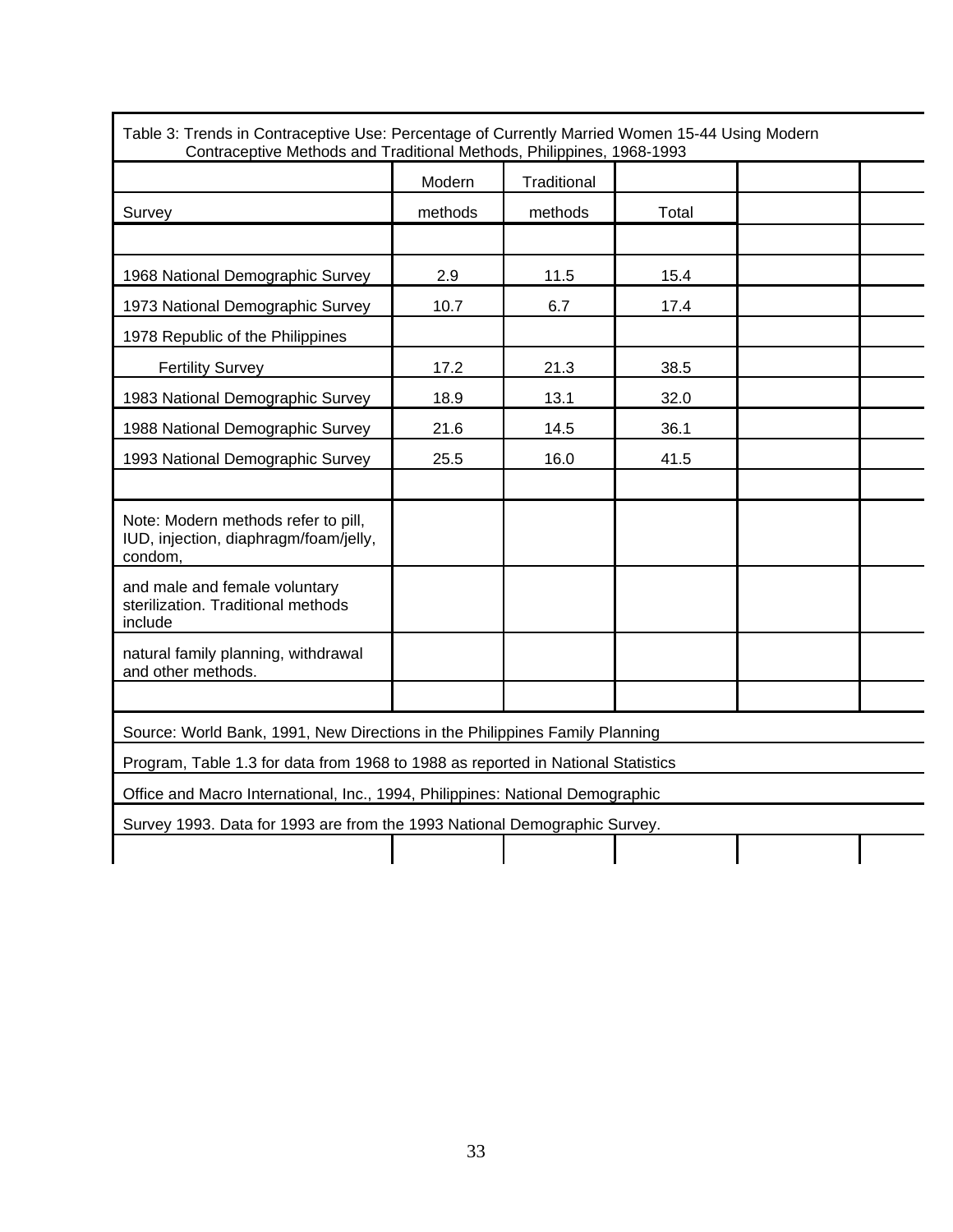| Table 4: Current Use of Contraception by Method: Percent Distribution of |       |       |       |       |  |
|--------------------------------------------------------------------------|-------|-------|-------|-------|--|
| Currently Married Women 15-49 by Contraceptive Method Currently Used,    |       |       |       |       |  |
| Urban and Rural Philippines, 1993                                        |       |       |       |       |  |
|                                                                          |       |       |       |       |  |
| Method                                                                   | Total | Urban |       | Rural |  |
|                                                                          |       |       |       |       |  |
| Any method                                                               | 40.0  | 43.0  | 36.8  |       |  |
|                                                                          |       |       |       |       |  |
| <b>Modern methods</b>                                                    |       |       |       |       |  |
| Any modern method                                                        | 24.9  | 27.6  | 21.9  |       |  |
| Pill                                                                     | 8.5   | 9.0   | 8.0   |       |  |
| <b>IUD</b>                                                               | 3.0   | 2.9   | 3.2   |       |  |
| Injection                                                                | 0.1   | 0.1   | 0.1   |       |  |
| Diaphragm/foam/jelly                                                     | 0.0   | 0.0   | 0.0   |       |  |
| Condom                                                                   | 1.0   | 1.3   | 0.6   |       |  |
| Female sterilization                                                     | 11.9  | 13.9  | 9.6   |       |  |
| Male sterilization                                                       | 0.4   | 0.4   | 0.3   |       |  |
|                                                                          |       |       |       |       |  |
| <b>Traditional methods</b>                                               |       |       |       |       |  |
| Any traditional method                                                   | 15.1  | 15.4  | 14.9  |       |  |
| Natural family planning                                                  | 7.3   | 7.8   | 6.8   |       |  |
| Withdrawal                                                               | 7.4   | 7.3   | 7.5   |       |  |
| Other methods                                                            | 0.4   | 0.2   | 0.5   |       |  |
|                                                                          |       |       |       |       |  |
| Not currently using                                                      | 60.0  | 57.0  | 63.2  |       |  |
| Total                                                                    | 100.0 | 100.0 | 100.0 |       |  |
| Number of women                                                          | 8961  | 4638  | 4323  |       |  |
|                                                                          |       |       |       |       |  |
| Source: National Statistics Office and and Macro International, Inc.,    |       |       |       |       |  |
| 1994, Philippines: National Demographic Survey 1993, Table 4.6.          |       |       |       |       |  |
|                                                                          |       |       |       |       |  |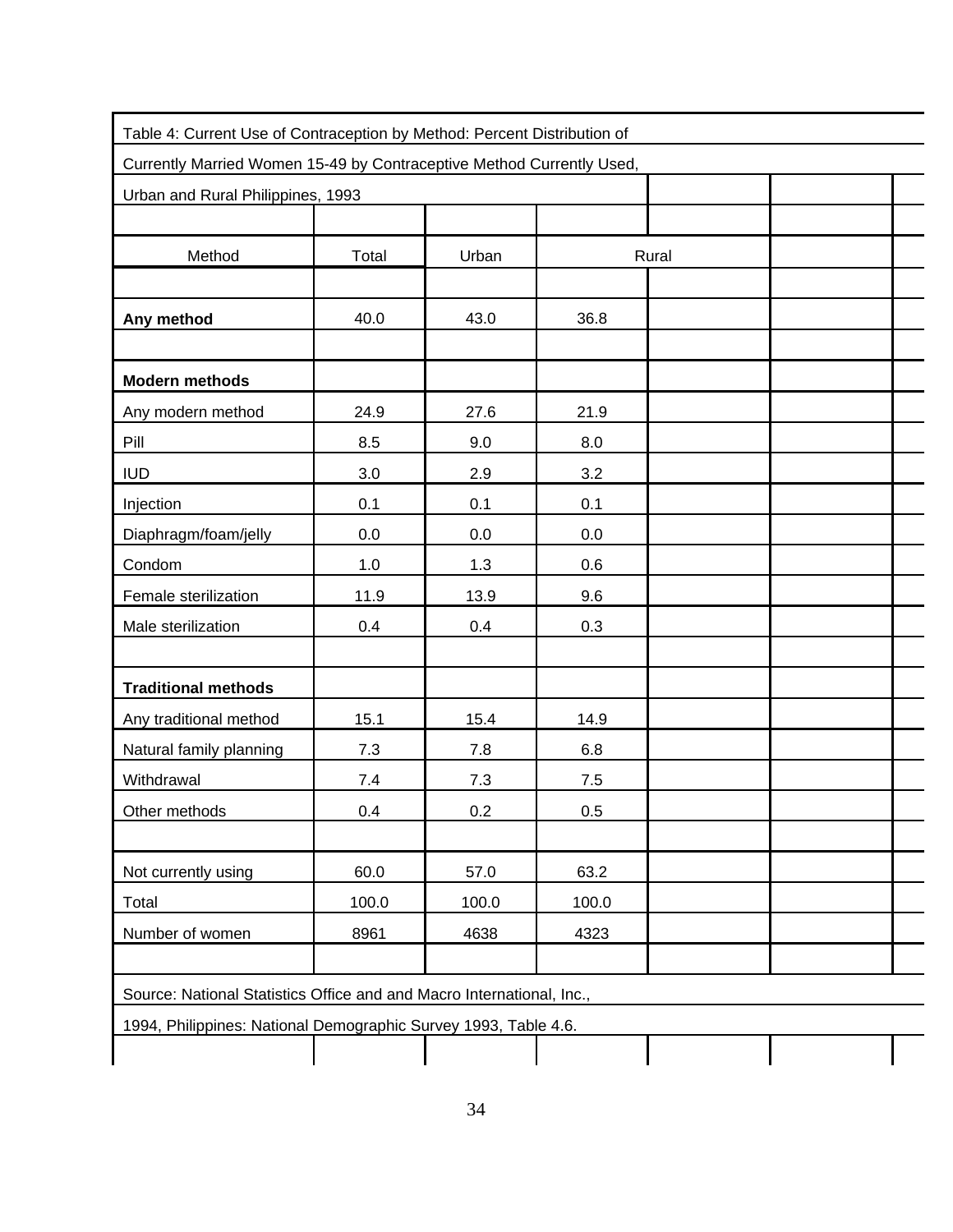| Table 5: Unmet Need for Family Planning Services, Philippines 1993 |                                |          |      |       |
|--------------------------------------------------------------------|--------------------------------|----------|------|-------|
|                                                                    | Unmet need for family planning |          |      |       |
|                                                                    | For                            | For      |      |       |
| Characteristics                                                    | spacing                        | limiting |      | Total |
|                                                                    |                                |          |      |       |
| Age                                                                |                                |          |      |       |
| $15-19$                                                            | 27.1                           | 4.4      | 31.5 |       |
| 20-24                                                              | 28.2                           | $7.0\,$  | 35.2 |       |
| 25-29                                                              | 19.7                           | 12.6     | 32.3 |       |
| 30-34                                                              | 12.2                           | 15.6     | 27.9 |       |
| 35-39                                                              | 6.4                            | 17.1     | 23.6 |       |
| 40-44                                                              | 2.6                            | 19.5     | 22.2 |       |
| 45-49                                                              | 0.5                            | 8.9      | 9.5  |       |
|                                                                    |                                |          |      |       |
| <b>Residence</b>                                                   |                                |          |      |       |
| Urban                                                              | 11.4                           | 12.1     | 23.5 |       |
| Rural                                                              | 13.6                           | 15.6     | 29.1 |       |
|                                                                    |                                |          |      |       |
| <b>Education</b>                                                   |                                |          |      |       |
| No education                                                       | 18.4                           | 15.2     | 33.6 |       |
| Elementary                                                         | 11.6                           | 18.1     | 29.8 |       |
| High school                                                        | 13.5                           | 12.1     | 25.6 |       |
| College or higher                                                  | 11.5                           | 8.8      | 20.3 |       |
|                                                                    |                                |          |      |       |
| <b>Total</b>                                                       | 12.4                           | 13.8     | 26.2 |       |
|                                                                    |                                |          |      |       |

Note from source: Unmet need for spacing includes pregnant women whose pregnancy was mistimed, amenorrheic women whose last birth was mistimed, and women who are neither pregnant nor amenorrheic and who are not using any method of family planning and say they want to wait two or more years for next birth. Also included in unmet need for spacing are women who are unsure whether they want another child or who want another child but are unsure when to have the birth. Unmet need for limiting refers to pregnant women whose pregnancy was unwanted, amenorrheic women whose last child was unwanted and women who are neither pregnant nor amenorrheic and who are not using any method of family planning and who want no more children.

Source: National Statistics Office and Macro International, Inc, 1994,

Philippines: National Demographic Survey 1993, Table 6.4.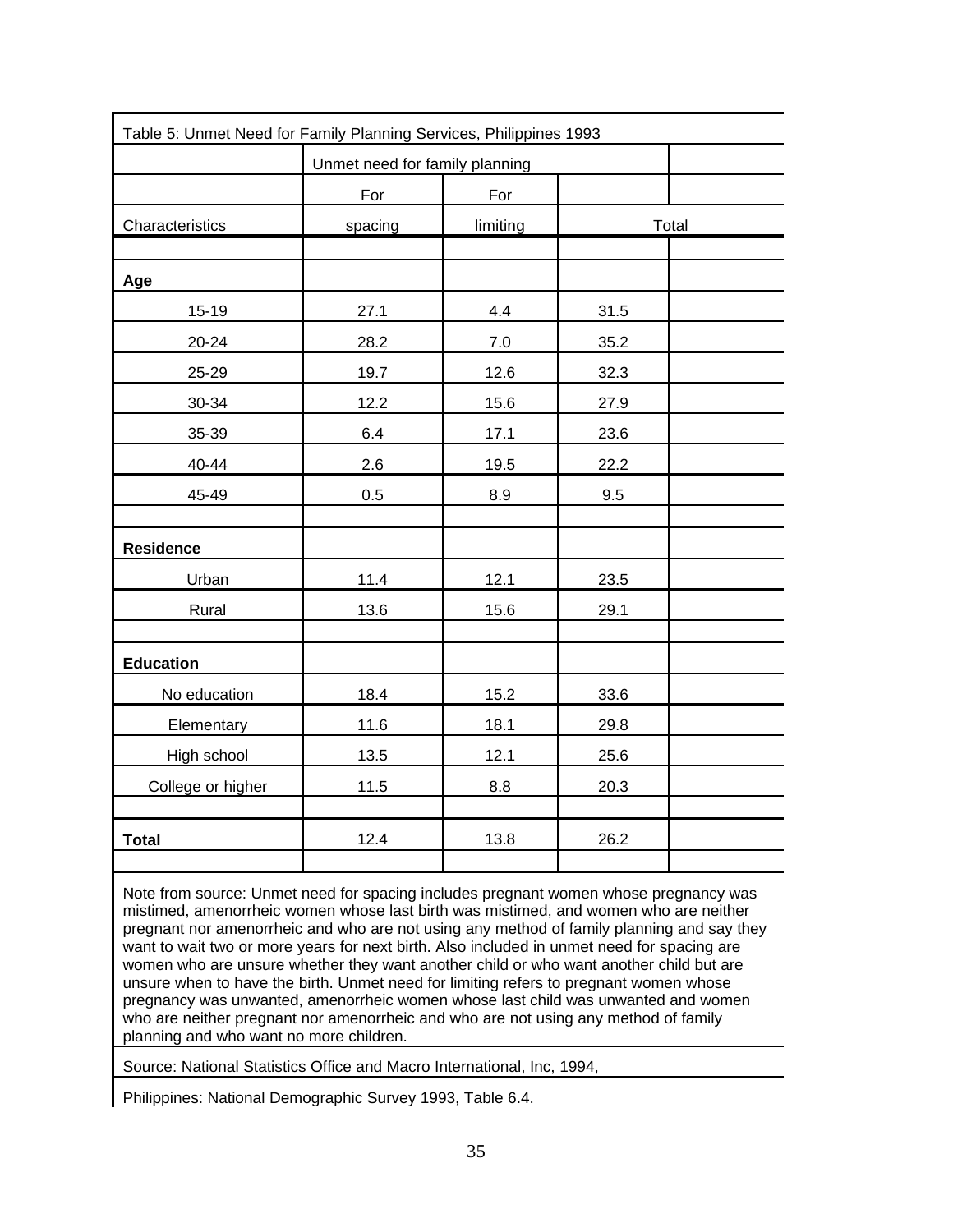| Table 6: Knowledge of Contraceptive Methods and Source of Methods:        |             |           |                  |           |  |
|---------------------------------------------------------------------------|-------------|-----------|------------------|-----------|--|
| Percentage of All Women and Currently Married Women Who Know              |             |           |                  |           |  |
| Specific Contraceptive Methods and Who Know a Source (for Information     |             |           |                  |           |  |
| and Services), by Specific Methods, Philippines 1993                      |             |           |                  |           |  |
|                                                                           |             |           |                  |           |  |
|                                                                           | Know Method |           | Know a<br>Source |           |  |
|                                                                           |             | Currently |                  | Currently |  |
|                                                                           | All         | married   | All              | married   |  |
| Contraceptive method                                                      | women       | women     | women            | women     |  |
| Any method                                                                | 95.9        | 97.2      | 88.8             | 93.3      |  |
|                                                                           |             |           |                  |           |  |
| Any modern method                                                         | 95.7        | 96.9      | 88.8             | 93.3      |  |
| Pill                                                                      | 94.3        | 96.0      | 85.0             | 90.8      |  |
| <b>IUD</b>                                                                | 85.4        | 90.9      | 73.8             | 82.1      |  |
| Injection                                                                 | 47.6        | 53.5      | 38.1             | 43.6      |  |
| Diaphragm/foam/jelly                                                      | 30.0        | 31.0      | 22.9             | 24.0      |  |
| Condom                                                                    | 91.8        | 93.7      | 81.3             | 86.5      |  |
| Female sterilization                                                      | 87.4        | 92.2      | 75.4             | 82.9      |  |
| Male sterilization                                                        | 74.4        | 81.7      | 62.7             | 71.0      |  |
|                                                                           |             |           |                  |           |  |
| Any traditional method                                                    | 85.1        | 92.5      | <b>NA</b>        | <b>NA</b> |  |
| Natural family planning                                                   | 79.3        | 86.4      | <b>NA</b>        | <b>NA</b> |  |
| Withdrawal                                                                | 77.5        | 88.7      | <b>NA</b>        | <b>NA</b> |  |
| Other traditional methods                                                 | 6.2         | 8.1       | <b>NA</b>        | <b>NA</b> |  |
|                                                                           |             |           |                  |           |  |
| Number of women                                                           | 15029.0     | 8961.0    | 15029.0          | 8961.0    |  |
|                                                                           |             |           |                  |           |  |
| NA=Not applicable.                                                        |             |           |                  |           |  |
| Source: National Statistics Office and Macro International,<br>Inc, 1994, |             |           |                  |           |  |
| Philippines: National Demographic Survey 1993, Table 4.1.                 |             |           |                  |           |  |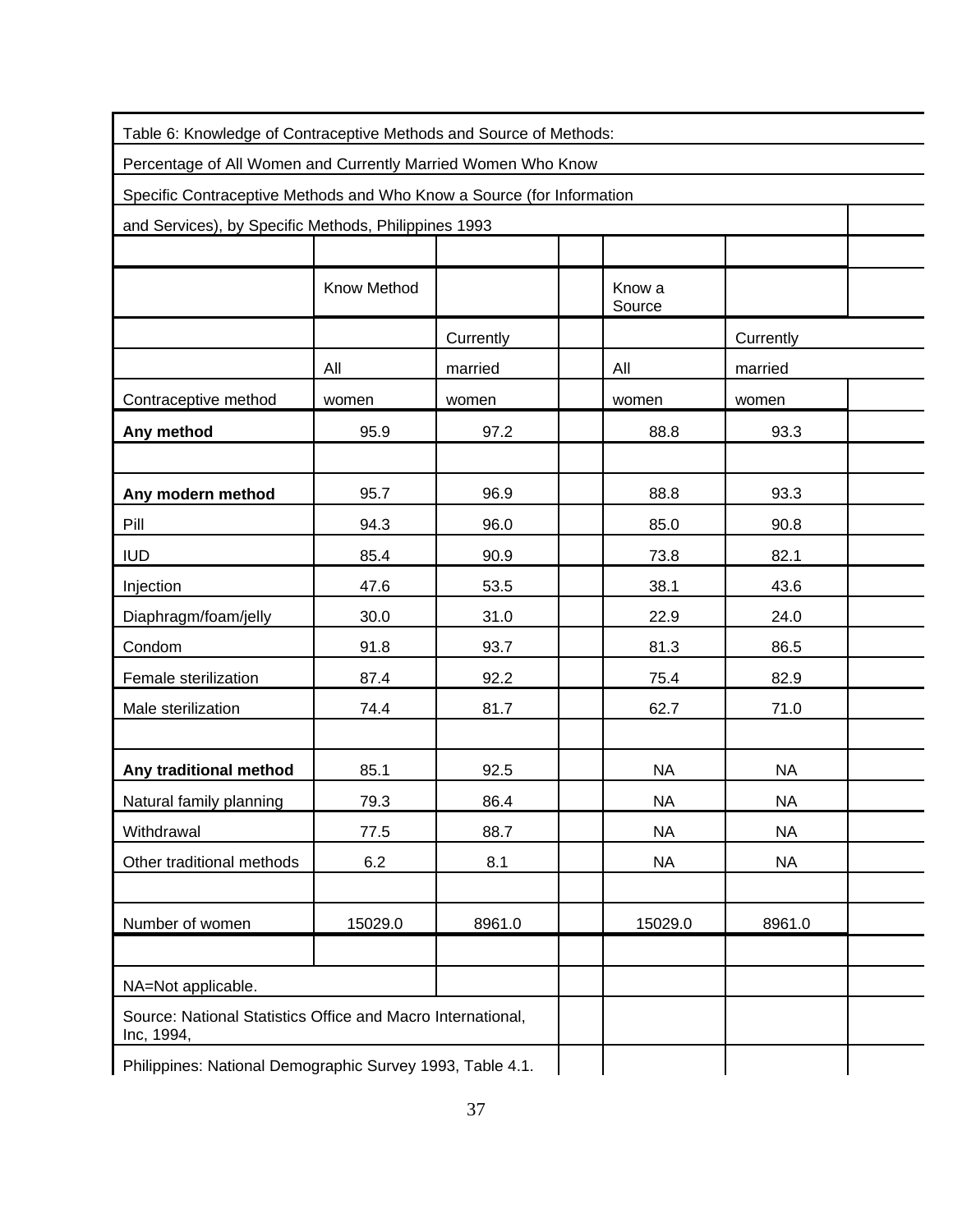| Table 7: Reasons for Not Using Contraception: Percent Distribution     |                 |       |       |       |  |
|------------------------------------------------------------------------|-----------------|-------|-------|-------|--|
| of Currently Married Women Who Are Not Using a Contraceptive           |                 |       |       |       |  |
| Method and Who Do Not Intend to Use in the Future, by Main Reason      |                 |       |       |       |  |
| for Not Using, According to Age, Philippines 1993                      |                 |       |       |       |  |
|                                                                        |                 |       |       |       |  |
| Reason for not using                                                   | Age of<br>woman |       |       |       |  |
| contraception                                                          | 15-29           | 30-49 |       | Total |  |
|                                                                        |                 |       |       |       |  |
| Wants children                                                         | 32.2            | 15.6  | 20.1  |       |  |
| Lack of knowledge                                                      | 9.4             | 4.7   | 6.0   |       |  |
| Opposed to family planning                                             | 3.0             | 3.3   | 3.2   |       |  |
| Religion                                                               | 5.6             | 4.5   | 4.8   |       |  |
| Costs too much                                                         | 0.6             | 0.4   | 0.4   |       |  |
| Hard to get methods                                                    | 0.4             | 0.4   | 0.4   |       |  |
| Side effects                                                           | 27.4            | 19.5  | 21.6  |       |  |
| Health concerns                                                        | 11.3            | 9.5   | 10.0  |       |  |
| Inconvenient                                                           | 2.2             | 2.1   | 2.1   |       |  |
| Old/difficult to get pregnant/                                         |                 |       |       |       |  |
| infrequent sex/husband away                                            | 5.4             | 23.5  | 18.6  |       |  |
| Menopausal/had hysterectomy                                            | 0.4             | 14.6  | 10.7  |       |  |
| Others                                                                 | 1.6             | 1.6   | 1.6   |       |  |
| Don't know/missing                                                     | 0.6             | 0.5   | 0.5   |       |  |
|                                                                        |                 |       |       |       |  |
| Total                                                                  | 100.0           | 100.0 | 100.0 |       |  |
| Number of women                                                        | 929             | 2505  | 3433  |       |  |
|                                                                        |                 |       |       |       |  |
| Source: National Statistics Office and Macro International, Inc, 1994, |                 |       |       |       |  |
| Philippines: National Demographic Survey 1993, Table 4.16.             |                 |       |       |       |  |
|                                                                        |                 |       |       |       |  |
|                                                                        |                 |       |       |       |  |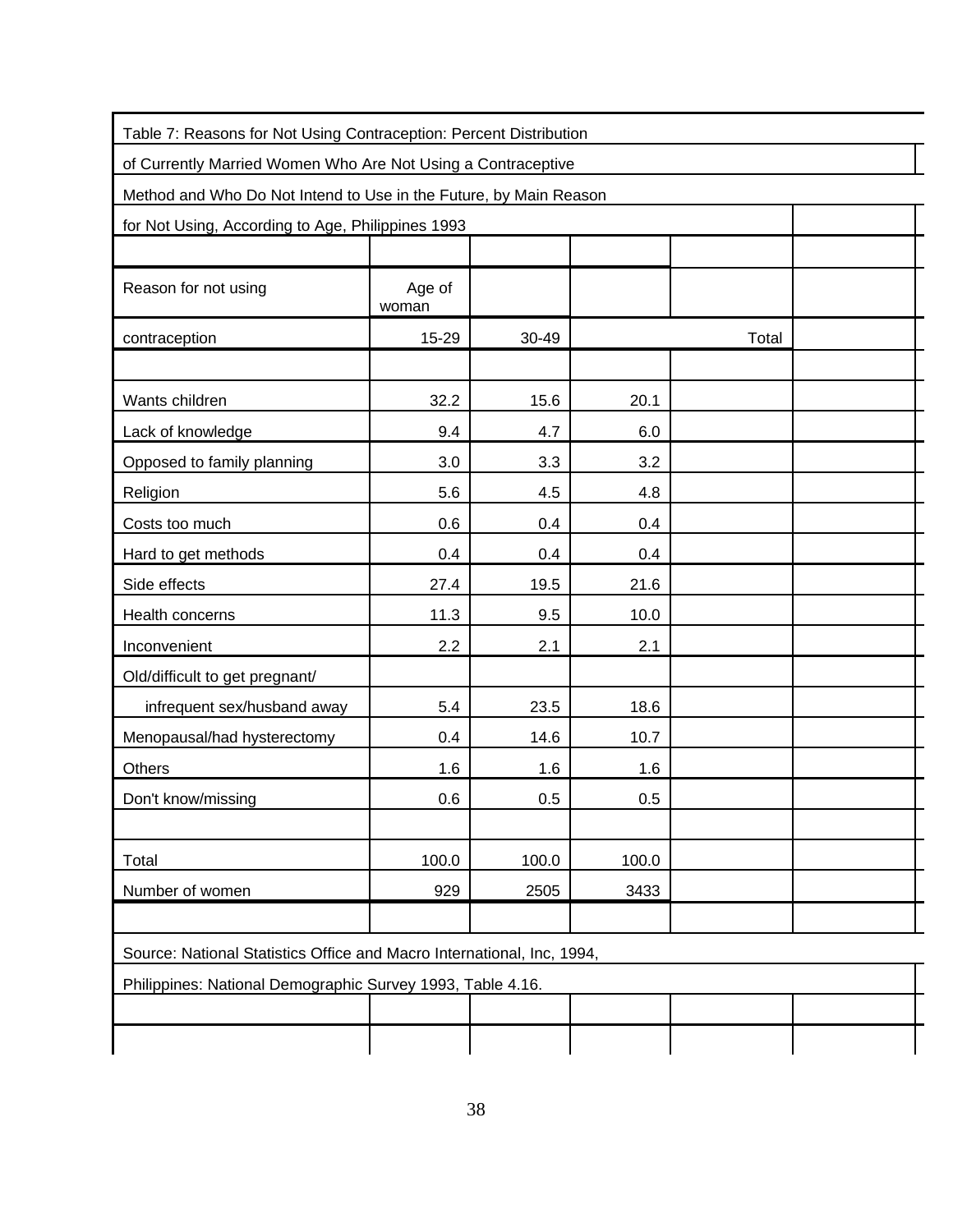| Table 8: Reasons for Discontinuation of Contraception: Percent Distribution of Discontinuation of Contraceptive Met      |                                  |            |            |        |                  |
|--------------------------------------------------------------------------------------------------------------------------|----------------------------------|------------|------------|--------|------------------|
| in the Five Years Preceding the Survey by Main Reason for Discontinuation, According to Specific Methods,                |                                  |            |            |        |                  |
| Philippines 1993                                                                                                         |                                  |            |            |        |                  |
|                                                                                                                          |                                  |            |            |        |                  |
| Reason for                                                                                                               | Modern<br>method<br>discontinued |            |            |        | Tra<br>me<br>dis |
| discontinuation                                                                                                          | Pill                             | <b>IUD</b> | Injection* | Condom |                  |
| Became pregnant                                                                                                          | 14.5                             | 9.0        | 5.7        | 26.1   |                  |
| To become pregnant                                                                                                       | 20.9                             | 17.3       | 5.3        | 16.7   |                  |
| Husband disapproved                                                                                                      | 2.1                              | 2.4        | 0.0        | 11.6   |                  |
| Side effects                                                                                                             | 24.3                             | 24.5       | 20.6       | 2.9    |                  |
| Health concerns                                                                                                          | 6.3                              | 7.5        | 6.5        | 2.8    |                  |
| Access/availability                                                                                                      | 2.0                              | 2.2        | 0.0        | 3.2    |                  |
| Cost                                                                                                                     | 0.6                              | 0.0        | 12.0       | 0.6    |                  |
| Wanted more effective<br>method                                                                                          | 1.1                              | 2.8        | 14.6       | 4.7    |                  |
| Inconvenient to use                                                                                                      | 2.0                              | 8.8        | 3.0        | 17.7   |                  |
| Infrequent sex                                                                                                           | 7.8                              | 1.1        | 0.0        | 1.3    |                  |
| Menopause                                                                                                                | 0.2                              | 1.4        | 0.0        | 0.6    |                  |
| Other                                                                                                                    | 2.7                              | 3.1        | 3.6        | 1.4    |                  |
| Don't know/missing                                                                                                       | 15.5                             | 20.0       | 28.8       | 10.5   |                  |
| <b>Total percent</b>                                                                                                     | 100.0                            | 100.0      | 100.0      | 100.0  |                  |
| Number of women**                                                                                                        | 1196                             | 153        | 25         | 169    |                  |
| *Data based on too few cases                                                                                             |                                  |            |            |        |                  |
| ** Includes users of diaphragm/foam/jelly, female sterilization, and male sterilization                                  |                                  |            |            |        |                  |
|                                                                                                                          |                                  |            |            |        |                  |
| Source: National Statistics Office and Macro International, Inc, 1994, Philippines: National<br>Demographic Survey 1993, |                                  |            |            |        |                  |
| Table 4.14.                                                                                                              |                                  |            |            |        |                  |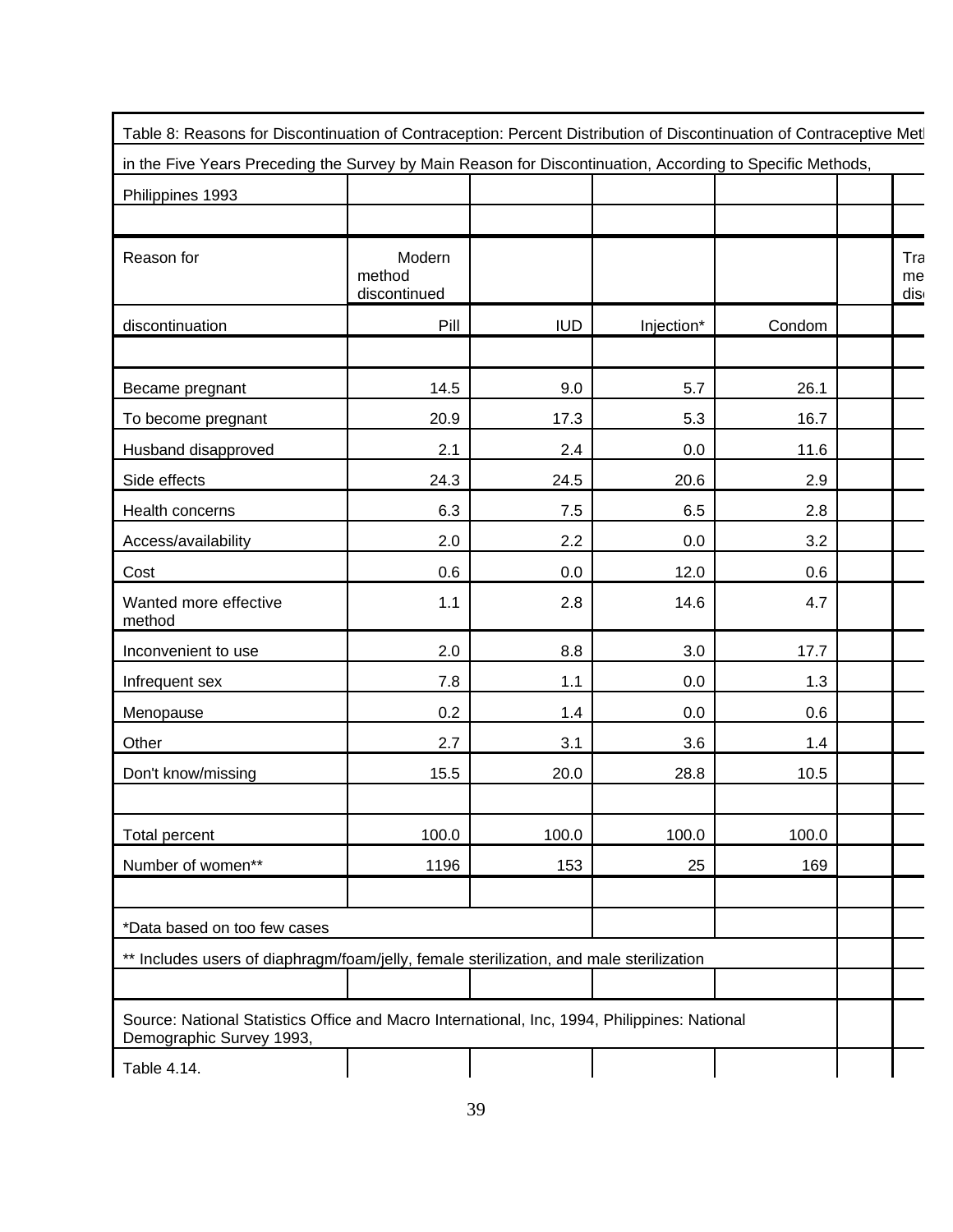| Philippines 1993               |       |            | Users of Modern Methods by Most Recent Source of Supply, According to Specific Methods, |               |                |     |
|--------------------------------|-------|------------|-----------------------------------------------------------------------------------------|---------------|----------------|-----|
|                                |       |            |                                                                                         | Female        | Male           | All |
| Source                         | Pill  | <b>IUD</b> | Condom                                                                                  | sterilization | sterilization* | Me  |
|                                |       |            |                                                                                         |               |                |     |
| <b>Public sector</b>           | 73.4  | 78.8       | 55.6                                                                                    | 70.4          | 56.6           |     |
| Government hospital            | 2.7   | 17.7       | 4.0                                                                                     | 59.2          | 41.4           |     |
| <b>Barangay Health Station</b> | 53.9  | 30.7       | 34.9                                                                                    | 3.3           | 12.4           |     |
| <b>Barangay Supply Office</b>  | 2.6   | 2.4        | 2.2                                                                                     | 0.4           | 0.0            |     |
| <b>Puericulture Center</b>     | 14.2  | 28.0       | 14.5                                                                                    | 7.5           | 2.8            |     |
| <b>Medical Private</b>         | 23.4  | 19.5       | 40.6                                                                                    | 28.5          | 29.7           |     |
| Private hospital/clinic        | 3.6   | 12.8       | 3.8                                                                                     | 26.8          | 21.0           |     |
| Pharmacy                       | 17.4  | 0.0        | 36.0                                                                                    | 0.0           | 0.0            |     |
| Private doctor                 | 2.4   | 6.7        | 0.8                                                                                     | 1.7           | 8.7            |     |
| <b>Other Private</b>           | 3.3   | $1.7$      | 3.8                                                                                     | 1.1           | 13.7           |     |
| Store                          | 0.2   | 0.0        | 1.9                                                                                     | 0.0           | 0.0            |     |
| Church                         | 0.0   | 0.0        | 0.0                                                                                     | 0.8           | 5.5            |     |
| Friends/relatives              | 2.0   | 0.6        | 0.8                                                                                     | 0.0           | 0.0            |     |
| Other                          | 0.4   | 0.7        | 0.0                                                                                     | 0.3           | 0.0            |     |
| Don'tknow/missing              | 0.7   | 0.4        | 1.1                                                                                     | 0.0           | 8.2            |     |
| <b>Total percent</b>           | 100.0 | 100.0      | 100.0                                                                                   | 100.0         | 100.0          |     |
| Number of women                | 764   | 273        | 90                                                                                      | 1104          | 34             |     |

\*\*Includes 5 users of injection and 2 users of diaphragm/foam/jelly

Source: National Statistics Office and Macro International, Inc, 1994, Philippines: National

Demographic Survey 1993, Table 4.11.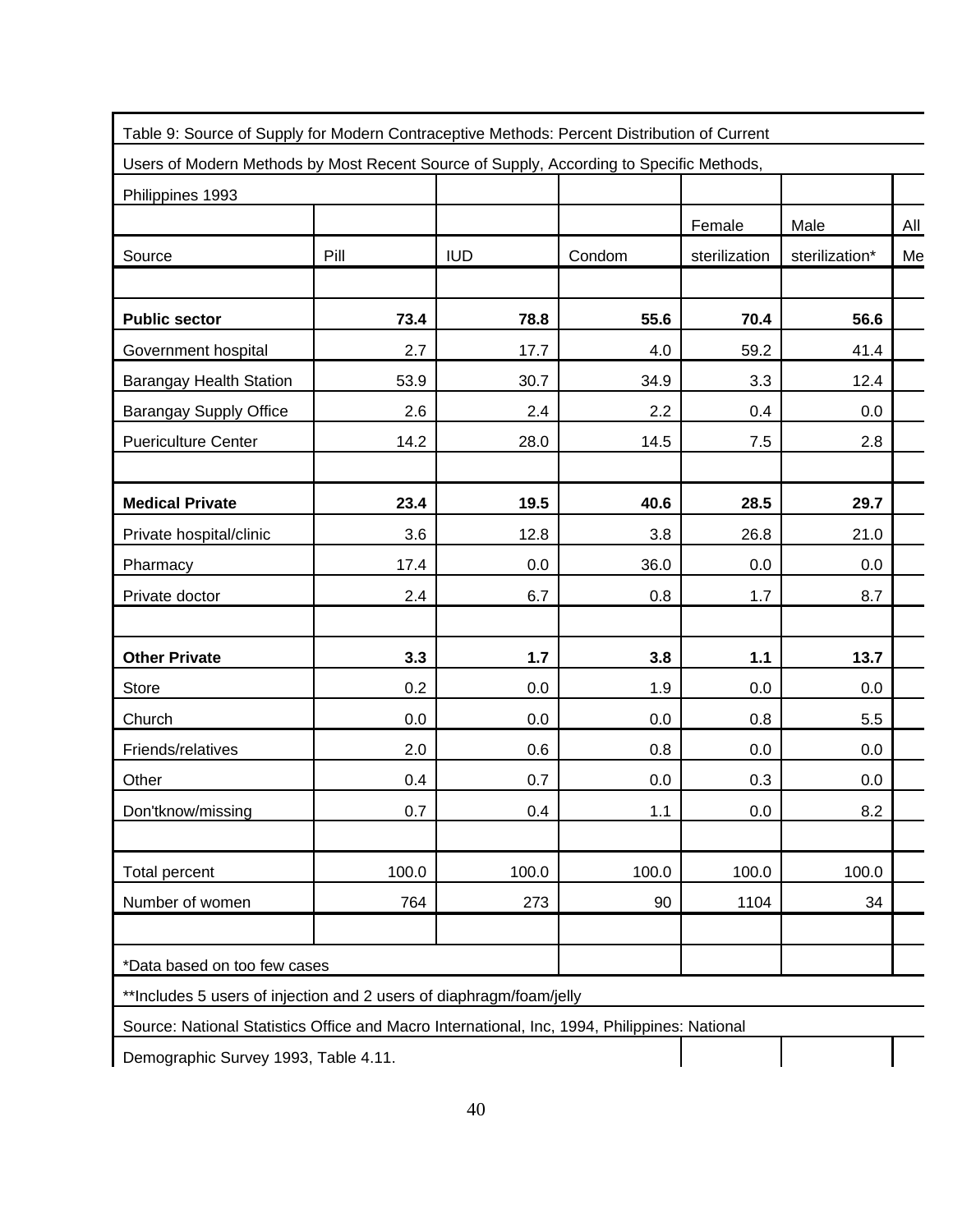| Table 10: Desire for More Children: Percent of Currently Married Women by Desire for More Children,       |       |       |                               |       |    |
|-----------------------------------------------------------------------------------------------------------|-------|-------|-------------------------------|-------|----|
| According to Number of Living Children, Philippines 1993                                                  |       |       |                               |       |    |
|                                                                                                           |       |       |                               |       |    |
|                                                                                                           |       |       | Number of<br>living children* |       |    |
| Desire for children                                                                                       | 0     | 1     | $\overline{2}$                | 3     |    |
|                                                                                                           |       |       |                               |       |    |
| Have another soon**                                                                                       | 67.5  | 20.8  | 8.2                           | 4.7   |    |
| Have another later***                                                                                     | 14.5  | 55.7  | 30.9                          | 11.7  |    |
| Have another, undecided<br>when                                                                           | 1.3   | 0.3   | 0.6                           | 0.1   |    |
| Undecided                                                                                                 | 2.4   | 5.6   | 8.8                           | 6.2   |    |
| Wants no more                                                                                             | 1.2   | 13.5  | 42.4                          | 55.4  |    |
| Sterilized                                                                                                | 0.0   | 0.8   | 6.4                           | 19.2  |    |
| Declared infecund                                                                                         | 12.4  | 2.5   | 2.4                           | 2.4   |    |
| Missing                                                                                                   | 0.7   | 0.7   | 0.2                           | 0.3   |    |
|                                                                                                           |       |       |                               |       |    |
| Total                                                                                                     | 100.0 | 100.0 | 100.0                         | 100.0 | 10 |
| Number of women                                                                                           | 384   | 1279  | 1774                          | 1730  |    |
|                                                                                                           |       |       |                               |       |    |
| *Includes current pregnancy                                                                               |       |       |                               |       |    |
| ** Wants next birth within two years                                                                      |       |       |                               |       |    |
| *** Wants to delay next birth for two or more years                                                       |       |       |                               |       |    |
|                                                                                                           |       |       |                               |       |    |
| Source: National Statistics Office and Macro International, Inc., 1994, Philippines: National Demographic |       |       |                               |       |    |
| Survey 1993, Table 6.1.                                                                                   |       |       |                               |       |    |
|                                                                                                           |       |       |                               |       |    |
|                                                                                                           |       |       |                               |       |    |
|                                                                                                           |       |       |                               |       |    |
|                                                                                                           |       |       |                               |       |    |
|                                                                                                           |       |       |                               |       |    |
|                                                                                                           |       |       |                               |       |    |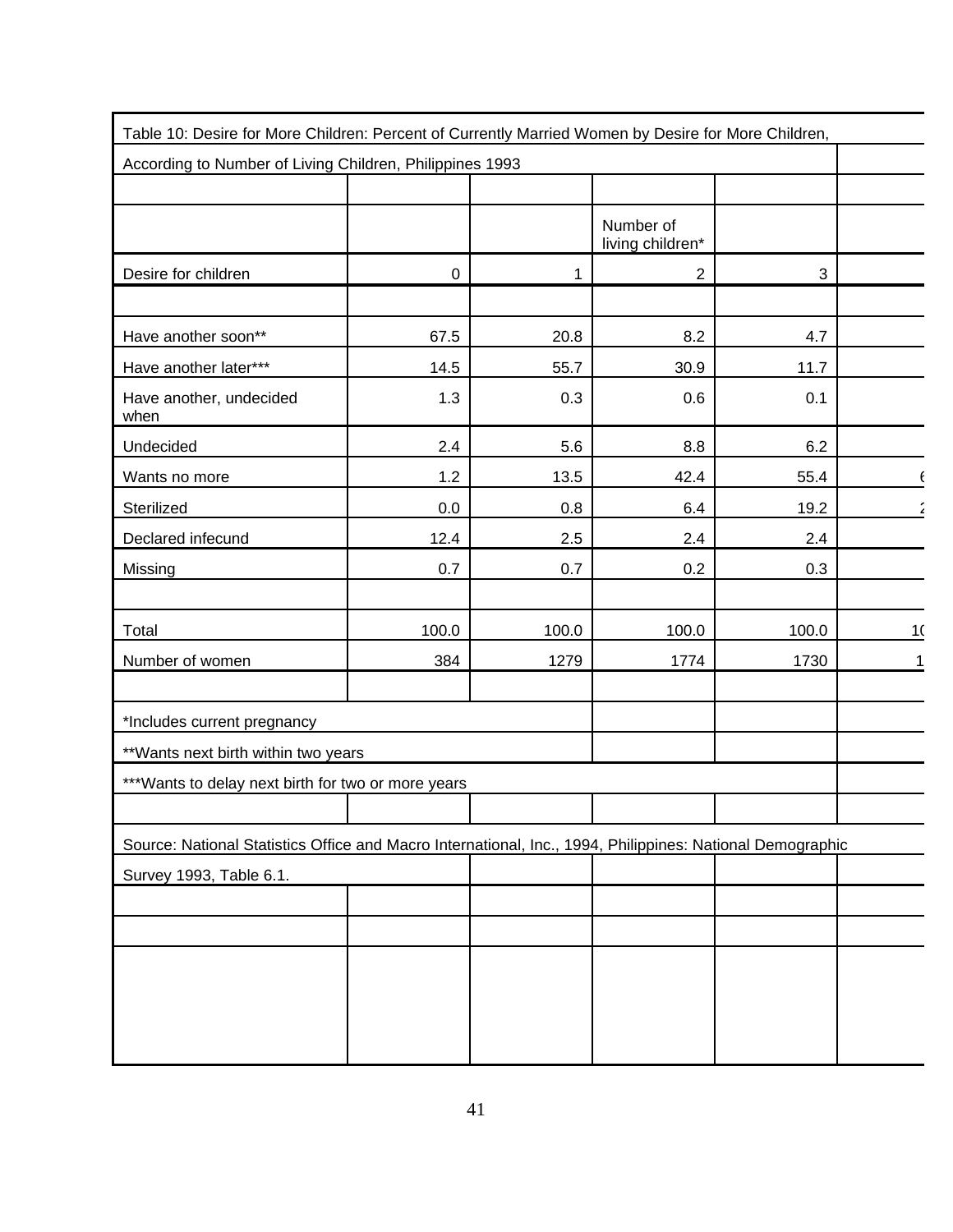| Table 11: Desire for More Children: Percent Distribution of Currently Married Women by Desire for More Children, |       |       |              |       |    |
|------------------------------------------------------------------------------------------------------------------|-------|-------|--------------|-------|----|
| According to Age, Philippines 1993                                                                               |       |       |              |       |    |
|                                                                                                                  |       |       |              |       |    |
|                                                                                                                  |       |       | Age of woman |       |    |
| Desire for chidren                                                                                               | 15-19 | 20-24 | 25-29        | 30-34 | 35 |
|                                                                                                                  |       |       |              |       |    |
| Have another soon (a)                                                                                            | 19.0  | 9.8   | 10.6         | 10.6  |    |
| Have another later (b)                                                                                           | 53.7  | 48.8  | 30.7         | 15.4  |    |
| Have another, undecided<br>when                                                                                  | 0.0   | 0.4   | 0.6          | 0.4   |    |
| Undecided                                                                                                        | 7.8   | 8.3   | 8.3          | 7.1   |    |
| Wants no more                                                                                                    | 17.8  | 30.6  | 43.4         | 52.6  |    |
| Sterilized                                                                                                       | 0.0   | 0.8   | 5.4          | 12.6  |    |
| Declared infecund                                                                                                | 1.0   | 0.7   | 0.8          | 1.1   |    |
| Missing                                                                                                          | 0.6   | 0.6   | 0.1          | 0.2   |    |
|                                                                                                                  |       |       |              |       |    |
| Total                                                                                                            | 100.0 | 100.0 | 100.0        | 100.0 | 10 |
| Number of women                                                                                                  | 234   | 1174  | 1763         | 1838  |    |
|                                                                                                                  |       |       |              |       |    |
| (a) Wants next birth within two years                                                                            |       |       |              |       |    |
| (b) Wants to delay next birth for two or more years                                                              |       |       |              |       |    |
|                                                                                                                  |       |       |              |       |    |
| Source: National Statistics Office and Macro International, Inc., 1994, Philippines: National Demographic        |       |       |              |       |    |
| Survey 1993, Table 6.2.                                                                                          |       |       |              |       |    |
|                                                                                                                  |       |       |              |       |    |
|                                                                                                                  |       |       |              |       |    |
|                                                                                                                  |       |       |              |       |    |
|                                                                                                                  |       |       |              |       |    |
|                                                                                                                  |       |       |              |       |    |
|                                                                                                                  |       |       |              |       |    |
|                                                                                                                  |       |       |              |       |    |
|                                                                                                                  |       |       |              |       |    |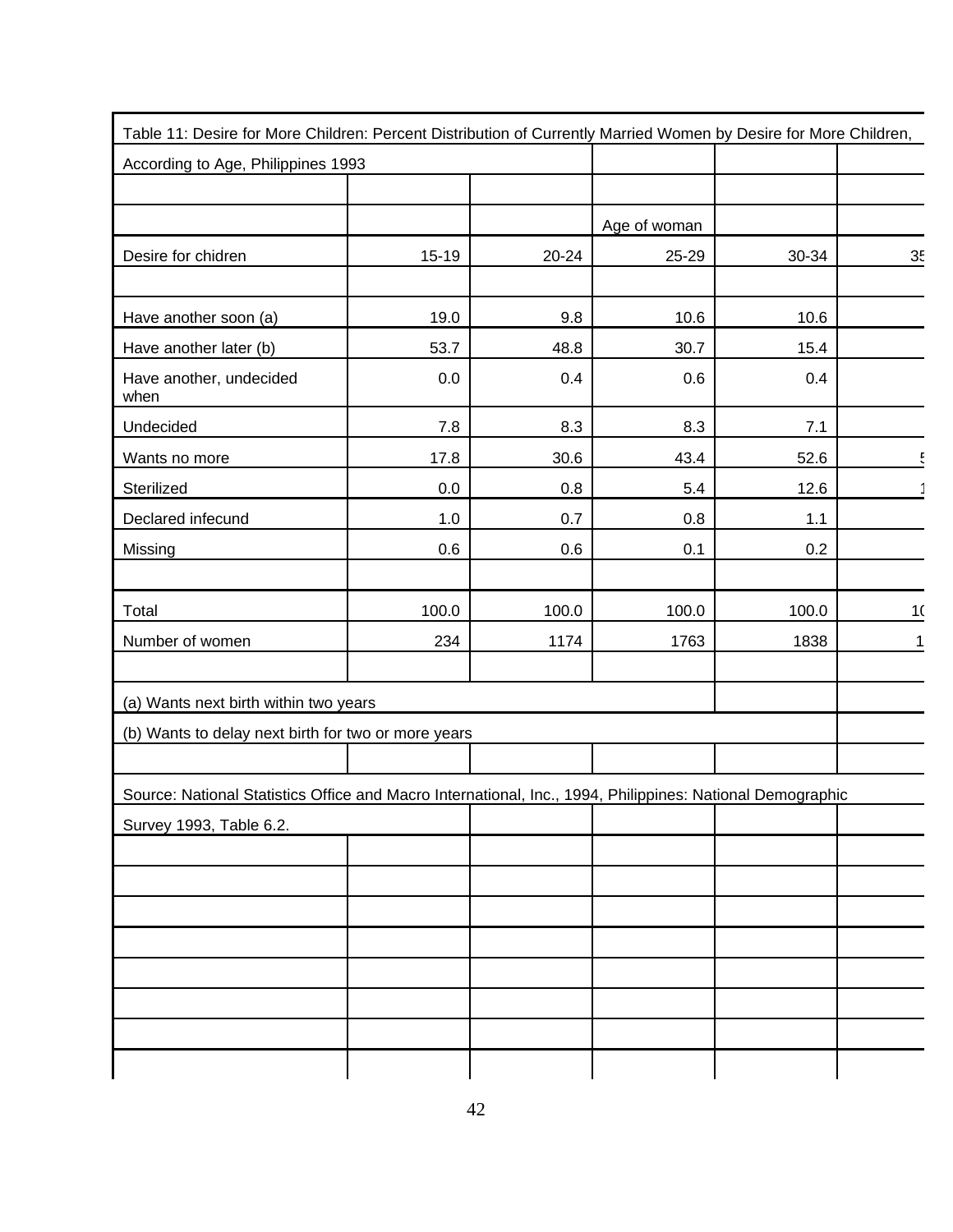| Table 12: Fertility Planning Status: Percent of Births in the Five Years Preceding  |              |                                |              |              |       |        |  |
|-------------------------------------------------------------------------------------|--------------|--------------------------------|--------------|--------------|-------|--------|--|
| the Survey by Fertility Planning Status, According to Birth Order and Mother's Age, |              |                                |              |              |       |        |  |
| Philippines 1993                                                                    |              |                                |              |              |       |        |  |
|                                                                                     |              |                                |              |              |       |        |  |
|                                                                                     |              | Planning<br>status of<br>birth |              |              |       |        |  |
|                                                                                     | Wanted       | Wanted                         | Wanted       | Missing      | Total | Number |  |
|                                                                                     | then         | later                          | no more      |              |       |        |  |
|                                                                                     |              |                                |              |              |       |        |  |
| Birth order                                                                         |              |                                |              |              |       |        |  |
| 1                                                                                   | 79.1         | 18.4                           | 2.3          | 0.3          | 100.0 | 2190   |  |
| $\overline{2}$                                                                      | 58.7         | 35.9                           | 5.1          | 0.3          | 100.0 | 1961   |  |
| $\ensuremath{\mathsf{3}}$                                                           | 54.9         | 32.7                           | 11.9         | 0.6          | 100.0 | 1605   |  |
| $4+$                                                                                | 41.9         | 27.6                           | 30.0         | 0.5          | 100.0 | 4061   |  |
|                                                                                     |              |                                |              |              |       |        |  |
| Age at birth                                                                        |              |                                |              |              |       |        |  |
| $<$ 20                                                                              | 67.3         | 29.5                           | 3.3          | 0.0          | 100.0 | 783    |  |
| 20-24                                                                               | 62.6         | 31.0                           | 5.8          | 0.6          | 100.0 | 2651   |  |
| 25-29                                                                               | 57.0         | 30.2                           | 12.4         | 0.4          | 100.0 | 2758   |  |
| 30-34                                                                               | 50.8         | 27.2                           | 21.6         | 0.4          | 100.0 | 1985   |  |
| 35-39                                                                               | 45.1         | 21.4                           | 32.8         | 0.6          | 100.0 | 1188   |  |
| 40-44                                                                               | 34.9         | 16.6                           | 48.3         | 0.2          | 100.0 | 420    |  |
| 45-49                                                                               | $\star\star$ | $\star\star$                   | $\star\star$ | $\star\star$ | 100.0 | 33     |  |
|                                                                                     |              |                                |              |              |       |        |  |
| Total                                                                               | 55.7         | 28.0                           | 15.9         | 0.4          | 100.0 | 9817   |  |
|                                                                                     |              |                                |              |              |       |        |  |
| ** Less than 50 cases.                                                              |              |                                |              |              |       |        |  |
| Note from source: Birth order includes current pregnancy.                           |              |                                |              |              |       |        |  |
|                                                                                     |              |                                |              |              |       |        |  |
| Source: NSO and Macro International, Inc., 1994, National Demographic Survey 1993   |              |                                |              |              |       |        |  |
|                                                                                     |              |                                |              |              |       |        |  |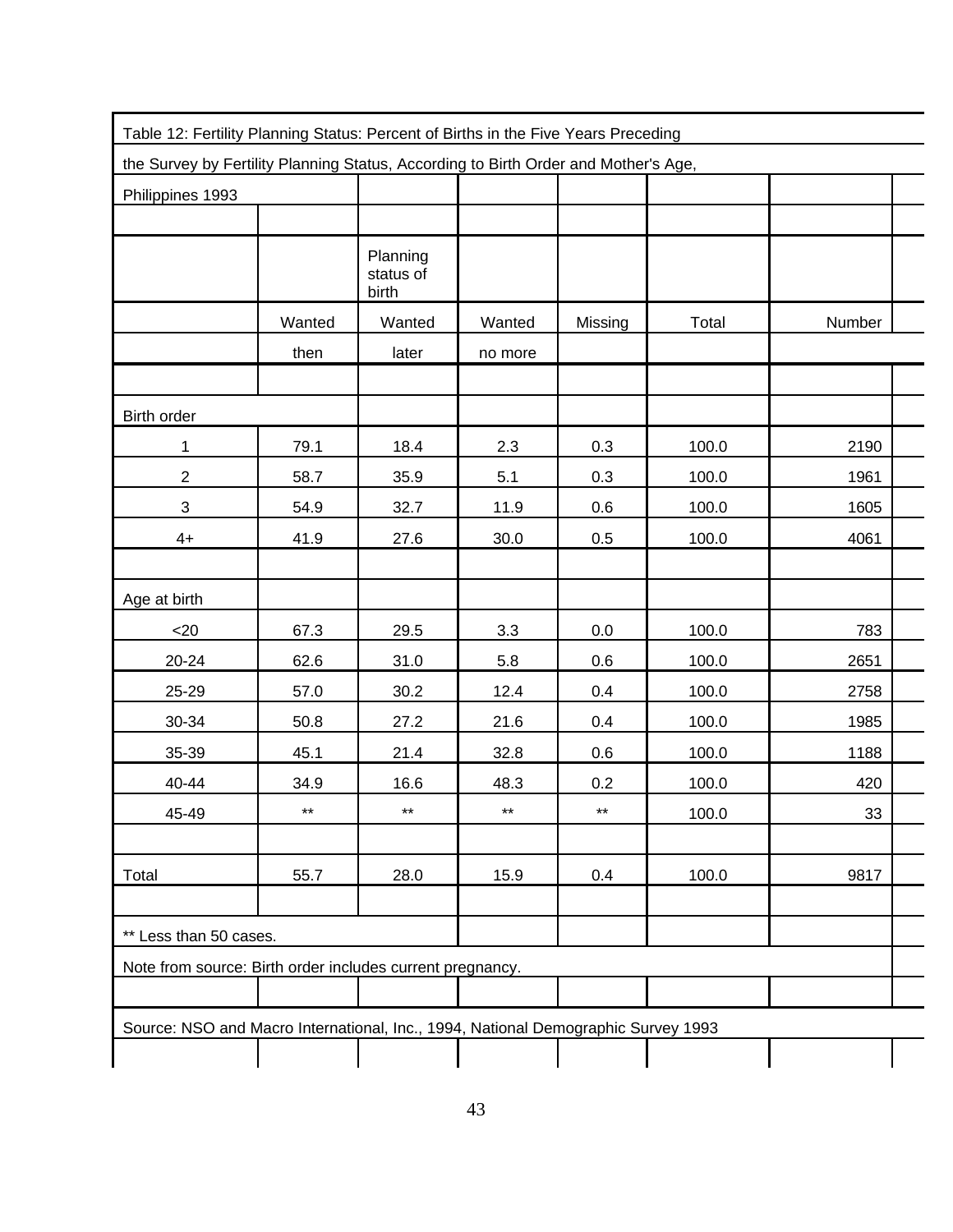| Table 13 : Wanted Fertility Rates: Total Wanted Fertility               |              |       |           |  |  |
|-------------------------------------------------------------------------|--------------|-------|-----------|--|--|
| and Total Fertility Rates for the Three Years Preceding                 |              |       |           |  |  |
| the Survey, Philippines 1993                                            |              |       |           |  |  |
|                                                                         |              |       |           |  |  |
|                                                                         | Total wanted | Total |           |  |  |
|                                                                         | fertility    |       | fertility |  |  |
|                                                                         | rate         | rate  |           |  |  |
|                                                                         |              |       |           |  |  |
| <b>Residence</b>                                                        |              |       |           |  |  |
| Urban                                                                   | 2.6          | 3.5   |           |  |  |
| Rural                                                                   | 3.3          | 4.8   |           |  |  |
|                                                                         |              |       |           |  |  |
| <b>Mother's education</b>                                               |              |       |           |  |  |
| No education                                                            | 4.0          | 4.9   |           |  |  |
| Elementary                                                              | 3.7          | 5.5   |           |  |  |
| High school                                                             | 2.9          | 3.9   |           |  |  |
| College or higher                                                       | 2.4          | 2.8   |           |  |  |
|                                                                         |              |       |           |  |  |
| <b>Total</b>                                                            | 2.9          | 4.1   |           |  |  |
|                                                                         |              |       |           |  |  |
| Note from source: Rates are based on births to women                    |              |       |           |  |  |
| 15-49 in the period 1-36 months preceding the survey.                   |              |       |           |  |  |
|                                                                         |              |       |           |  |  |
| Source: National Statistics Office and Macro International, Inc., 1994, |              |       |           |  |  |
| Philippines: National Demographic Survey 1993, Table 6.8.               |              |       |           |  |  |
|                                                                         |              |       |           |  |  |
|                                                                         |              |       |           |  |  |
|                                                                         |              |       |           |  |  |
|                                                                         |              |       |           |  |  |
|                                                                         |              |       |           |  |  |
|                                                                         |              |       |           |  |  |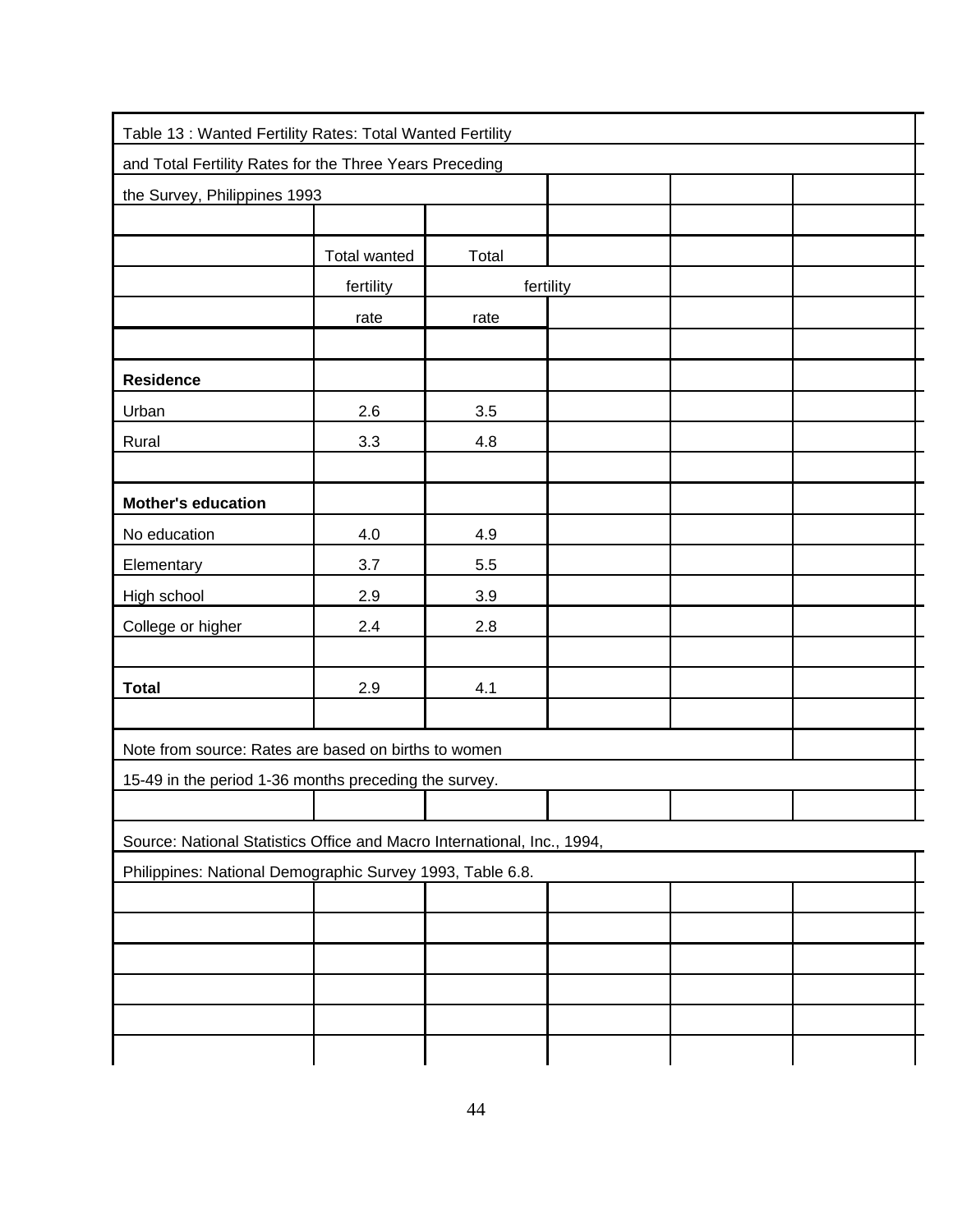| Table 14: Mean Ideal Number of Children for All Women and for Currently Married Women,                                       |      |      |                                  |      |      |
|------------------------------------------------------------------------------------------------------------------------------|------|------|----------------------------------|------|------|
| According to Number of Living Children, Philippines 1993                                                                     |      |      |                                  |      |      |
|                                                                                                                              |      |      |                                  |      |      |
|                                                                                                                              |      |      | Number of<br>Living<br>Children* |      |      |
|                                                                                                                              | None | 1    | $\overline{2}$                   | 3    |      |
|                                                                                                                              |      |      |                                  |      |      |
| All women, mean ideal                                                                                                        | 2.8  | 2.6  | 2.9                              | 3.3  | 3.8  |
| All woman                                                                                                                    | 5745 | 1481 | 1881                             | 1789 | 1373 |
|                                                                                                                              |      |      |                                  |      |      |
| Currently married women,                                                                                                     |      |      |                                  |      |      |
| mean ideal                                                                                                                   | 2.9  | 2.7  | 2.9                              | 3.3  | 3.8  |
| Currently married women                                                                                                      | 380  | 1272 | 1766                             | 1717 | 1302 |
|                                                                                                                              |      |      |                                  |      |      |
| Note from source: The means exclude women who gave non-numeric responses.                                                    |      |      |                                  |      |      |
| * Includes current pregnancy.                                                                                                |      |      |                                  |      |      |
|                                                                                                                              |      |      |                                  |      |      |
| <b>Source: National Statistics</b><br>Office and Macro<br>International, Inc., 1994,<br>Philippines: National<br>Demographic |      |      |                                  |      |      |
| Survey 1993, Table 6.5.                                                                                                      |      |      |                                  |      |      |
|                                                                                                                              |      |      |                                  |      |      |
|                                                                                                                              |      |      |                                  |      |      |
|                                                                                                                              |      |      |                                  |      |      |
|                                                                                                                              |      |      |                                  |      |      |
|                                                                                                                              |      |      |                                  |      |      |
|                                                                                                                              |      |      |                                  |      |      |
|                                                                                                                              |      |      |                                  |      |      |
|                                                                                                                              |      |      |                                  |      |      |
|                                                                                                                              |      |      |                                  |      |      |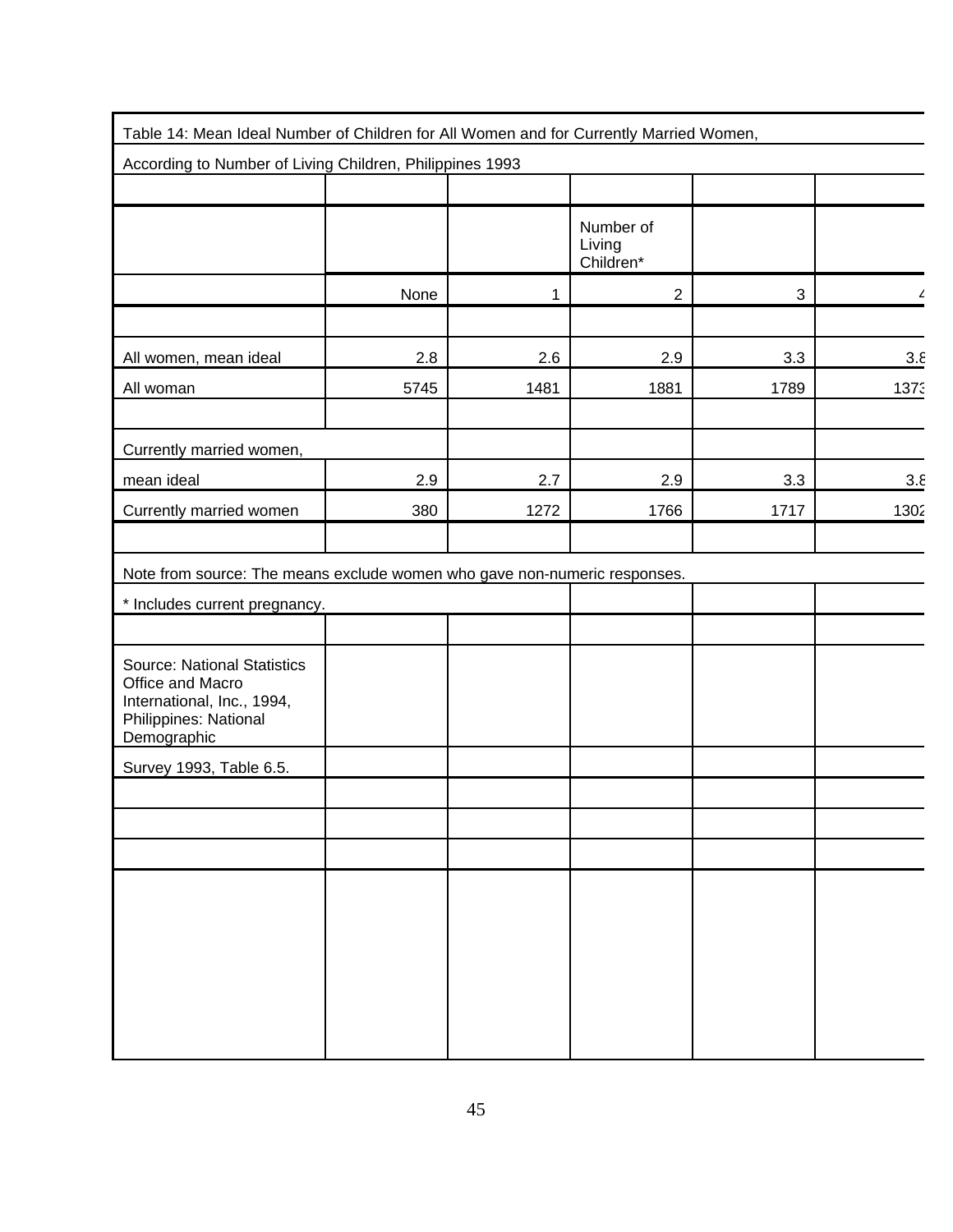| Table 15: Mean Ideal Number of Children for All Women, By Age and Selected Background |         |           |              |       |       |
|---------------------------------------------------------------------------------------|---------|-----------|--------------|-------|-------|
| Characteristics, Philippines 1993                                                     |         |           |              |       |       |
|                                                                                       |         |           |              |       |       |
| Background                                                                            |         |           | Age of woman |       |       |
| characteristic                                                                        | $15-19$ | $20 - 24$ | 25-29        | 30-34 | 35-39 |
|                                                                                       |         |           |              |       |       |
| <b>Residence</b>                                                                      |         |           |              |       |       |
| Urban                                                                                 | 2.7     | 2.8       | 3.0          | 3.1   | 3.4   |
| Rural                                                                                 | 2.9     | 3.0       | 3.2          | 3.6   | 3.7   |
|                                                                                       |         |           |              |       |       |
| <b>Education</b>                                                                      |         |           |              |       |       |
| No education                                                                          | (3.8)   | (3.7)     | (4.5)        | (4.6) | 5.2   |
| Elementary                                                                            | 2.8     | 3.1       | 3.3          | 3.6   | 3.8   |
| High school                                                                           | 2.8     | 2.8       | 3.0          | 3.3   | 3.4   |
| College or higher                                                                     | 2.8     | 2.9       | 2.9          | 3.0   | 3.2   |
|                                                                                       |         |           |              |       |       |
| Total                                                                                 | 2.8     | 2.9       | 3.1          | 3.3   | 3.6   |
|                                                                                       |         |           |              |       |       |
| () Figures in parentheses<br>are based on 25-49<br>unweighted cases.                  |         |           |              |       |       |
|                                                                                       |         |           |              |       |       |

Source: National Statistics Office and Macro International, Inc., 1994, Philippines: National Demographic

Survey 1993, Table 6.6.

46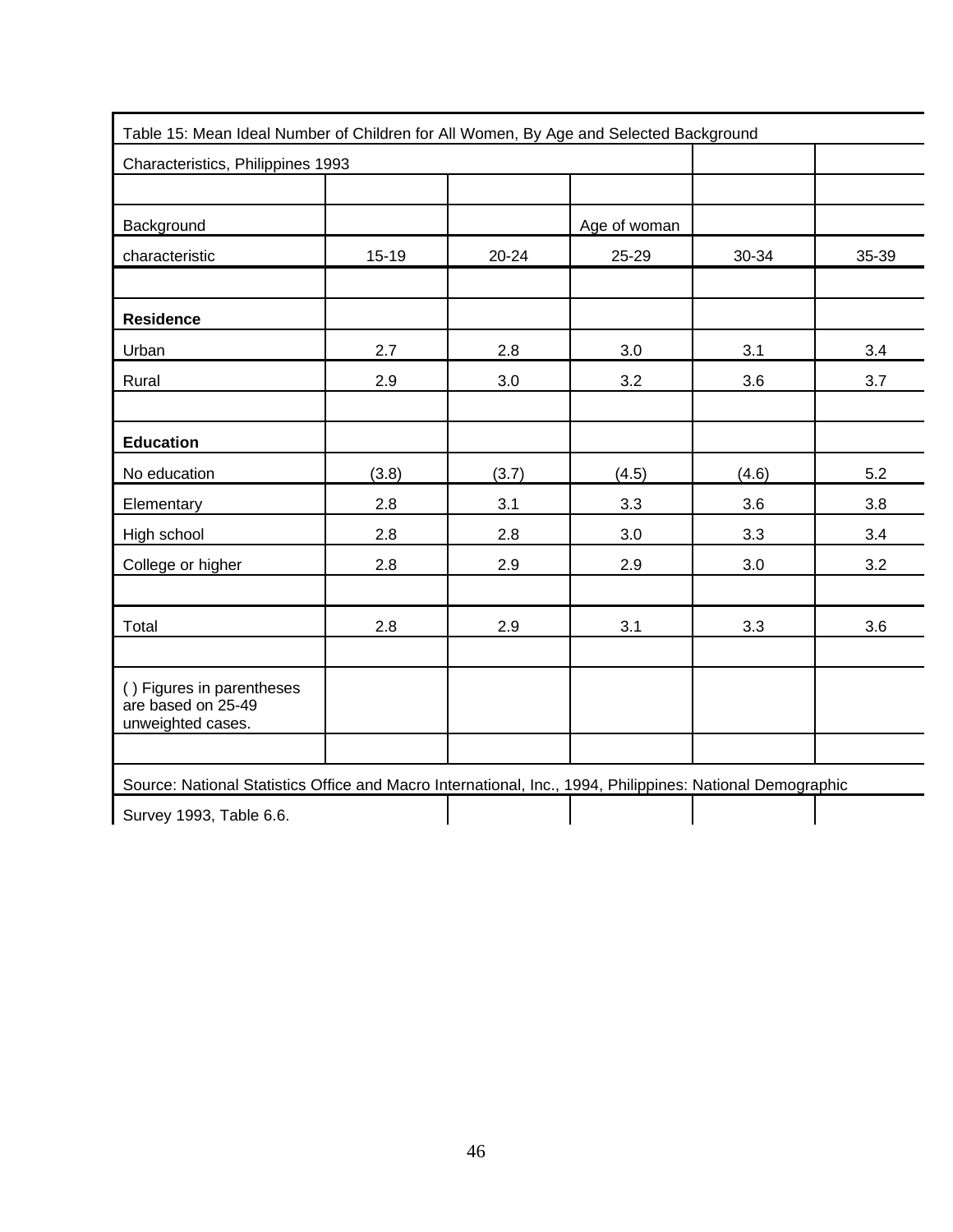| Survey Who Are at Elevated Risk of Mortality, and the Percent Distribution of Currently Married Women at Risk<br>of Conceiving a Child with an Elevated Risk of Mortality, by Category of Increased Risk, Philippines 1993 |            |                        |       |                         |
|----------------------------------------------------------------------------------------------------------------------------------------------------------------------------------------------------------------------------|------------|------------------------|-------|-------------------------|
|                                                                                                                                                                                                                            |            | Births in last 5 years |       | Percentage of currently |
|                                                                                                                                                                                                                            |            | preceding the survey   |       |                         |
|                                                                                                                                                                                                                            | Percentage | <b>Risk</b>            |       | married                 |
| Risk category                                                                                                                                                                                                              | of births  | ratio                  |       | women*                  |
| Not in any risk category                                                                                                                                                                                                   | 37.6       | 1.0                    |       | $31.1***$               |
| Single risk category                                                                                                                                                                                                       |            |                        |       |                         |
| Mother's age <18                                                                                                                                                                                                           | 2.3        | 1.7                    | 0.2   |                         |
| Mother's age > 34                                                                                                                                                                                                          | 1.7        | 1.2                    | 7.5   |                         |
| Birth interval <24                                                                                                                                                                                                         | 13.5       | 1.3                    | 9.3   |                         |
| Birth order >3                                                                                                                                                                                                             | 19.0       | 1.5                    | 12.1  |                         |
| Subtotal                                                                                                                                                                                                                   | 36.5       | 1.4                    | 29.1  |                         |
| <b>Multiple risk categories</b>                                                                                                                                                                                            |            |                        |       |                         |
| Age <18 & birth interval <24***                                                                                                                                                                                            | 0.2        | ****                   | 0.1   |                         |
| Age > 34 & birth interval < 24                                                                                                                                                                                             | 0.4        | ****                   | 0.5   |                         |
| Age $>34$ & birth order $>3$                                                                                                                                                                                               | 11.2       | 2.2                    | 26.4  |                         |
| Age > 34 & birth interval < 24 & birth order > 3                                                                                                                                                                           | 3.2        | 3.5                    | 4.1   |                         |
| Birth interval <24 & birth order >3                                                                                                                                                                                        | 10.9       | 2.5                    | 8.8   |                         |
| Subtotal                                                                                                                                                                                                                   | 25.9       | 2.4                    | 39.8  |                         |
| In any risk category                                                                                                                                                                                                       | 62.4       | 1.9                    | 68.9  |                         |
|                                                                                                                                                                                                                            |            |                        |       |                         |
| Total                                                                                                                                                                                                                      | 100.0      |                        | 100.0 |                         |
| Number                                                                                                                                                                                                                     | 8803       |                        | 8961  |                         |
|                                                                                                                                                                                                                            |            |                        |       |                         |

Table 20: High Risk Fertility Behavior: Percent Distribution of Children Born in the Five Years Preceding the

Note from source: Risk ratio is the ratio of the proportion dead of births in a specific risk category to the proportion dead of births not in any risk category.\*Women were assigned to risk categories according to the status they would have \*Women were assigned to risk categories according to the status they would have at the birth of a child, if the child were conceived at the time of the survey: age less than 17 years and 3 months, age older than 34 years and 2 months,latest birth less than 15 months ago, and latest birth order of 3 or higher.

\*\*Includes sterilized women.

\*\*\*Includes the combined categories age <18 and birth order >3.

\*\*\*\*Fewer than 200 cases

Source: National Statistics Office and Macro International, Inc., 1994,

Philippines: National Demographic Survey 1993, Table 7.5.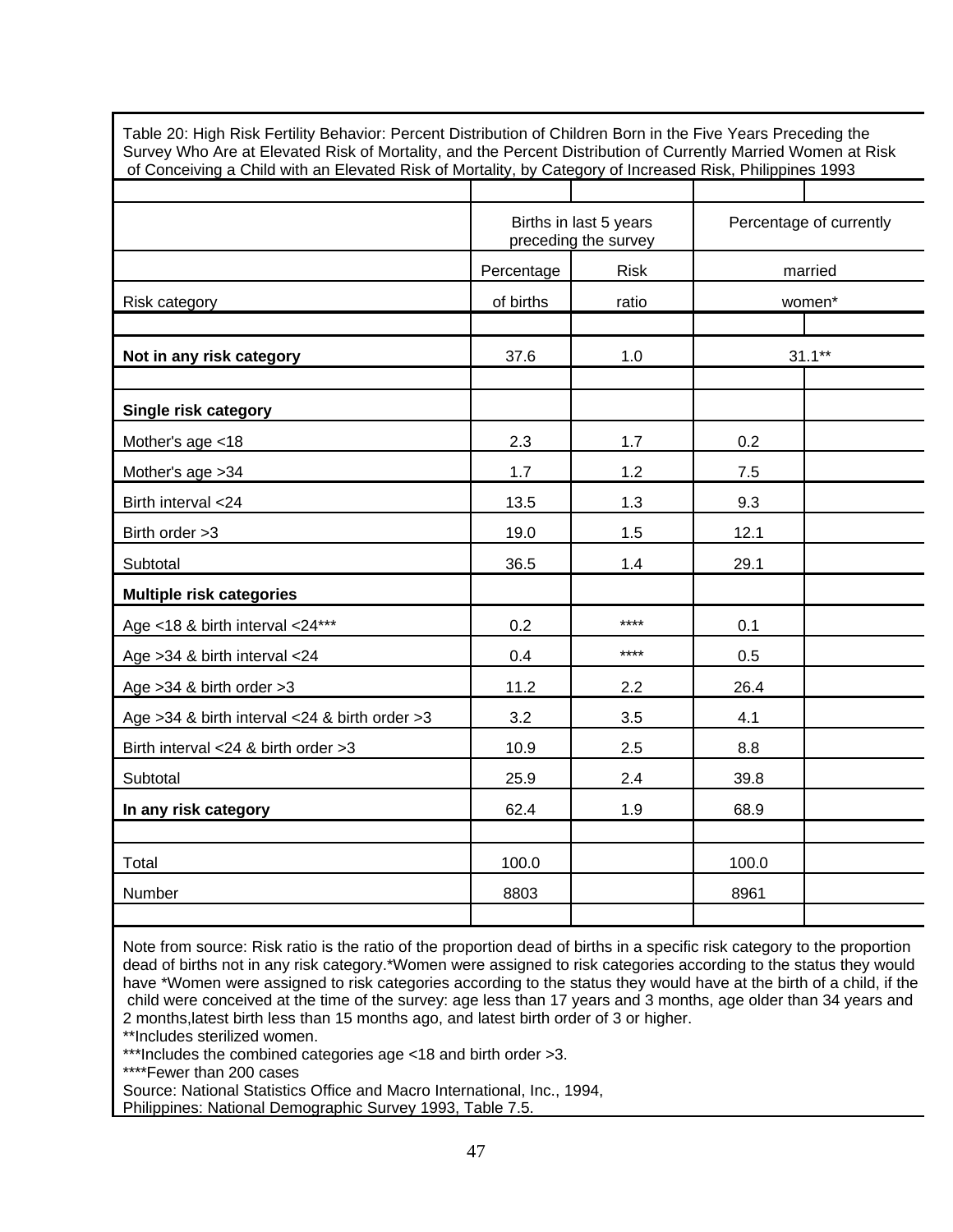| Table 16: Alternative Age Specific Fertility Schedules, Philippines |         |                                |         |         |                                                                     |                                                             |  |                                          |  |
|---------------------------------------------------------------------|---------|--------------------------------|---------|---------|---------------------------------------------------------------------|-------------------------------------------------------------|--|------------------------------------------|--|
|                                                                     |         |                                |         |         |                                                                     |                                                             |  |                                          |  |
|                                                                     |         | Proportion                     |         |         |                                                                     |                                                             |  |                                          |  |
| Age group                                                           |         |                                |         |         |                                                                     | Standard wanted(1) Wanted-1 Wanted-2 Low Risk-2 Replacement |  |                                          |  |
|                                                                     |         |                                |         |         |                                                                     |                                                             |  | Standard Wanted-2 Low Risk-2 Replacement |  |
| $15-19$                                                             | 0.04930 | 0.967                          | 0.04767 | 0.04182 | 0.00000                                                             | 0.02970                                                     |  |                                          |  |
| 20-24                                                               | 0.18740 | 0.942                          | 0.17653 | 0.15487 | 0.18739                                                             | 0.10998                                                     |  |                                          |  |
| 25-29                                                               | 0.21400 | 0.876                          | 0.18746 | 0.16446 | 0.20608                                                             | 0.11679                                                     |  |                                          |  |
| 30-34                                                               | 0.17850 | 0.784                          | 0.13994 | 0.12277 | 0.12277                                                             | 0.08719                                                     |  |                                          |  |
| 35-39                                                               | 0.11840 | 0.672                          | 0.07956 | 0.06980 | 0.05235                                                             | 0.04957                                                     |  |                                          |  |
| 40-44                                                               | 0.05030 | 0.517                          | 0.02601 | 0.02281 | 0.01141                                                             | 0.01620                                                     |  |                                          |  |
| 45-49                                                               | 0.00790 | 0.500                          | 0.00395 | 0.00347 | 0.00000                                                             | 0.00246                                                     |  |                                          |  |
|                                                                     |         |                                |         |         |                                                                     |                                                             |  |                                          |  |
| <b>TFR</b>                                                          | 4.02900 |                                | 3.30566 | 2.90000 | 2.90001                                                             | 2.05950                                                     |  |                                          |  |
|                                                                     |         |                                |         |         |                                                                     |                                                             |  |                                          |  |
| (1)=One minus the proportion of unwanted births (From Table 12)     |         |                                |         |         |                                                                     |                                                             |  |                                          |  |
| Wanted 1=proportion wanted applied to standard TFR, by age group.   |         |                                |         |         |                                                                     |                                                             |  |                                          |  |
| Wanted 2= Takes the estimated wanted TFR of 2.9 (from 1993 NDS)     |         |                                |         |         | and distributed according to the age pattern shown in Wanted 1.     |                                                             |  |                                          |  |
| Replacement= replacement fertility achieved in 2020 by the standard |         |                                |         |         |                                                                     |                                                             |  |                                          |  |
|                                                                     |         |                                |         |         | Philippine projections equal to 2.0595 distributed according to the |                                                             |  |                                          |  |
|                                                                     |         | age pattern shown in Wanted 1. |         |         |                                                                     |                                                             |  |                                          |  |
|                                                                     |         |                                |         |         |                                                                     |                                                             |  |                                          |  |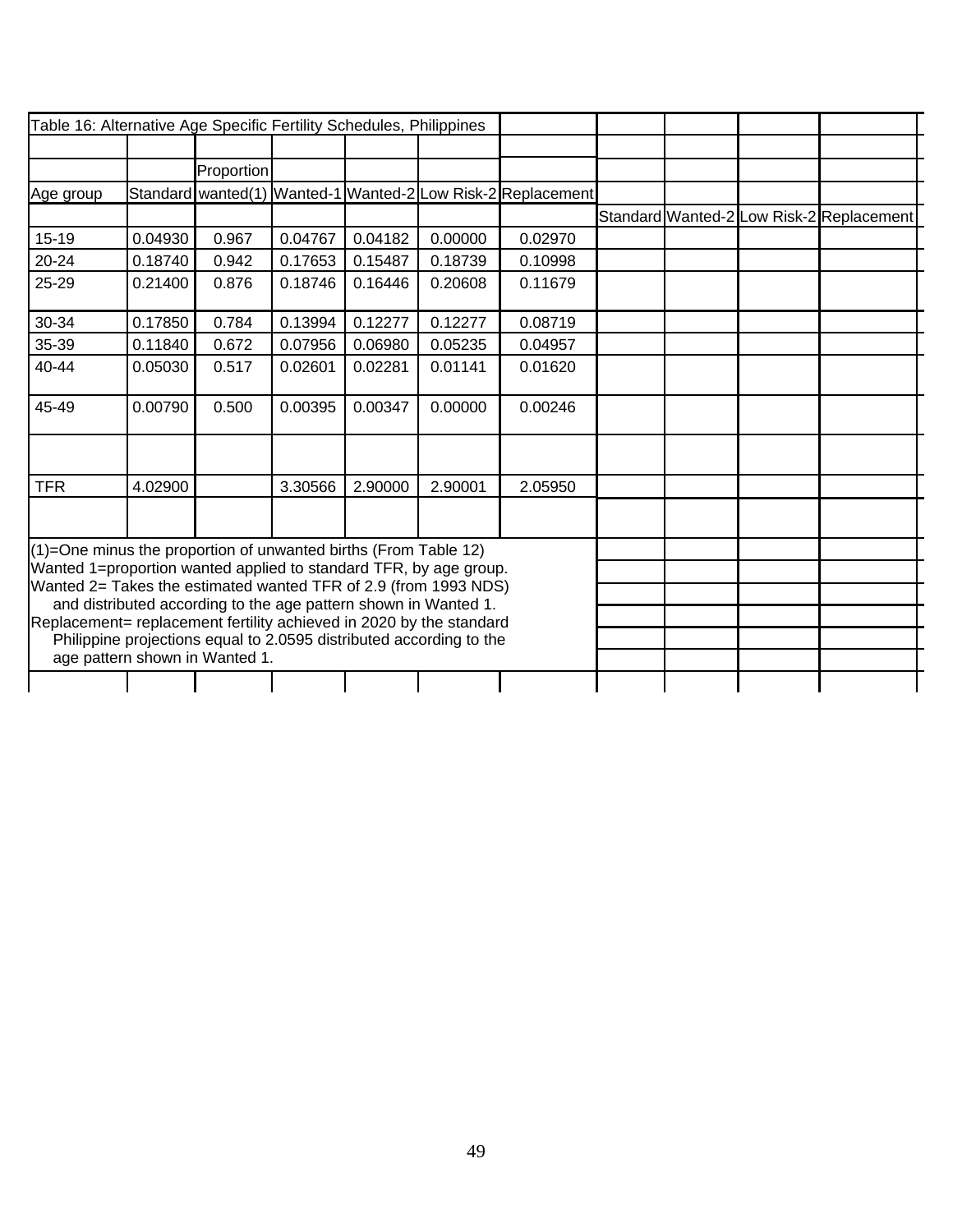| Table 17: Alternative Total Fertility Rate Assumptions, Philippines |          |          |          |             |  |  |
|---------------------------------------------------------------------|----------|----------|----------|-------------|--|--|
|                                                                     |          |          |          |             |  |  |
| Year                                                                | Standard | Wanted-1 | Wanted-2 | Replacement |  |  |
|                                                                     |          |          |          |             |  |  |
| 1990-1995                                                           | 4.02900  |          |          |             |  |  |
| 1995-2000                                                           | 3.57900  | 3.30566  | 2.90000  | 2.05950     |  |  |
| 2000-2005                                                           | 3.17950  | 3.05643  | 2.73190  | 2.05950     |  |  |
| 2005-2010                                                           | 2.82400  | 2.80720  | 2.56380  | 2.05950     |  |  |
| 2010-2015                                                           | 2.50800  | 2.55796  | 2.39570  | 2.05950     |  |  |
| 2015-2020                                                           | 2.22850  | 2.30873  | 2.22760  | 2.05950     |  |  |
| 2020-2025                                                           | 2.05950  | 2.05950  | 2.05950  | 2.05950     |  |  |
| 2025-2030                                                           | 1.98200  | 1.98200  | 1.98200  | 1.98200     |  |  |
| 2030-2035                                                           | 1.90800  | 1.90800  | 1.90800  | 1.90800     |  |  |
| 2035-2040                                                           | 1.83500  | 1.83500  | 1.83500  | 1.83500     |  |  |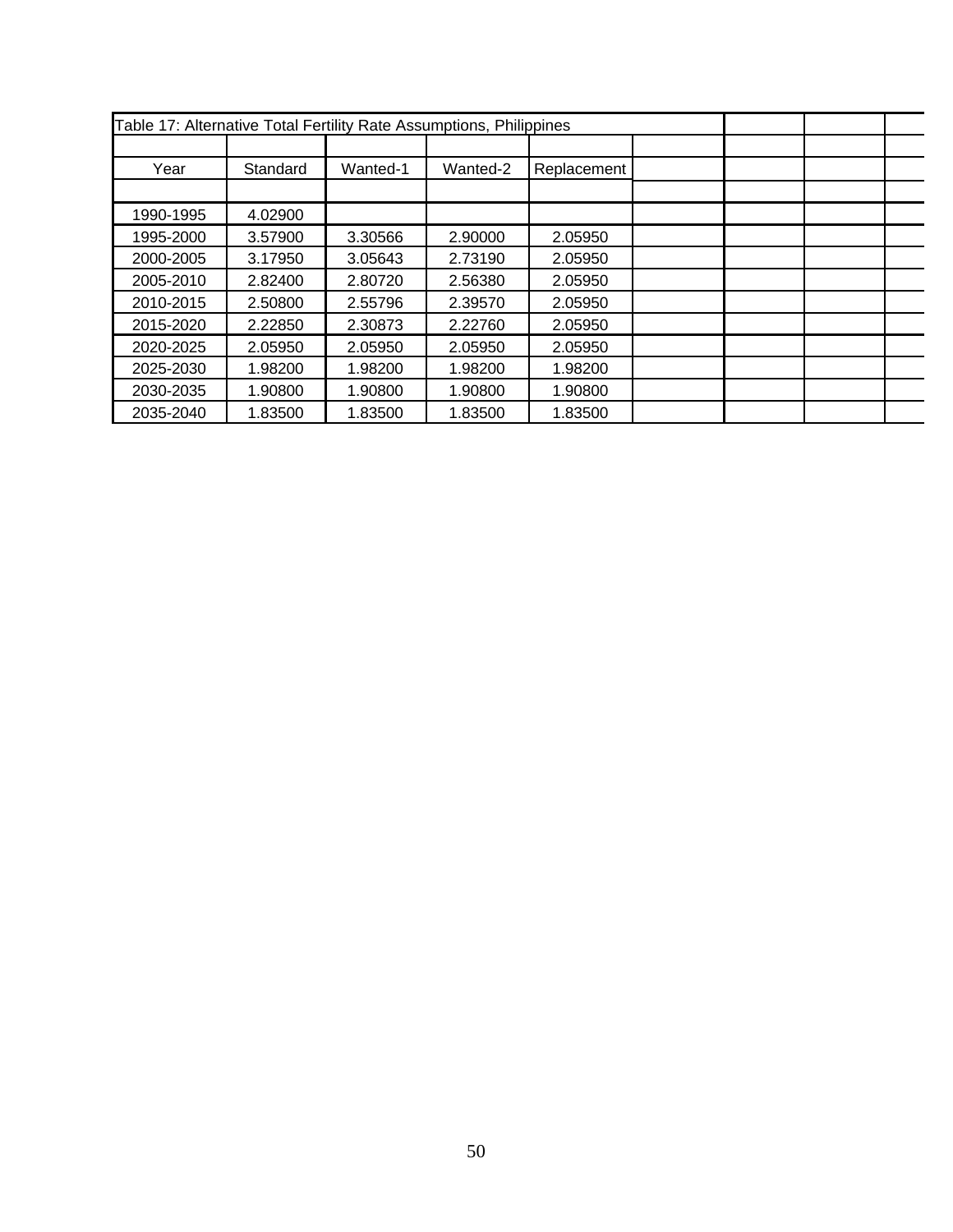| Replacement 1 (Age pattern of wanted 1) |         |         |         |         |                 |                                                                                                     |         |         |         |         |
|-----------------------------------------|---------|---------|---------|---------|-----------------|-----------------------------------------------------------------------------------------------------|---------|---------|---------|---------|
| Age                                     |         |         |         |         |                 | 1990/1995 1995/2000 2000/2005 2005/2010 2010/2015 2015/2020 2020/2025 2025/2030 2030/2035 2035/2040 |         |         |         |         |
|                                         |         |         |         |         |                 |                                                                                                     |         |         |         |         |
| 15-19                                   | 0.04930 | 0.02970 | 0.02970 | 0.02970 | 0.02970         | 0.02970                                                                                             | 0.02970 | 0.02858 | 0.02751 | 0.02646 |
| 20-24                                   | 0.18740 | 0.10998 | 0.10998 | 0.10998 | 0.10998         | 0.10998                                                                                             | 0.10998 | 0.10585 | 0.10189 | 0.09800 |
| 25-29                                   | 0.21400 | 0.11679 | 0.11679 | 0.11679 | 0.11679         | 0.11679                                                                                             | 0.11679 | 0.11240 | 0.10820 | 0.10406 |
| 30-34                                   | 0.17850 | 0.08719 | 0.08719 | 0.08719 | 0.08719         | 0.08719                                                                                             | 0.08719 | 0.08391 | 0.08077 | 0.07768 |
| 35-39                                   | 0.11840 | 0.04957 | 0.04957 | 0.04957 | 0.04957         | 0.04957                                                                                             | 0.04957 | 0.04770 | 0.04592 | 0.04417 |
| 40-44                                   | 0.05030 | 0.01620 | 0.01620 | 0.01620 | 0.01620         | 0.01620                                                                                             | 0.01620 | 0.01559 | 0.01501 | 0.01443 |
| 45-49                                   | 0.00790 | 0.00246 | 0.00246 | 0.00246 | 0.00246         | 0.00246                                                                                             | 0.00246 | 0.00237 | 0.00228 | 0.00220 |
|                                         |         |         |         |         |                 |                                                                                                     |         |         |         |         |
| <b>TFR</b>                              | 4.02900 | 2.0595  | 2.0595  | 2.0595  | 2.0595          | 2.0595                                                                                              | 2.0595  | 1.98200 | 1.90800 | 1.83500 |
|                                         |         |         |         |         |                 |                                                                                                     |         |         |         |         |
|                                         |         |         |         |         |                 |                                                                                                     |         |         |         |         |
| Replacement 2 (Age pattern of wanted 2) |         |         |         |         |                 |                                                                                                     |         |         |         |         |
| Age                                     |         |         |         |         |                 | 1990/1995 1995/2000 2000/2005 2005/2010 2010/2015 2015/2020 2020/2025 2025/2030 2030/2035 2035/2040 |         |         |         |         |
|                                         |         |         |         |         |                 |                                                                                                     |         |         |         |         |
| 15-19                                   | 0.04930 | 0.02970 | 0.02970 | 0.02970 | 0.02970         | 0.02970                                                                                             | 0.02970 | 0.02858 | 0.02752 | 0.02646 |
| 20-24                                   | 0.18740 | 0.10998 | 0.10998 | 0.10998 | 0.10998         | 0.10998                                                                                             | 0.10998 | 0.10584 | 0.10189 | 0.09799 |
| 25-29                                   | 0.21400 | 0.11679 | 0.11679 | 0.11679 | 0.11679         | 0.11679                                                                                             | 0.11679 | 0.11240 | 0.10820 | 0.10406 |
| 30-34                                   | 0.17850 | 0.08719 | 0.08719 | 0.08719 | 0.08719         | 0.08719                                                                                             | 0.08719 | 0.08391 | 0.08077 | 0.07768 |
| 35-39                                   | 0.11840 | 0.04957 | 0.04957 | 0.04957 | 0.04957         | 0.04957                                                                                             | 0.04957 | 0.04771 | 0.04592 | 0.04417 |
| 40-44                                   | 0.05030 | 0.01620 | 0.01620 | 0.01620 | 0.01620         | 0.01620                                                                                             | 0.01620 | 0.01559 | 0.01501 | 0.01444 |
| 45-49                                   | 0.00790 | 0.00246 | 0.00246 | 0.00246 | 0.00246         | 0.00246                                                                                             | 0.00246 | 0.00237 | 0.00228 | 0.00219 |
|                                         |         |         |         |         |                 |                                                                                                     |         |         |         |         |
| <b>TFR</b>                              | 4.02900 | 2.05950 | 2.05950 | 2.05950 | 2.05950         | 2.05950                                                                                             | 2.05950 | 1.98200 | 1.90800 | 1.83500 |
|                                         |         |         |         |         |                 |                                                                                                     |         |         |         |         |
|                                         |         |         |         |         |                 |                                                                                                     |         |         |         |         |
| Spacing (age pattern of wanted)         |         |         |         |         |                 |                                                                                                     |         |         |         |         |
|                                         |         |         |         |         |                 |                                                                                                     |         |         |         |         |
| <u>Age</u>                              |         |         |         |         |                 | 1990/1995 1995/2000 2000/2005 2005/2010 2010/2015 2015/2020 2020/2025 2025/2030 2030/2035 2035/2040 |         |         |         |         |
|                                         |         |         |         |         |                 |                                                                                                     |         |         |         |         |
| 15-19                                   | 0.04930 | 0.00000 | 0.00000 | 0.00000 | 0.00000         | 0.00000                                                                                             | 0.00000 | 0.00000 | 0.00000 | 0.00000 |
| 20-24                                   | 0.18740 | 0.18739 | 0.17653 | 0.16567 | 0.15480         | 0.14394                                                                                             | 0.13308 | 0.12807 | 0.12329 | 0.11857 |
| 25-29                                   | 0.21400 | 0.20608 | 0.19414 | 0.18219 | 0.17025         | 0.15830                                                                                             | 0.14635 | 0.14085 | 0.13559 | 0.13040 |
| 30-34                                   | 0.17850 | 0.12277 | 0.11565 | 0.10854 | 0.10142         | 0.09430                                                                                             | 0.08719 | 0.08391 | 0.08077 | 0.07768 |
| 35-39                                   | 0.11840 | 0.05235 | 0.04932 | 0.04628 | 0.04325         | 0.04021                                                                                             | 0.03718 | 0.03578 | 0.03444 | 0.03313 |
| 40-44                                   | 0.05030 | 0.01141 | 0.01075 | 0.01008 | 0.00942         | 0.00876                                                                                             | 0.00810 | 0.00780 | 0.00750 | 0.00722 |
| 45-49                                   | 0.00790 | 0.00000 | 0.00000 | 0.00000 | 0.00000         | 0.00000                                                                                             | 0.00000 | 0.00000 | 0.00000 | 0.00000 |
|                                         |         |         |         |         |                 |                                                                                                     |         |         |         |         |
| <b>TFR</b>                              | 4.02900 | 2.90001 | 2.7319  | 2.5638  | 2.3957          | 2.2276                                                                                              | 2.0595  | 1.98200 | 1.90800 | 1.83500 |
|                                         |         |         |         |         |                 | 0.94203440.88406890.82610340.76813790.71017240.68344820.65793100.6327586                            |         |         |         |         |
|                                         |         |         | 828     | 7       | $5\overline{)}$ | $\mathbf{3}$                                                                                        | 1       | 8       | 34      |         |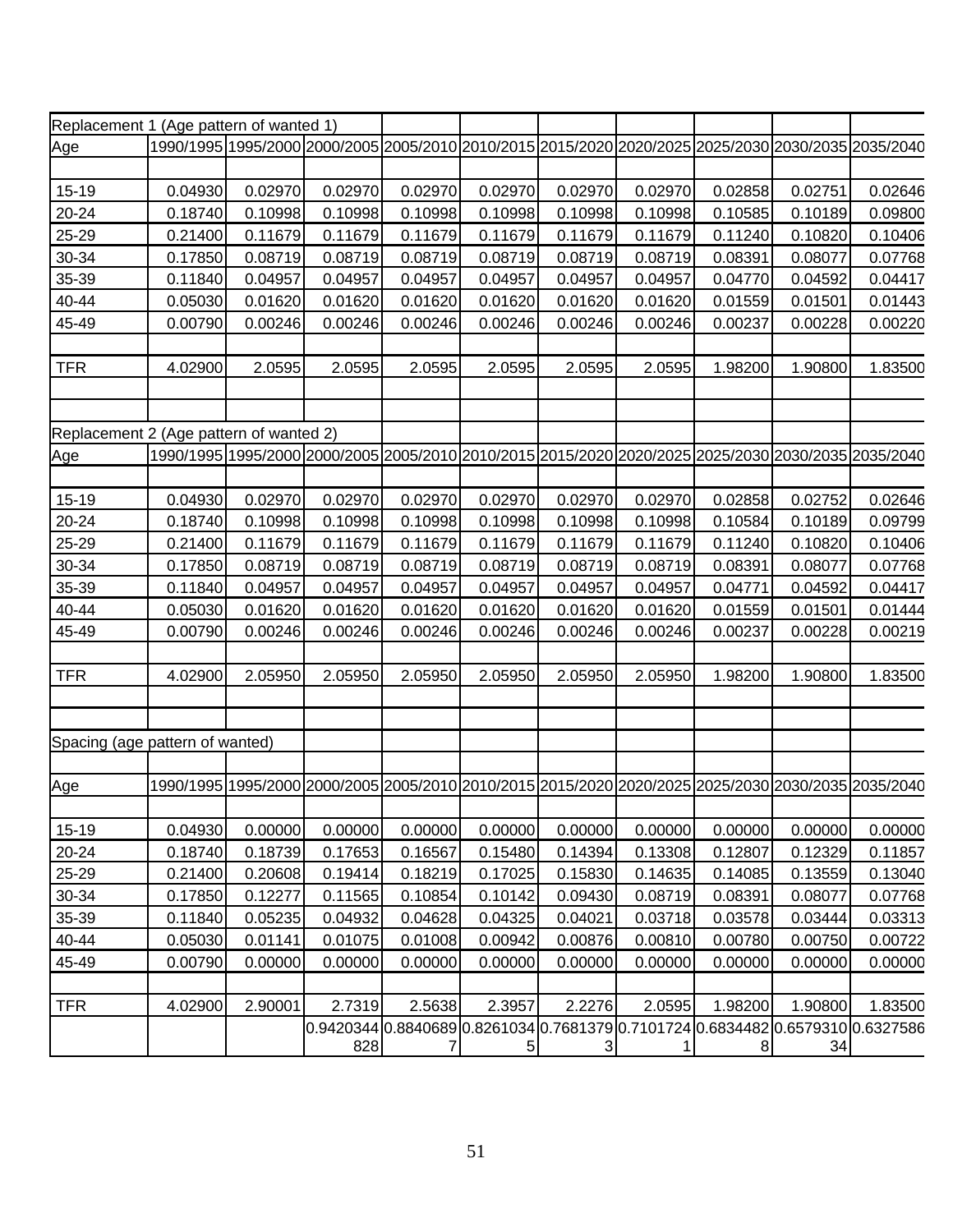| Table 18: Alternative Population Projections, Philippines |                                    |           |                         |                     |           |  |                                  |                |         |
|-----------------------------------------------------------|------------------------------------|-----------|-------------------------|---------------------|-----------|--|----------------------------------|----------------|---------|
|                                                           |                                    |           |                         |                     |           |  |                                  |                |         |
|                                                           |                                    |           | Wanted Replacement Zero |                     | Constant  |  |                                  |                |         |
|                                                           | Standard                           | fertility | fertility               | population          | fertility |  |                                  |                |         |
|                                                           | Philippine                         | starting  | starting                | growth from as that |           |  |                                  |                |         |
| Year                                                      | Projections 1995                   |           | 1995                    | 1995 on             | of 1990   |  | Standard Wanted Replace-<br>ment | Zero<br>Growth | Constar |
|                                                           |                                    |           |                         |                     |           |  |                                  |                |         |
|                                                           | <b>Population Size in Millions</b> |           |                         |                     |           |  |                                  |                |         |
| 1990                                                      | 62.0                               | 62.0      | 62.0                    | 62.0                | 62.0      |  |                                  |                |         |
| 1995                                                      | 70.3                               | 70.3      | 70.3                    | 70.3                | 70.3      |  |                                  |                |         |
| 2000                                                      | 78.4                               | 76.7      | 74.3                    | 70.3                | 79.7      |  |                                  |                |         |
| 2005                                                      | 86.3                               | 83.4      | 79.0                    | 70.3                | 90.2      |  |                                  |                |         |
| 2010                                                      | 93.9                               | 90.3      | 84.1                    | 70.3                | 101.8     |  |                                  |                |         |
| 2015                                                      | 101.0                              | 97.1      | 89.6                    | 70.3                | 114.6     |  |                                  |                |         |
| 2020                                                      | 107.4                              | 103.4     | 94.8                    | 70.3                | 128.8     |  |                                  |                |         |
| 2025                                                      | 113.5                              | 108.8     | 99.2                    | 70.3                | 144.7     |  |                                  |                |         |
| 2030                                                      | 119.1                              | 113.7     | 102.8                   | 70.3                | 162.6     |  |                                  |                |         |
| 2035                                                      | 124.1                              | 118.0     | 105.5                   | 70.3                | 182.6     |  |                                  |                |         |
| 2040                                                      | 128.1                              | 121.5     | 107.8                   | 70.3                | 204.8     |  |                                  |                |         |
|                                                           |                                    |           |                         |                     |           |  |                                  |                |         |
| <b>Average Annual Growth Rate</b>                         |                                    |           |                         |                     |           |  |                                  |                |         |
|                                                           |                                    |           |                         |                     |           |  |                                  |                |         |
| 1990-1995                                                 | 2.49                               | 2.49      | 2.49                    | 2.49                | 2.49      |  |                                  |                |         |
| 1995-2000                                                 | 2.19                               | 1.76      | 1.13                    | 0.00                | 2.51      |  |                                  |                |         |
| 2000-2005                                                 | 1.92                               | 1.68      | 1.21                    | 0.00                | 2.48      |  |                                  |                |         |
| 2005-2010                                                 | 1.68                               | 1.58      | 1.26                    | 0.00                | 2.42      |  |                                  |                |         |
| 2010-2015                                                 | 1.45                               | 1.44      | 1.25                    | 0.00                | 2.36      |  |                                  |                |         |
| 2015-2020                                                 | 1.25                               | 1.26      | 1.13                    | 0.00                | 2.34      |  |                                  |                |         |
| 2020-2025                                                 | 1.09                               | 1.03      | 0.92                    | 0.00                | 2.33      |  |                                  |                |         |
| 2025-2030                                                 | 0.97                               | 0.88      | 0.70                    | 0.00                | 2.33      |  |                                  |                |         |
| 2030-2035                                                 | 0.82                               | 0.73      | 0.53                    | 0.00                | 2.32      |  |                                  |                |         |
| 2035-2040                                                 | 0.65                               | 0.59      | 0.41                    | 0.00                | 2.30      |  |                                  |                |         |
|                                                           |                                    |           |                         |                     |           |  |                                  |                |         |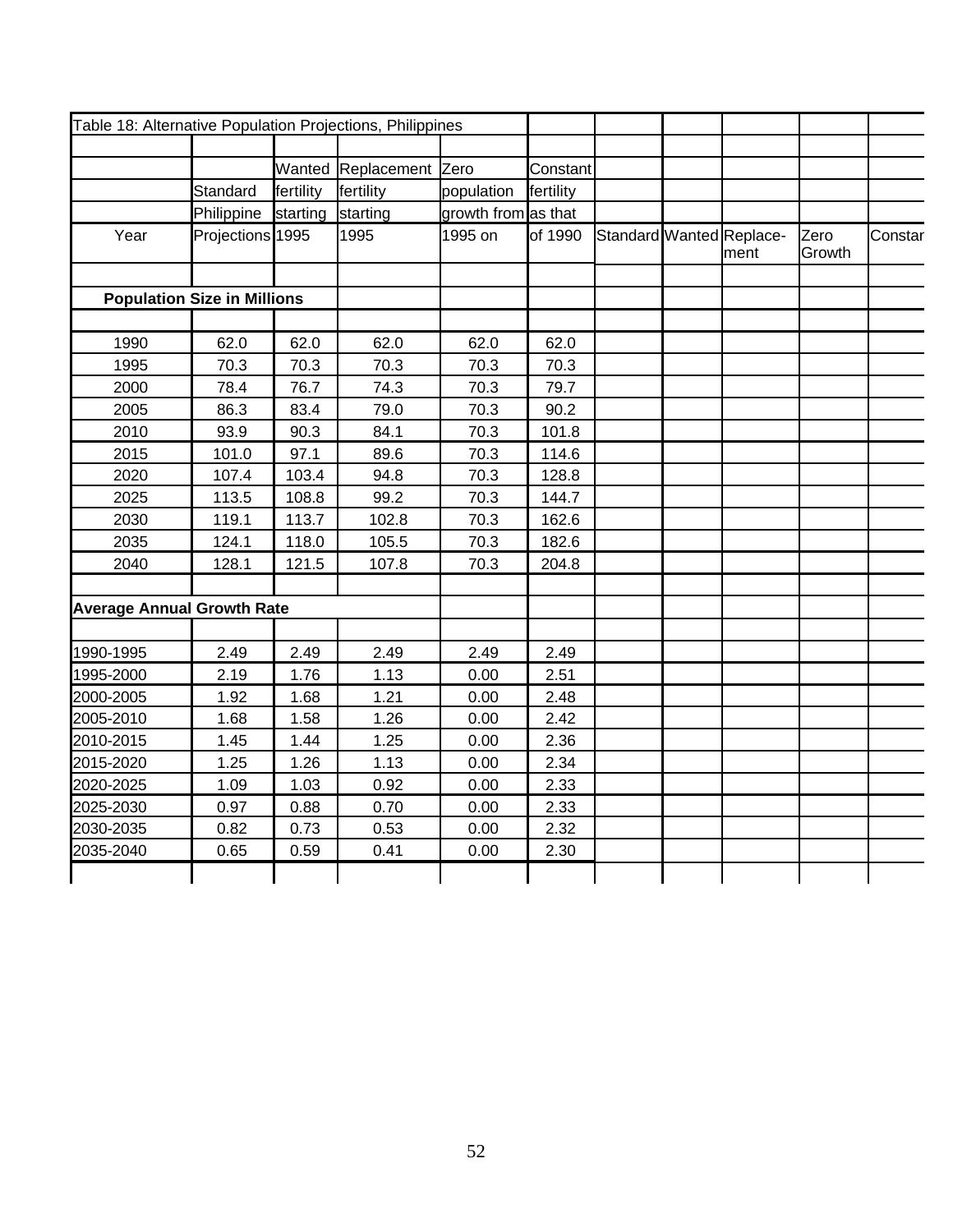| Table 19: Projection of Population Size and Sources of Growth, |                             |       |  |  |  |
|----------------------------------------------------------------|-----------------------------|-------|--|--|--|
| Philippines                                                    |                             |       |  |  |  |
|                                                                |                             |       |  |  |  |
|                                                                | Population<br>(in millions) |       |  |  |  |
|                                                                | 2020                        | 2040  |  |  |  |
| <b>Population Projections:</b>                                 |                             |       |  |  |  |
| Standard Projection (replacement at 2020)                      | 107.4                       | 128.1 |  |  |  |
| Reducing unwanted fertility by 1995                            | 103.4                       | 121.5 |  |  |  |
| Replacement at 1995                                            | 94.8                        | 107.8 |  |  |  |
| <b>Decomposition</b>                                           |                             |       |  |  |  |
| Increase due to unwanted fertility                             | 4.0                         | 6.6   |  |  |  |
| Increase due to family size preference                         | 8.6                         | 13.7  |  |  |  |
| Increase due to momentum                                       | 24.5                        | 37.5  |  |  |  |
| Total increase from 1995 population                            | 37.1                        | 57.8  |  |  |  |
|                                                                |                             |       |  |  |  |